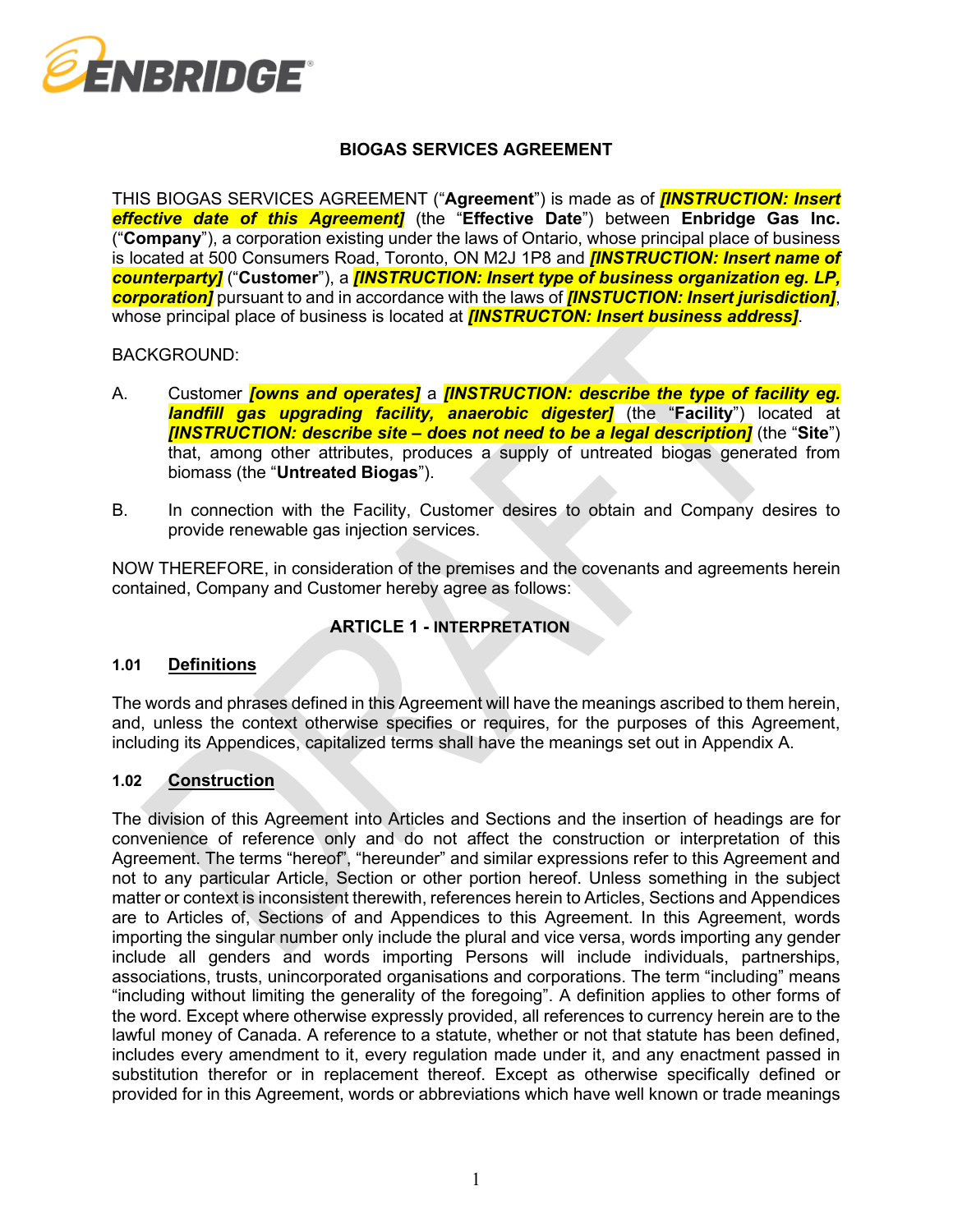

are used in accordance with their recognized meanings consistent with good utility practice. The terms "provision" and "provisions" in this Agreement refer to terms, conditions, provisions, covenants, obligations, undertakings, warranties and representations in this Agreement.

### <span id="page-1-1"></span>**1.03 Order of Priority**

In the event of any conflict or inconsistency between any of the provisions of the main terms and conditions of this Agreement and the Appendices, the inconsistency will be resolved by reference to the following descending order of priority:

- (a) the Rate Handbook;
- (b) the main terms and conditions of this Agreement (but otherwise excluding the exhibits, appendices and change orders);
- (c) Appendices A, B and D to this Agreement;
- (d) change orders to effect Changes in Services; and
- (e) Appendix C to this Agreement;

The following are the Appendices to this Agreement as of the Effective Date:

| Appendix A |                          | <b>Definitions</b>          |
|------------|--------------------------|-----------------------------|
| Appendix B | $\qquad \qquad =$        | <b>Designated Areas</b>     |
| Appendix C | $\overline{\phantom{m}}$ | <b>Injection Services</b>   |
| Appendix D |                          | Site Plan                   |
| Appendix E | $\!=$                    | <b>Financial Assurances</b> |

#### <span id="page-1-2"></span>**1.04 Endorsement Process**

Wherever the provisions of this Agreement require or provide for an Endorsement by a Party of or to any action, Persons, document, list, plan or other matter contemplated by this Agreement, this Agreement shall (unless the text expressly states that such Endorsement may be unreasonably or arbitrarily withheld or shall be subject to the sole and/or absolute discretion of the Party providing the Endorsement) be deemed to provide that:

- (a) such Endorsement shall not be unreasonably or arbitrarily withheld or delayed;
- (b) the Party requesting the Endorsement shall make the request for Endorsement in writing (including by electronic communication), accompanied by such documentation or information in sufficient detail as may be reasonably required for the Party requested to provide the Endorsement to provide the Endorsement;
- <span id="page-1-0"></span>(c) the Party providing the Endorsement shall, within thirty (30) calendar days after the giving of a notice requesting Endorsement, advise the other Party by notice either that it Endorses or that it withholds its endorsement and in which case it shall set forth, in reasonable detail, its reasons for withholding its endorsement (which reasons may include the insufficiency, determined acting reasonably, of the information or documentation provided); and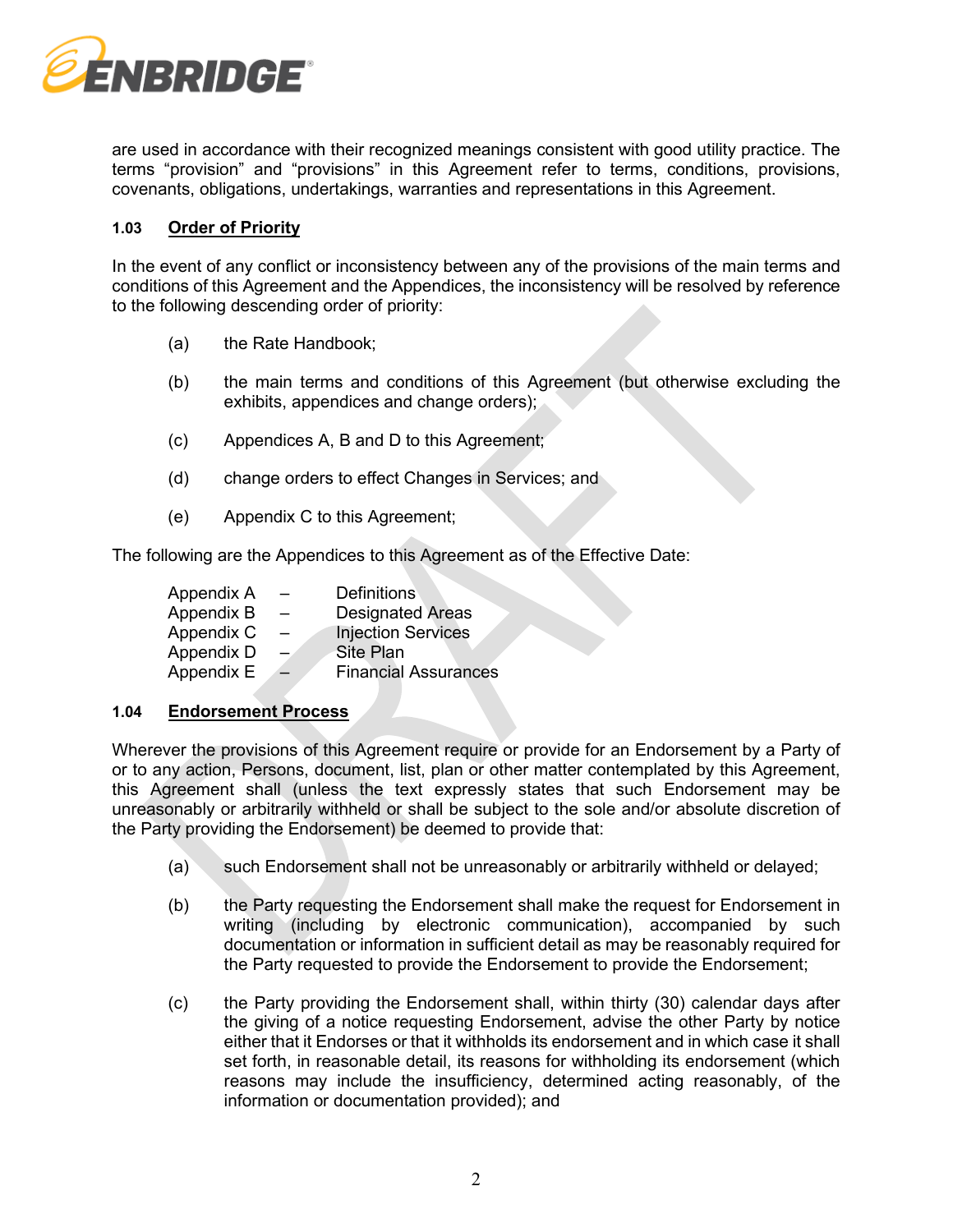

(d) if the responding notice referred to in Subsection [1.04\(c\)](#page-1-0) above indicates that the request is not Endorsed, the party requesting Endorsement may elect to satisfy the objections of the approving Party and resubmit such request for Endorsement from time to time and the provision of this Section shall again apply until such time as the Endorsement is obtained.

### **1.05 Rate Handbook**

Part III of the Rate Handbook and Rate Schedule 401 are incorporated into this Agreement and form a part hereof. Such Part and Rate Schedule shall be construed using the definitions contained in this Agreement and the terms used therein and not defined in this Agreement shall be construed using the definitions in Part I of the Rate Handbook. For certainty, for purposes of this Agreement, the term "Applicant" as referenced in the Rate Handbook shall mean "Customer" in this Agreement. If there is any conflict between the provisions of this Agreement and the provisions of the Rate Handbook, then the provisions of the Rate Handbook shall prevail.

### **ARTICLE 2 - PROVISION OF SERVICES**

#### **2.01 Services**

During the Term (as hereinafter defined) of this Agreement, Company will provide Customer and Customer will receive from Company, in accordance with the provisions of this Agreement the following services (the "**Services**"):

<span id="page-2-0"></span>(a) the injection services described in *[INSTRUCTIONS: name relevant Appendices]* entered into between the Parties, substantially in the form attached as Appendix C (the "**Injection Services**")**.**

#### **2.02 Equipment**

- (a) The title to all Equipment (including service pipes, meters, regulators, attachments and equipment) placed by Company on Customer's premises and not sold to Customer shall remain with Company, with right of removal, and no charge shall be made by Customer for use of premises occupied thereby. Customer agrees to be responsible for any loss or damage thereto resulting from wilful or negligent acts of Customer or Customer's agents or employees or any Person acting under the authority of or with the permission of Customer.
- (b) The Equipment shall be determined by Company in its sole discretion. The Equipment shall generally consist of: a moisture analyzer and gas chromatography, compression, telemetry, metering, odourization and regulator equipment. The Equipment is subject to change in Company's sole discretion, from time to time. Customer agrees that Sections [2.03](#page-3-0) and [7.01\(d\)](#page-7-0) of, and Appendix B (Designated Areas) to this Agreement applies in respect of such Equipment.
- (c) The Equipment shall be installed at Customer's premises in the portion of Customer's Site as indicated on the Site Plan attached at Appendix D. Customer shall provide such rights in, and access to, Customer's Site and Facility as may be required by Company for the purposes of performing the Services as further set out in Appendix B (Designated Areas) to the Agreement.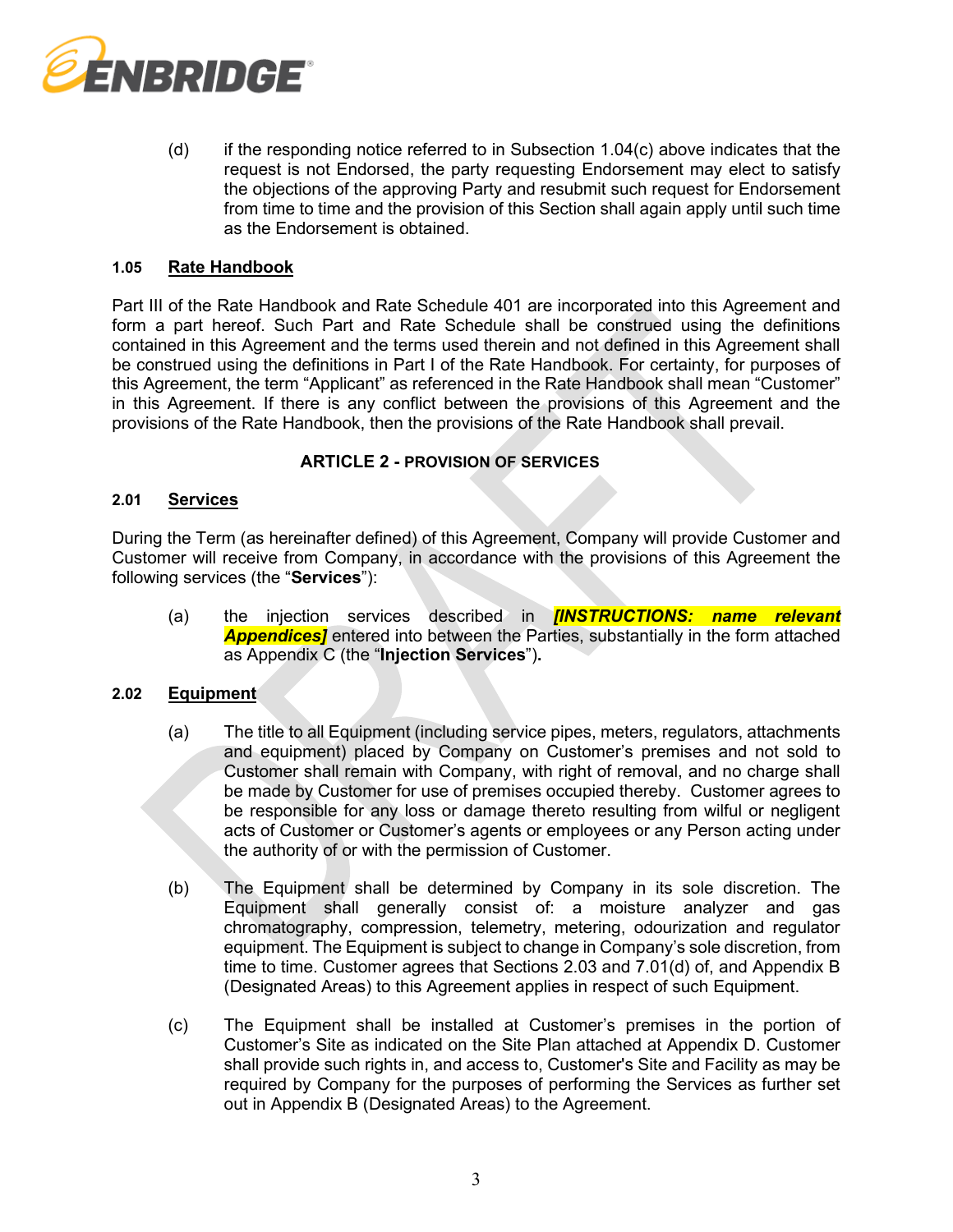

# <span id="page-3-0"></span>**2.03 Metering**

All Renewable Gas shall be measured utilizing equipment which conforms to the *Electricity and Gas Inspection Regulations* (SOR/86-131) and applicable specifications issued by Measurement Canada, Government of Canada, as amended from time to time. The measurement unit shall be one cubic meter of gas at a pressure of 101.325 kilopascals ("kPa") absolute and at a temperature of fifteen (15) degrees Celsius; "10 $\degree$ m<sup>3</sup>" means one thousand (1000) cubic metres. The average absolute atmospheric (barometric) pressure shall be calculated in accordance with the *Electricity and Gas Inspection Act* and the regulations made thereunder or any other legislation which may succeed the said Act, regardless of variations in actual barometric pressure from time to time. Units set out in SI (metric) are the governing units for the purposes of this Agreement. Units set out in Imperial measurement in parentheses beside their SI (metric) equivalent are for reference only and in the event of a conflict between SI (metric) and Imperial measurement herein, SI (metric) shall prevail.

# **2.04 Title**

Title to Biogas delivered to Company by Customer pursuant to this Agreement shall remain with Customer at all times, regardless of control or possession. For certainty, any purchase of the Biogas by Company from Customer will be the subject of a separate agreement between the Parties.

### <span id="page-3-1"></span>**2.05 Environmental Attributes**

<span id="page-3-2"></span>Save as otherwise provided in another agreement between the Parties (including any Renewable Gas purchase agreement):

- (a) Company acknowledges and agrees that Customer owns and shall be entitled to retain and register for use, trade and sale any and all attributes related to the Renewable Natural Gas, including but not limited to and all credits, offset credits and/or other rights resulting from the displacement of traditional natural gas with Renewable Gas, including any credit for the reduction or displacement in emissions of greenhouse gases and other pollutants (together with all of the proceeds or benefits therefrom) (collectively, "**Environmental Attributes**").
- (b) If through operation of law or any other circumstance title to any Environmental Attributes vests in Company, Company shall automatically transfer or otherwise convey such Environmental Attributes to Customer and Customer shall reimburse Company for all costs, if any, incurred by Company in connection with transferring such Environmental Attributes to Customer.

# **ARTICLE 3 - INTELLECTUAL PROPERTY**

#### **3.01 Ownership of Intellectual Property**

Customer acknowledges and agrees that Company or licensors of the Company Intellectual Property, as the case may be, will retain and own all right, title and interest, including, without limitation, all Intellectual Property rights, in and to the Company Intellectual Property. Nothing in this Agreement transfers, conveys or confers to Customer any ownership right, title or interest in or to the Company Intellectual Property. Customer acknowledges and agrees that it will not, either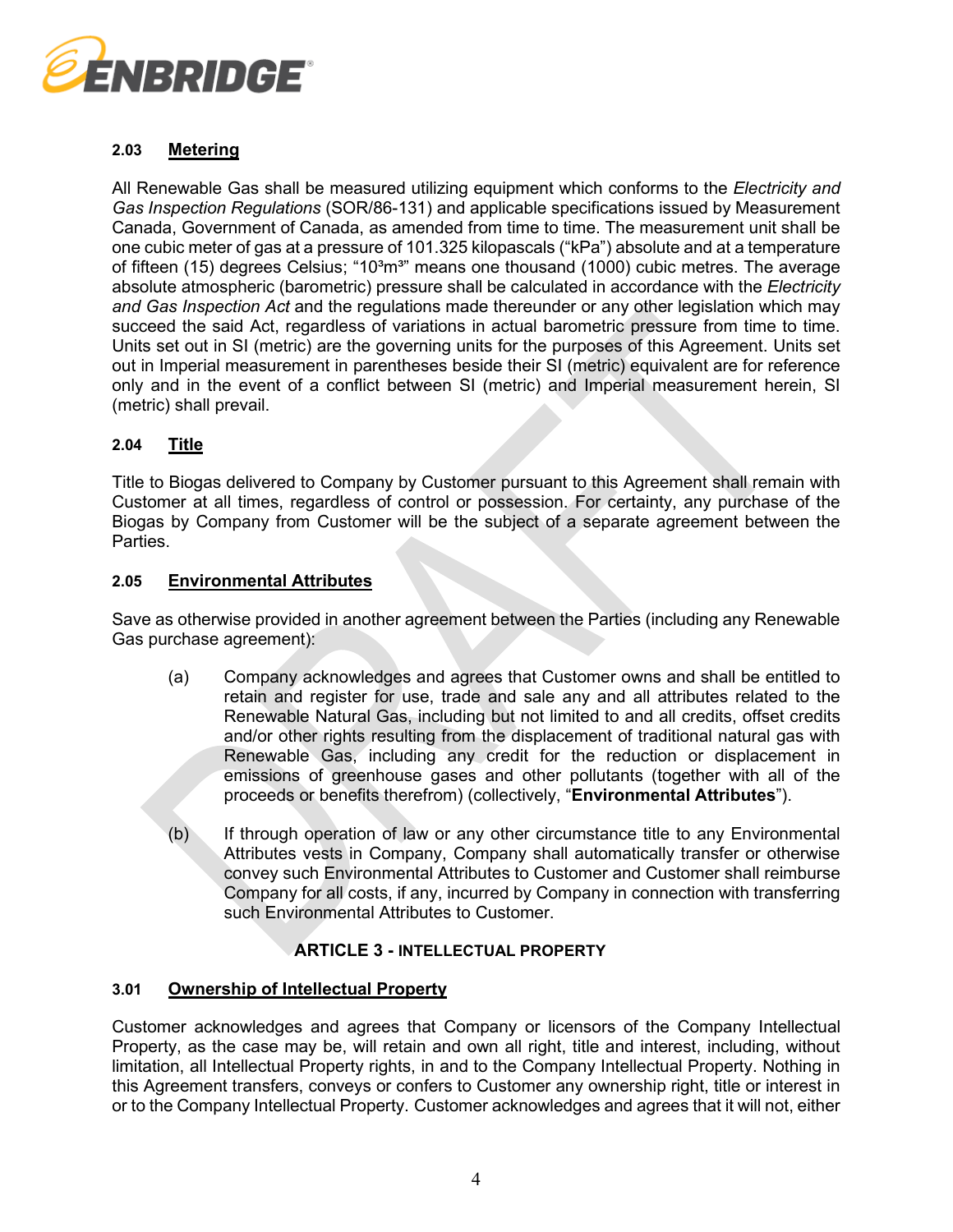

during or after the Term, contest or challenge the ownership of the Company Intellectual Property by Company or licensors of Company.

### <span id="page-4-0"></span>**3.02 Ownership of Improvements**

During the Term, Customer and its employees, agents and representatives may give Company notifications of problems, or suggested improvements or other changes with respect to the Services or the Company Intellectual Property (collectively, the "**Improvements**"). The Improvements will be the property of Company, regardless of whether Customer and its employees, agents and representatives acted alone or jointly with Company in developing the Improvements. Customer hereby assigns, at no cost, all rights, title, and interests, including without limitation all Intellectual Property rights therein, in and to the Improvements to Company effective as of the date of the Improvements' creation, and Company may use such Improvements for any purposes without notice or obligation to account to Customer. Customer will not include in any Improvements any trade-secrets, Confidential Information, or other proprietary information of any third party.

### **ARTICLE 4 - FEES AND PAYMENT**

#### **4.01 Service Fees**

In consideration of the provision of the Services, Customer will pay the Service Fees to Company, without any set-off or deductions of any kind. The Service Fees shall be billed to Customer Account, over and above any other fees payable pursuant to the Customer Agreements.

#### <span id="page-4-1"></span>**4.02 Invoicing and Payment**

Terms applicable to issuing of invoices and the payment thereof, including any late payment charges and any similar terms, in respect of the Services, if any, supplied under this Agreement are as set out in Section D – Bills and Section F – Payment Conditions of Part III of the Rate Handbook.

### **4.03 Taxes**

All fees and payments stated herein are exclusive of all taxes and duties now in force or enacted in the future that may be imposed in connection with this Agreement. Customer will pay all such taxes and duties, including sales, use, excise, personal property, value-added, goods and services, and any other federal, provincial, state or local taxes, withholdings, tariffs, import duties or import license, charges, or like charges and any interest or penalties thereon imposed by a Governmental Authority, but exclusive of taxes based on Company's net income. Customer will make all payments free and clear of, and without reduction for, any withholding taxes; any such taxes imposed on payments by Customer hereunder will be Customer's sole responsibility. Any payments payable under this Agreement to Company that are otherwise subject to the deeming rule in Section 182 of the *Excise Tax Act* (Canada) shall be increased by an amount equal to the amount determined by multiplying any such payments by the applicable rate of GST/HST.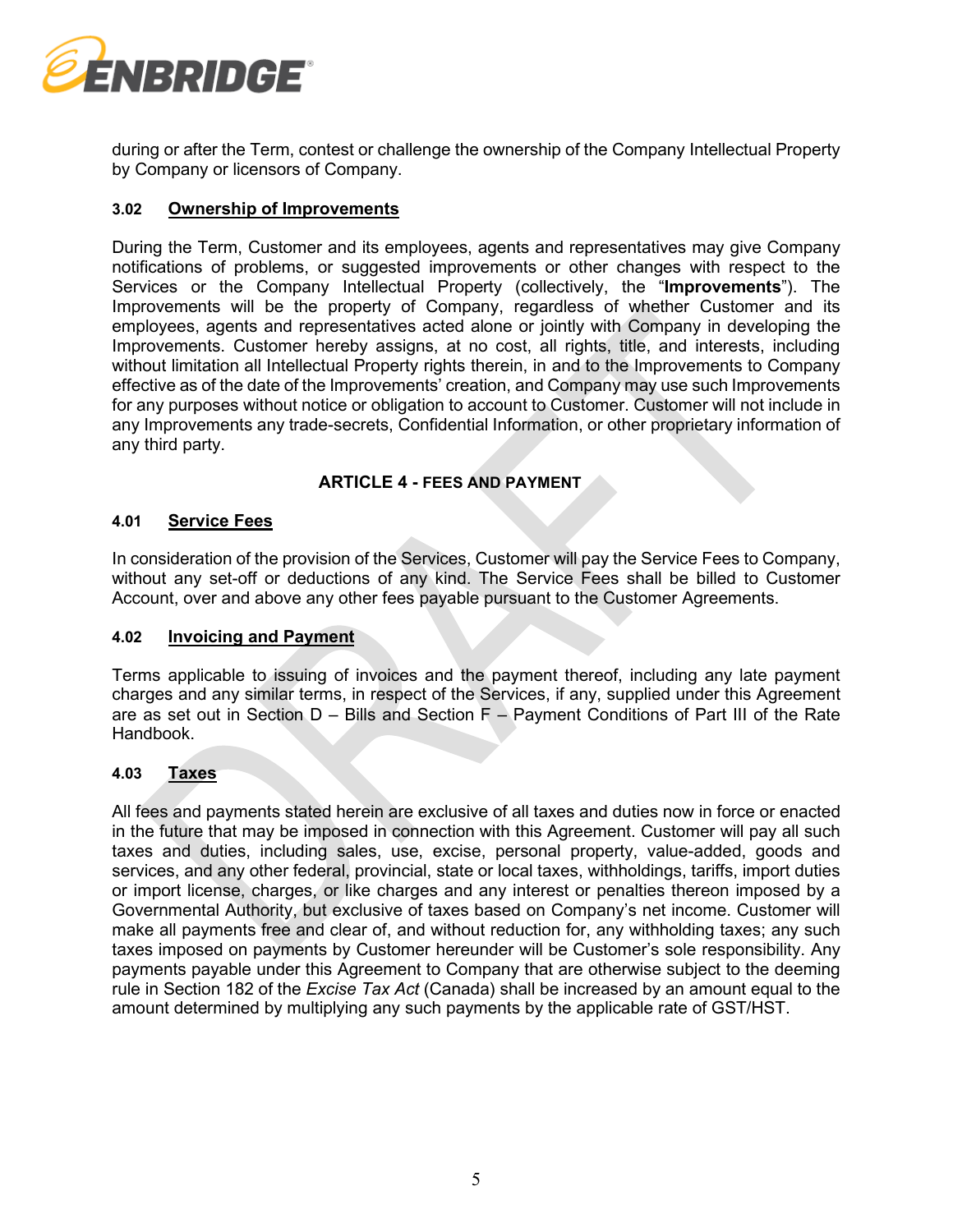

# **4.04 Remedies in the Event of Failure to Pay**

In addition to any other remedies provided in this Agreement, at any time Company shall have the right to set-off an amount overdue, owing and unpaid by Customer to Company against any amount owing to Customer by Company, upon delivering a notice to Customer to that effect.

### **4.05 Retention of Records**

All charts and calculations upon which an Company invoice is based, and Company's books and records insofar as they pertain to measurement and settlement for accounts hereunder, shall be retained by Company for the longer of (i) three (3) years from the date of such invoice, and (ii) the period while any claim which relates to such invoice, and of which Company receives written notice from Customer within such three (3) year period, is outstanding; and shall be available for inspection by Customer on reasonable prior notice during normal office hours of Company.

# **ARTICLE 5 - REGULATORY REQUIREMENTS**

# <span id="page-5-1"></span>**5.01** *Ontario Energy Board Act* **and Regulations**

Notwithstanding anything to the contrary herein, the Parties acknowledge that this Agreement may be subject to any rule applicable to Company made by the OEB pursuant to the *Ontario Energy Board Act*, S.O. 1998, Sched. B., s. 44 (the "**OEB Act**") including the *Affiliate Relationships Code for Gas Utilities* dated July 31, 1999, revised December 31, 2004 with effect June 9, 2005 (the "*Code*") as amended from time to time. Customer agrees to provide reasonable commercial efforts to do all such things as are necessary to assist Company to comply with the OEB Act, the Code and all rules applicable to the Company make pursuant to the OEB Act.

#### **5.02 Company's Authorizations and Approvals**

During the term of this Agreement, Customer agrees to support and cooperate with, and to not oppose, obstruct or otherwise interfere with in any manner, the efforts of Company to obtain all authorizations and/or exemptions and supplements and amendments thereto necessary for Company to construct, own, operate, and maintain, under Company's proposed regulatory framework, the Equipment and to provide the Services.

#### **5.03 Rate Changes**

In the event of any change in any of the rates or charges approved or fixed by the OEB for or in respect of or applicable to this Agreement or any of the services which the Customer is to receive under this Agreement, including retroactive changes, to the extent that such changed rate or charge is ordered by the OEB to be charged to the Customer or a class of customers of the Company that includes the Customer, the changed rate or charge shall be applicable hereunder and shall be applied upon becoming effective, and in accordance with any provisions relating to its application, in accordance with any applicable order of the OEB or Rate Number or Rate Schedule of the Company fixed, approved or authorized by the OEB.

#### <span id="page-5-0"></span>**5.04 No Waiver of Company Rights as Distributor**

Nothing in this Agreement shall be construed in a manner that prohibits, restricts or in any manner limits, Company's rights and obligations as a rate-regulated distributor of natural gas (a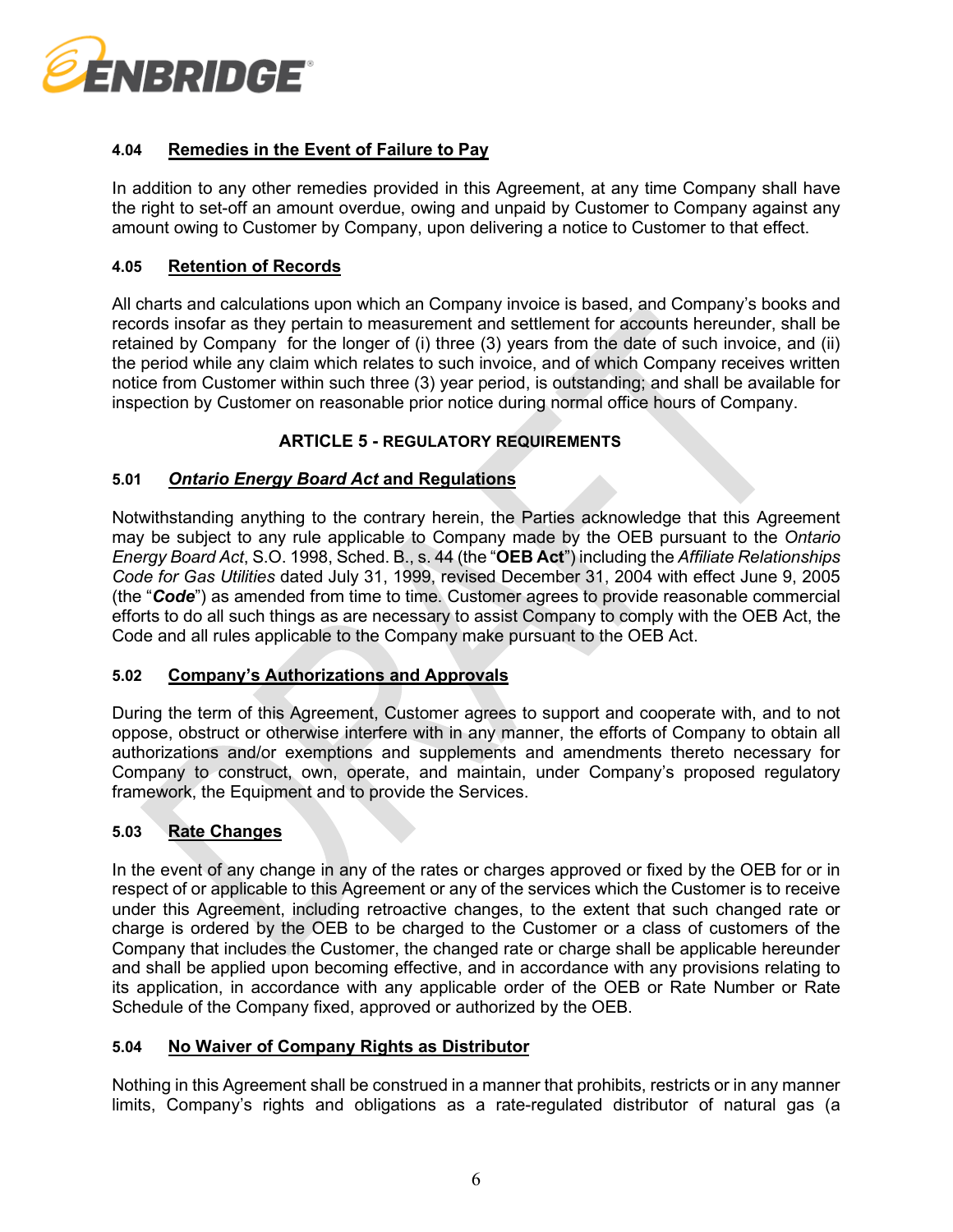

"**Distributor**") in accordance with requirements of the OEB Act, the *Public Utilities Act* (Ontario) and any other Applicable Laws that pertain to Company as a Distributor.

### <span id="page-6-1"></span>**5.05 Consent to Affiliate Disclosure**

Customer acknowledges that Company may require the support and approval of certain of its Affiliates in order to assess and proceed with this Agreement, and agrees that Company may disclose such information Company has about Customer to Company's Affiliates as is reasonably necessary to support the activities contemplated by this Agreement. This constitutes written consent as required by the OEB's *Gas Distribution Access Rule* and *Affiliate Relationships Code for Gas Utilities*.

### **5.06 Government Regulations**

- (a) This Agreement is subject to (i) the maintenance of all Required Orders, and (ii) all Applicable Laws. Each of the Parties shall comply with the terms of all Required Orders applicable to it and shall maintain the same in full force and effect throughout the Term.
- <span id="page-6-2"></span><span id="page-6-0"></span>(b) With respect to Required Orders applicable to the Site, each of the Parties have the following responsibilities:
	- (i) subject to Section [5.06\(b\)\(ii\),](#page-6-0) Customer shall obtain all Required Orders that are required in connection with the installation and operation of the Equipment including, but not limited to zoning and by-law approvals, building permits and underground locates, and all approvals that may be required from provincial or federal government departments or regulatory authorities with jurisdiction over the subject matter of this Agreement, other than as expressly provided in this Agreement, and such other Required Orders as relate to the ownership and operation of the Facility and the Site (the "**Customer Acquired Permits**");
	- (ii) Company shall be responsible for compliance with all Required Orders specifically applicable to the Services as described in Appendix C; and
	- (iii) save as otherwise provided in Appendix C, Customer shall be responsible, at its own cost and expense without any dollar contribution or reimbursement from Company, for any modification(s) to the Site required by any Required Order.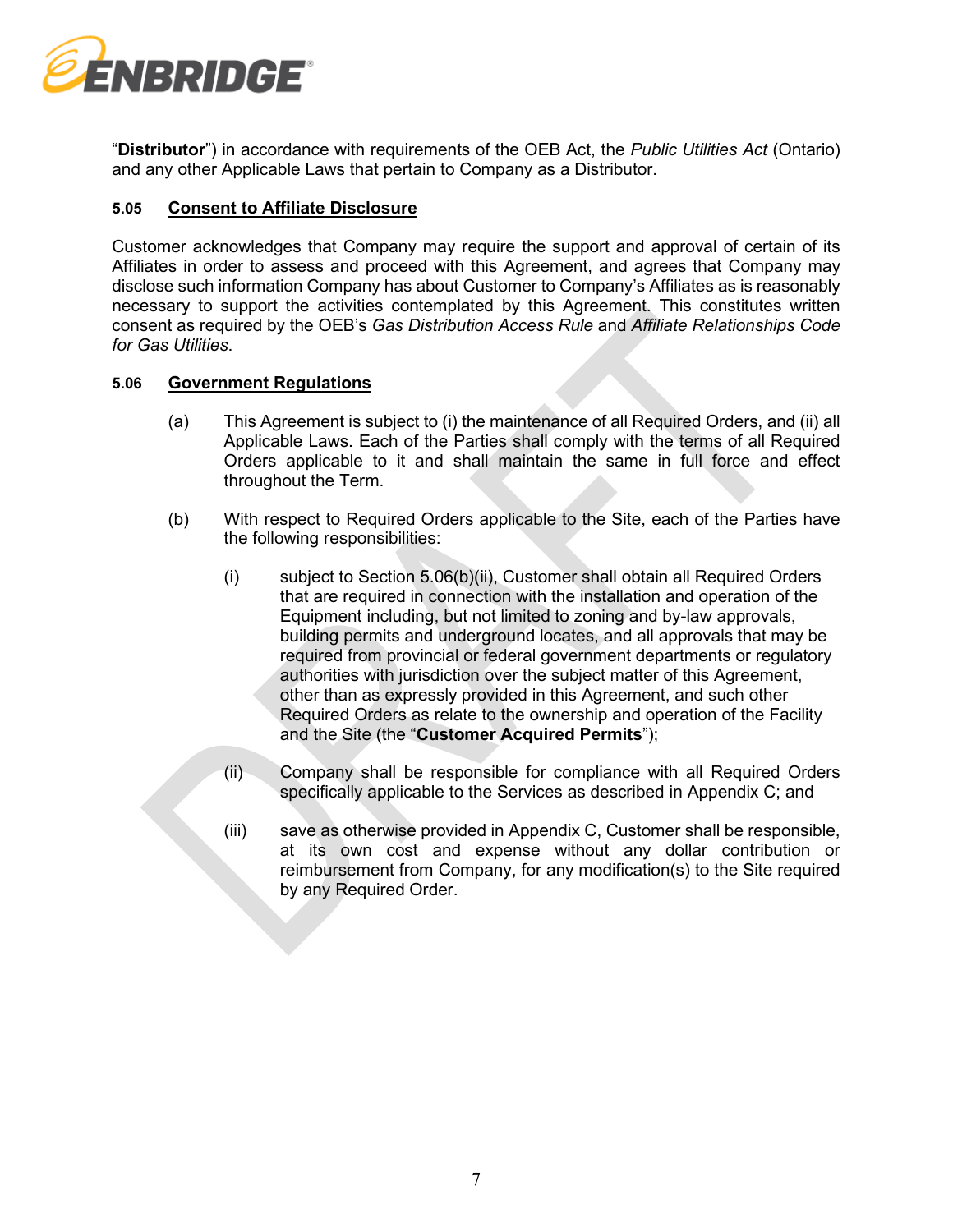

### **ARTICLE 6 - CONDITIONS PRECEDENT**

#### **6.01 Conditions Precedent**

The obligations of each of Company and Customer under each Appendix are subject to the conditions precedent set out in Appendix C.

#### <span id="page-7-1"></span>**6.02 Operation of Conditions Precedent**

- (a) Company and Customer shall each use due diligence and reasonable efforts to satisfy and fulfill the conditions precedent. Company shall notify Customer forthwith in writing of the satisfaction, or in the case of Company conditions precedent that may be waived in whole or in part by Company, the waiver, of each of its conditions precedent.
- <span id="page-7-2"></span>(b) If Company concludes that it will not be able to satisfy a condition precedent, Company may, upon written notice to Customer, terminate this Agreement and any related Customer Agreements and upon the giving of such notice, this Agreement and such related Customer Agreements shall be of no further force and effect and each of the Parties shall be released from all further obligations thereunder. Such termination shall be without prejudice to any rights or remedies that a Party may have for breaches of this Agreement prior to such termination and any liability a Party may have incurred before such termination or as a result of such termination shall not thereby be released.

# **ARTICLE 7 - OBLIGATIONS OF CUSTOMER**

#### **7.01 Customer Responsibilities**

Customer will:

- (a) separate from this Agreement, enter into and maintain in effect the Facilitating Agreements outlined in Exhibit C7
- (b) provide Company with technical assistance concerning the Site as Company may require, including but not limited to Site drawings;
- (c) construct, commission and operate the Facility in accordance with all authorities having jurisdiction, and to ensure Customer's obligations under this Agreement are met;
- <span id="page-7-0"></span>(d) provide Company with notice of any changes to the Site and Facility that may impact the operation of the Equipment or performance of the Services (including changes in locations of utilities and other equipment on each Site, traffic flow patterns);
- (e) provide such access to Customer's Site and Facilities as may be required by Company, for the purposes of performing the Services, as further set out in Appendix B to this Agreement;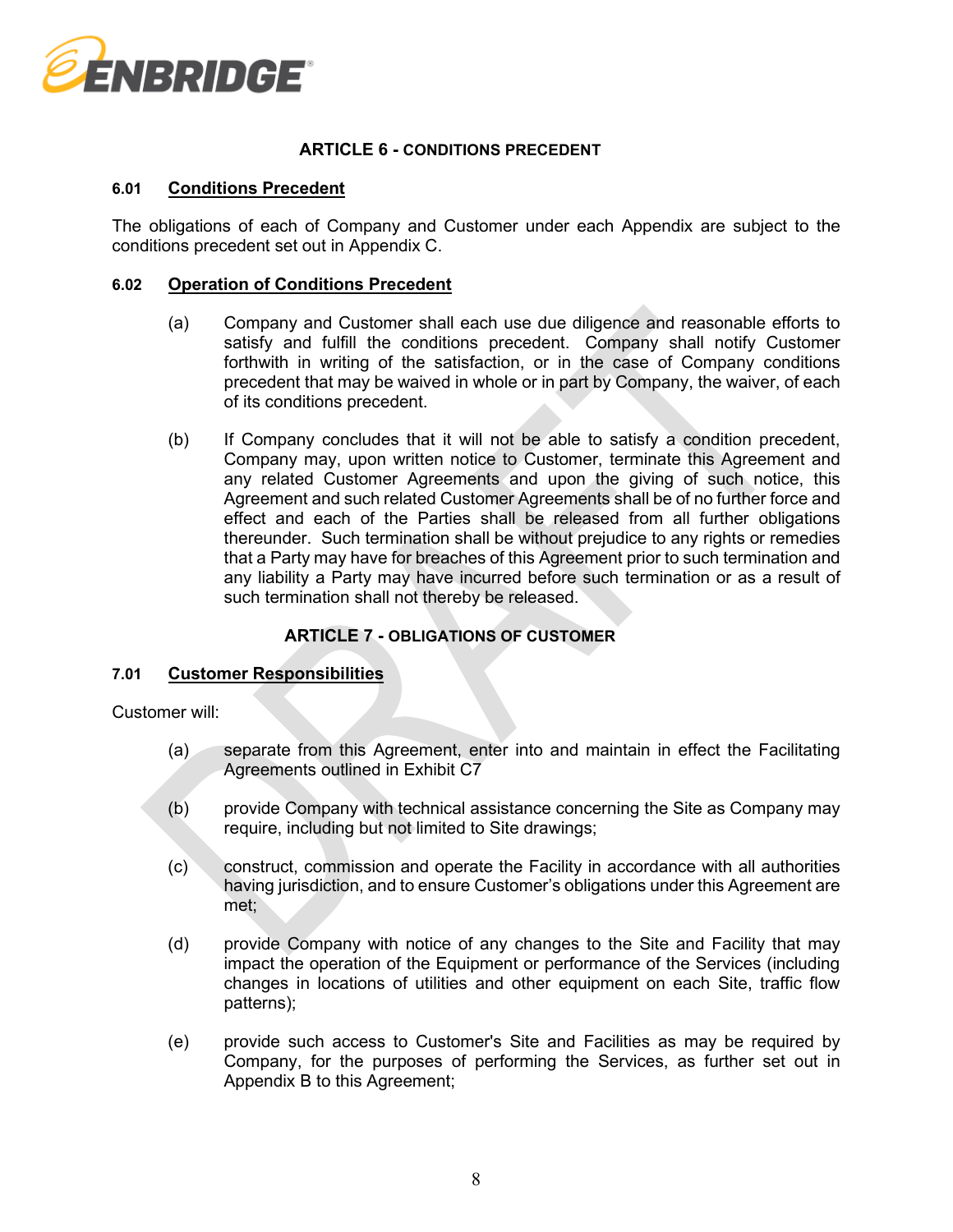

- (f) ensure that its personnel (including those of approved sub-contractors), when entering the Designated Areas shall comply with all security policies, regulations or directives relating to the Designated Areas; and
- (g) provide such Customer information, at no additional cost, as Company reasonably requires to carry out the Services in a timely manner and ensure that such Customer information is complete and accurate.

#### **7.02 Customer's Acts or Omissions**

If Company's performance of its obligations under this Agreement is prevented or delayed by any act or omission of Customer or Customer Representatives, Company will not be deemed in breach of its obligations under this Agreement or otherwise liable for any costs, charges or losses sustained or incurred by Customer, in each case, to the extent arising directly or indirectly from such prevention or delay.

### **ARTICLE 8 - GOVERNANCE**

#### **8.01 Cooperation**

Each Party will:

- (a) cooperate with, and cause all of its respective subcontractors to cooperate with, the other Party in all matters relating to the Services and the operation of their respective assets at the Site; and
- (b) respond promptly to any request by the other Party to provide direction, information, approvals, authorizations or decisions, at no additional cost, that are necessary for the other Party to perform their respective obligations under this Agreement.

#### <span id="page-8-0"></span>**8.02 Relationship Managers**

- (a) To facilitate the proper management of the relationship of the Parties in connection with this Agreement, Customer and Company will each designate and make available an employee of the Party whose duties will be to act as primary liaison between Customer and Company for all matters relating to this Agreement (each, a "**Relationship Manager**"). If a designated Relationship Manager is not available due to illness, vacation or other reason, a secondary Relationship Manager will act as the Relationship Manager on a temporary secondary basis. As of the Effective Date of this Agreement, the Relationship Manager (and secondary Relationship Manager) for Customer is as follows:
	- (i) Customer Relationship Manager: *[INSTRUCTION: insert name]*

*[INSTRUCTION: insert name]*

- (ii) Customer Secondary Relationship Manager:
- (b) The Relationship Managers shall meet no less frequently than on a quarterly basis to manage the relationship between the Parties. Customer and Company agree to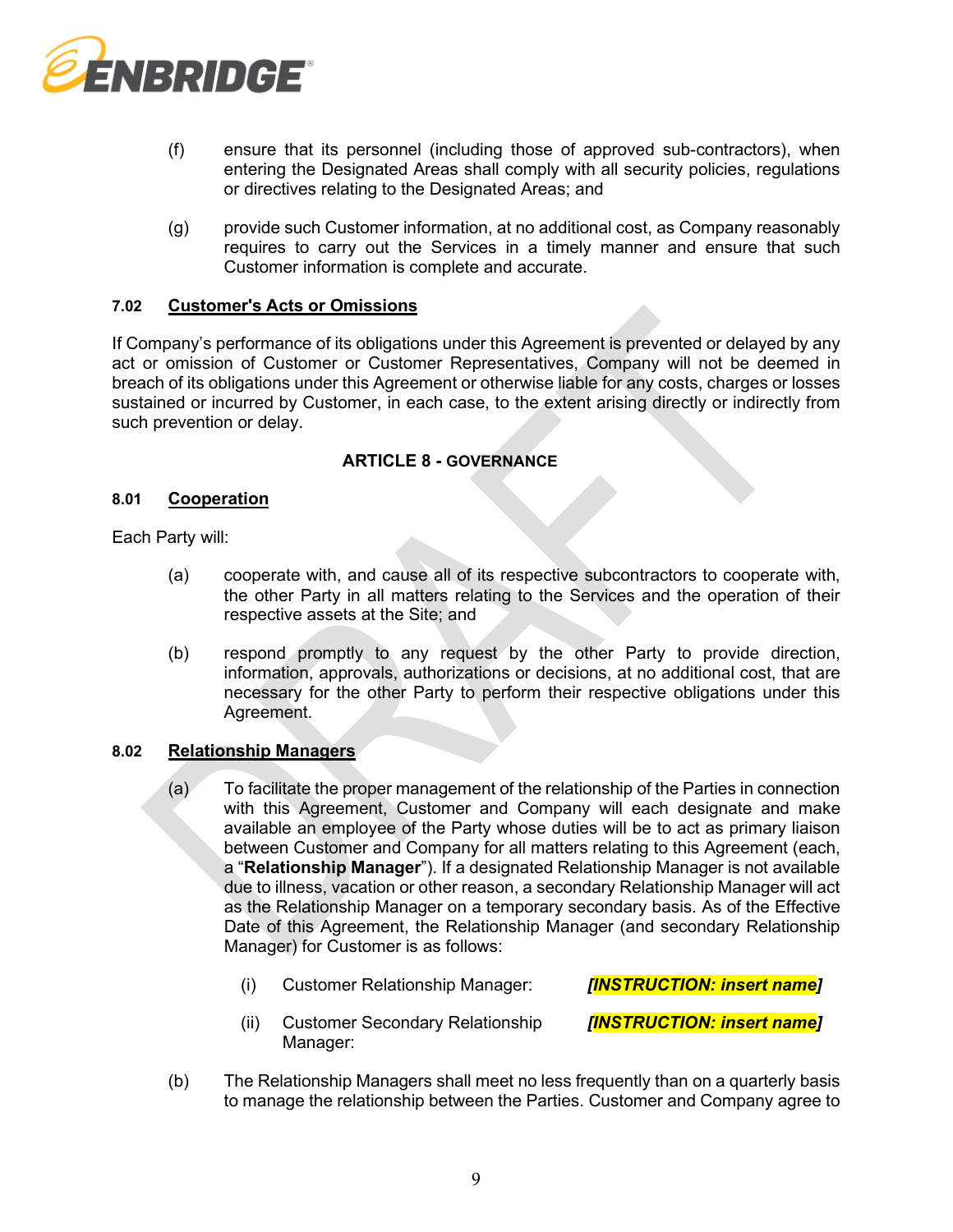

be solely responsible for any costs and expenses that may be incurred by them respectively in connection with the Relationship Manager meetings.

### <span id="page-9-1"></span>**8.03 Site Managers**

For each Site at which the Services are provided, each Party shall designate and make available an employee who will act as the Party's respective relationship/project manager at the Site and be responsible for the operation of the Parties' respective assets at the site, and shall be the first point of contact in the event of an emergency at the site (each, a "**Site Manager**"). Customer Site Manager or designee shall be available during all business hours and shall provide or facilitate all access, scheduling and operating and maintenance at Customer's location to support Company as necessary to facilitate the project and the performance of Services.

### **8.04 Change to Representatives**

The actions taken by each Party's Relationship Manager and Site Manager(s) shall be deemed the acts of the Party. Either Party may at any time, upon written notice to the other Party, change their respective Relationship Manager and Site Manager.

### **ARTICLE 9 - CONFIDENTIAL INFORMATION**

### <span id="page-9-0"></span>**9.01 Confidential Information**

- (a) Each Party acknowledges that Confidential Information will be exchanged between the Parties pursuant to this Agreement. Each Party will use no less than the same means it uses to protect its own similar confidential and proprietary information, but in any event not less than reasonable means, to prevent the disclosure and to protect the confidentiality of the Confidential Information of the other Party. Each Party agrees that: (i) as between the Parties, such Confidential Information is and shall remain the property of the Disclosing Party; and (ii) it will not disclose or use the Confidential Information of the other Party except for the purposes of this Agreement and as authorized under this Agreement.
- (b) Notwithstanding any other provision of this Agreement, the Recipient of Confidential Information may use or disclose the Confidential Information to the extent that such Confidential Information is: (i) already known by the Recipient without an obligation of confidentiality; (ii) publicly known or becomes publicly known through no unauthorised act of the Recipient; (iii) rightfully received from a third party without any obligation of confidentiality; (iv) independently developed by the Recipient without use of the Confidential Information of the Disclosing Party; or (v) approved (by way of prior written approval) by the Disclosing Party for disclosure.
- (c) The Recipient may disclose Confidential Information of the Disclosing Party if the disclosure is required as a matter of law or by order of a court, Governmental Authority, or arbitral tribunal of competent jurisdiction, provided: (i) the Recipient gives the Disclosing Party reasonable prior notice of such disclosure (to the extent legally permitted); and (ii) that Recipient takes reasonable and lawful actions requested by the Disclosing Party and cooperates with the Disclosing Party to avoid and minimize the extent of such disclosure.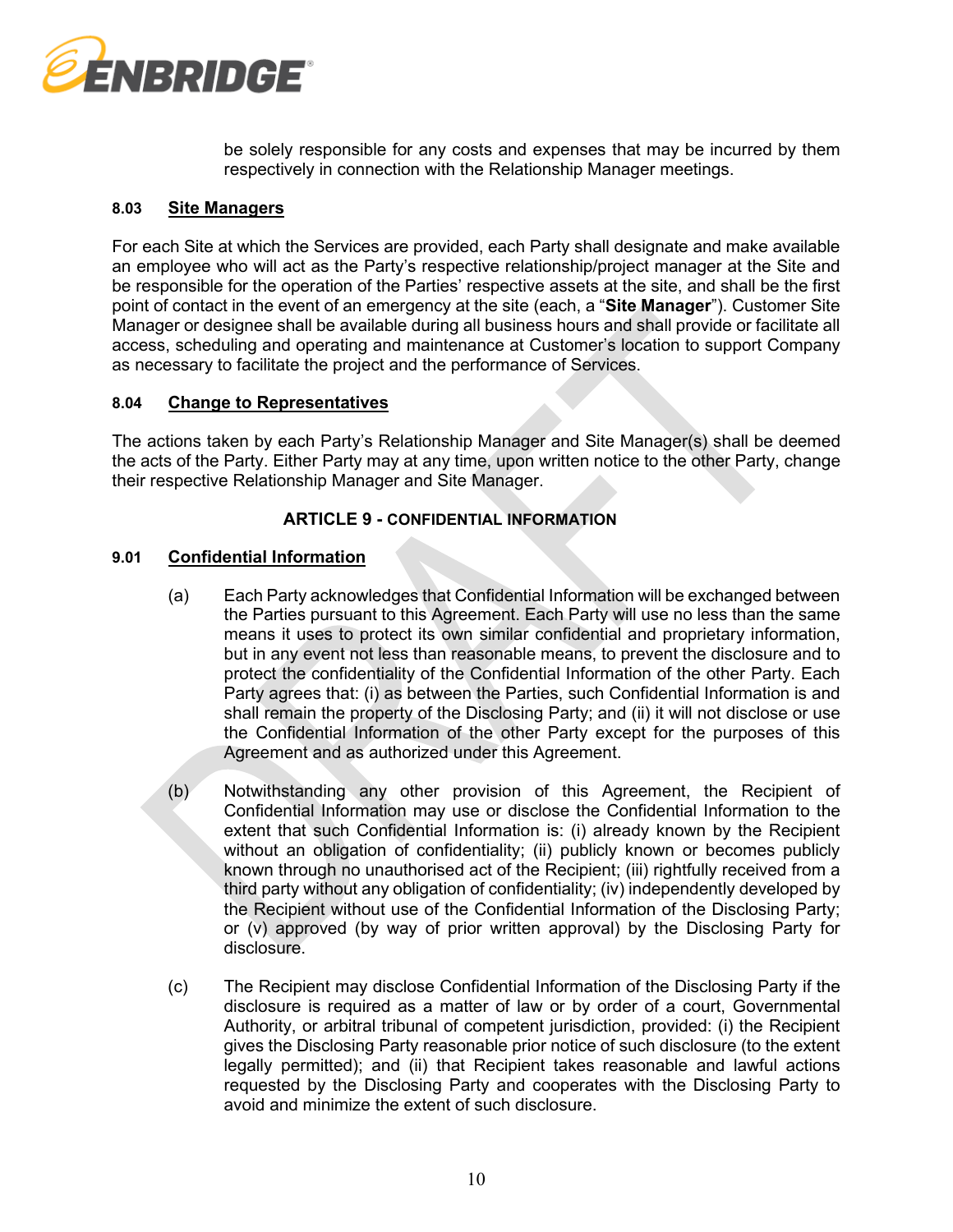

(d) The Recipient will, and will cause all of its representatives to, safeguard and maintain the Confidential Information of the Disclosing Party in strict confidence and will not, and will cause all such representatives to not, disclose, provide, or make such Confidential Information or any part thereof available in any form or medium to any Person, except to such of its representatives and to other third parties who have a need to access such Confidential Information in order to enable the Recipient to exercise its rights under this Agreement and are bound by and so long as such representatives and third parties are bound by confidentiality obligations at least as stringent as the provisions set out herein.

### <span id="page-10-0"></span>**9.02 Disclosure by Company**

The Parties acknowledge and agree that where Company is the Recipient, it shall have the right to retain and disclose certain Confidential Information, as it may determine acting reasonably (the "**Retained Confidential Information**") is required for use by Company in connection with any regulatory or other governmental proceeding to which it is, or may in the future become, a party, including without limitation submissions to regulatory authorities such as the OEB (collectively referred to herein as the "**Regulatory Proceedings**"), and, in such event, the Parties agree that Company shall not be restricted from disclosure of the Retained Confidential Information where Company determines, acting reasonably, it is necessary or appropriate to do so in connection with any Regulatory Proceedings. Customer hereby acknowledges that any such Retained Confidential Information disclosed in Regulatory Proceedings by Company pursuant to this Section may, as a result of such disclosure, become part of the public record.

### **9.03 Right to Perform Company Services For Others**

Customer recognizes that Company is in the business of providing gas distribution and related services and may perform services similar to the Services for third party customers. Subject to Company's confidentiality obligations, Company retains the right to use, and nothing will prevent Company from using, any ideas, concepts, methods, processes, know-how, organization, or techniques including, without limitation, any such materials produced by Company to provide the Services, in providing any services to any third parties.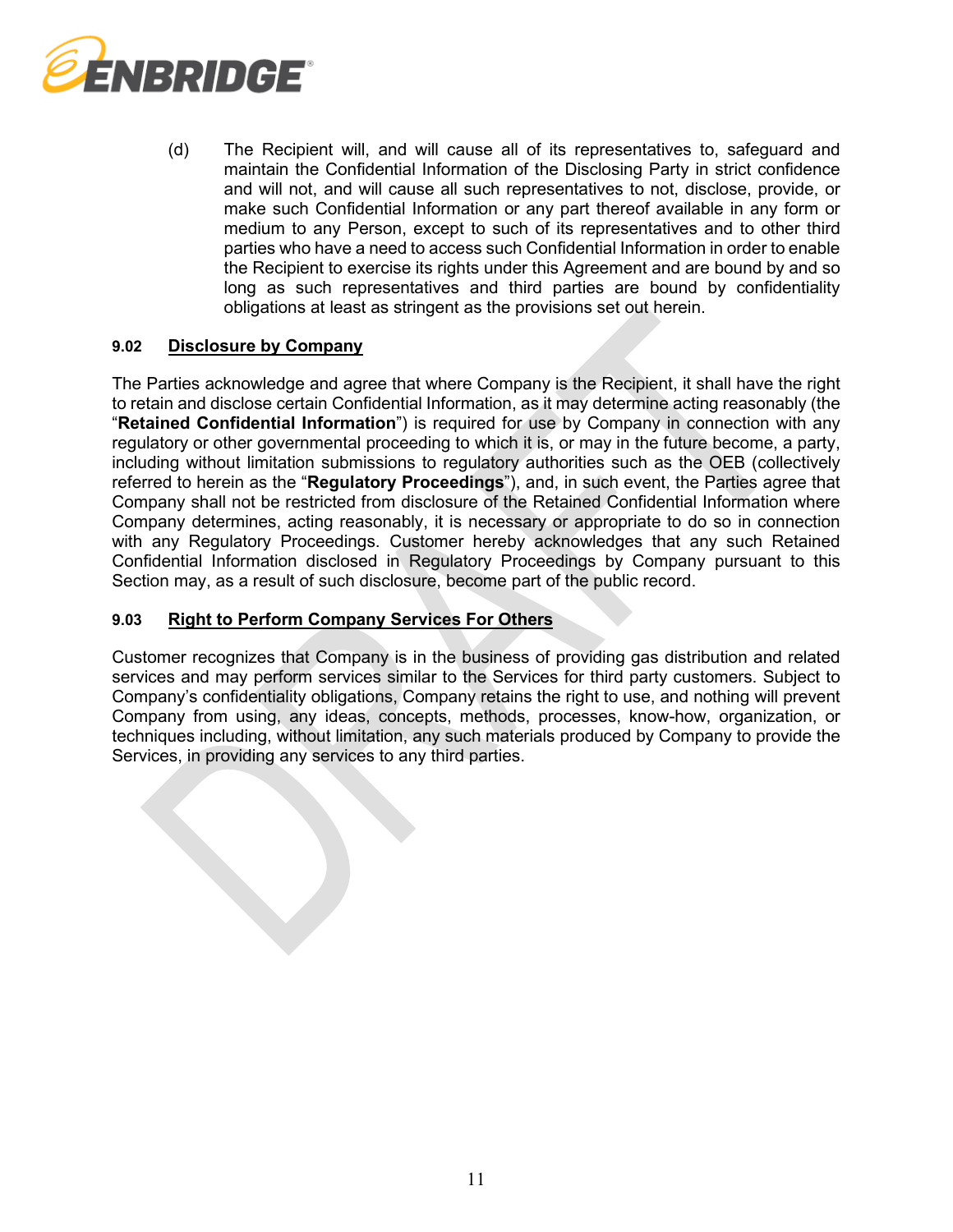

# **ARTICLE 10 - CHANGE IN SERVICES**

#### **10.01 Change Events**

- (a) Minor Variations in Services. Company shall have the right, at any time, to make minor variations in the Services that do not involve an adjustment in the Service Fees and are compatible with the design concept of the Equipment.
- <span id="page-11-1"></span>(b) Customer Requested Change in Services. In addition to the provisions of subsection [\(b\),](#page-11-0) Customer may request a Change in Services in writing to Company, subject to Company's sole discretion. In such event, Company shall prepare and submit to Customer a written estimate relating to the proposed Change in Services, including: (i) any projected change in the cost of the performance of the Services and any projected modification of the Service Fees occasioned by such Change in Services and (ii) the effect such Change in Services could be expected to have on the performance of the Equipment.
- <span id="page-11-0"></span>(c) Change in Services. If, during the Term, Company encounters the following events, a Change in Services to reflect the extent to which certain events or circumstances increase the cost to Company or the Company's time required for performance of the Services, affect the performance of the Equipment or result in a change to the Equipment, will be implemented:
	- (i) changes in the quality or quantity of Renewable Gas supplied by Customer from the Renewable Gas Specifications; or
	- (ii) as a result of damage to the Equipment due to Customer's negligence or wilful misconduct after the Commission Date; or
	- (iii) a suspension or change in the Services as a result of a change in Applicable Law or requirements of a Governmental Authority, or a Latent Site Defect.

#### **10.02 Proceeding with Customer Requested Change in Services**

If Customer elects to proceed with a more detailed examination of such proposed Change in Services requested pursuant to Section [10.01\(b\),](#page-11-1) within such period as shall be agreed upon by the Parties, Company shall submit to Customer a detailed estimate relating to the contemplated change and Customer shall be responsible for the cost of preparing the detailed estimate. If Customer elects to proceed with the proposed Change in Services, Customer and Company shall agree upon a change order that shall include: (i) an adjustment in the Service Fees for the costs expected to be incurred by Company as a result of such Change in Services less any savings or costs not incurred as a result of such Change in Services, and (ii) an adjustment in other terms of this Agreement, including but not limited to the Performance Requirements as a result of such Change in Services.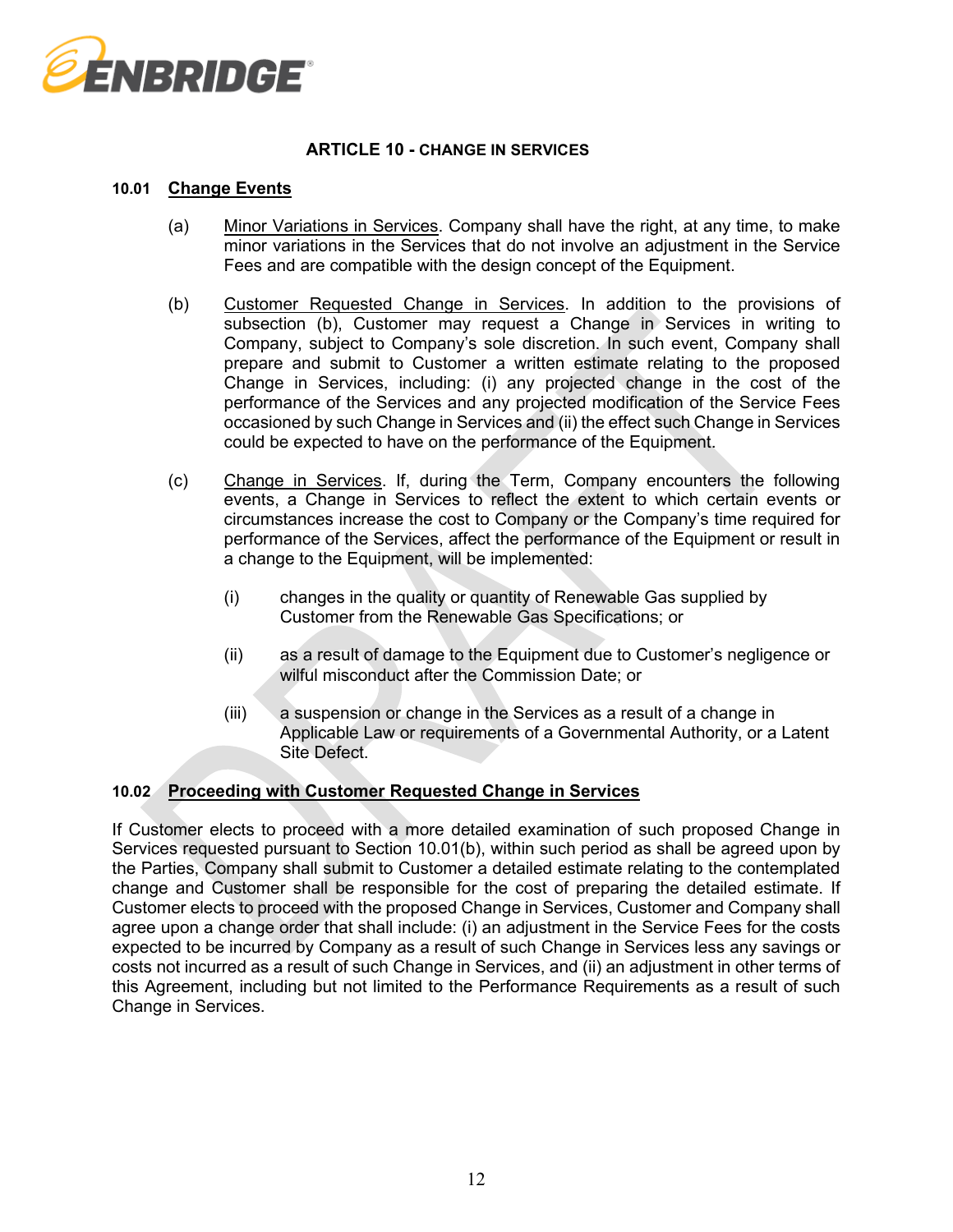

### **ARTICLE 11 - REPRESENTATIONS AND WARRANTIES**

#### **11.01 Representations and Warranties of Customer**

In addition to any other representations and warranties given to Company under this Agreement, Customer represents and warrants to Company that at the date hereof and at all times during the Term:

- (a) all necessary action has been taken by Customer to authorize the execution, delivery and performance by Customer of this Agreement and this Agreement constitutes a legal, valid and binding obligation enforceable against Customer in accordance with its terms;
- (b) Customer shall have good and marketable title in and to the Biogas to be delivered to Company and shall be entitled to deliver such Biogas to Company in accordance with the terms of this Agreement, for Company to deliver the Services, free and clear of any adverse claim of any nature of kind whatsoever; and
- (c) Biogas delivered to Company by or for Customer will not be subject to any royalties, taxes (federal and/or provincial) or other charges payable by, or that may become a liability of Company;

and acknowledges and agrees that Company is relying on the accuracy of each of such representations and warranties in connection with the entering into of this Agreement.

#### **11.02 Representations and Warranties of Company**

In addition to any other representations and warranties given to Customer under the Agreement, Company represents and warrants to Customer that at the date hereof and at all times during the Term, all necessary action has been taken by Company to authorize the execution, delivery and performance by Company of this Agreement and this Agreement constitutes a legal, valid and binding obligation enforceable against Company in accordance with its terms, and acknowledges and agrees that Customer is relying on the accuracy of each of such representations and warranties in connection with the entering into of this Agreement.

#### **ARTICLE 12 - DISCLAIMERS**

### **12.01 Disclaimer**

(A) EXCEPT AS EXPRESSLY PROVIDED UNDER THIS AGREEMENT (INCLUDING, FOR CERTAINTY, AN APPENDIX TO THIS AGREEMENT), THE SERVICES ARE PROVIDED "AS IS" AND COMPANY EXPRESSLY DISCLAIMS ANY AND ALL WARRANTIES, CONDITIONS, ENDORSEMENTS, GUARANTEES, OR REPRESENTATIONS OF ANY KIND OR NATURE, EXPRESS OR IMPLIED, INCLUDING WITHOUT LIMITATION, WARRANTIES, CONDITIONS, ENDORSEMENTS, GUARANTEES, OR REPRESENTATIONS<br>OF SATISFACTORY QUALITY, PERFORMANCE. DURABILITY. OF SATISFACTORY QUALITY, PERFORMANCE, DURABILITY, MERCHANTABILITY, MERCHANTABLE QUALITY, FITNESS FOR A PARTICULAR PURPOSE, TITLE AND THOSE ARISING BY STATUTE OR OTHERWISE IN LAW OR FROM A COURSE OF DEALING OR USE OF TRADE.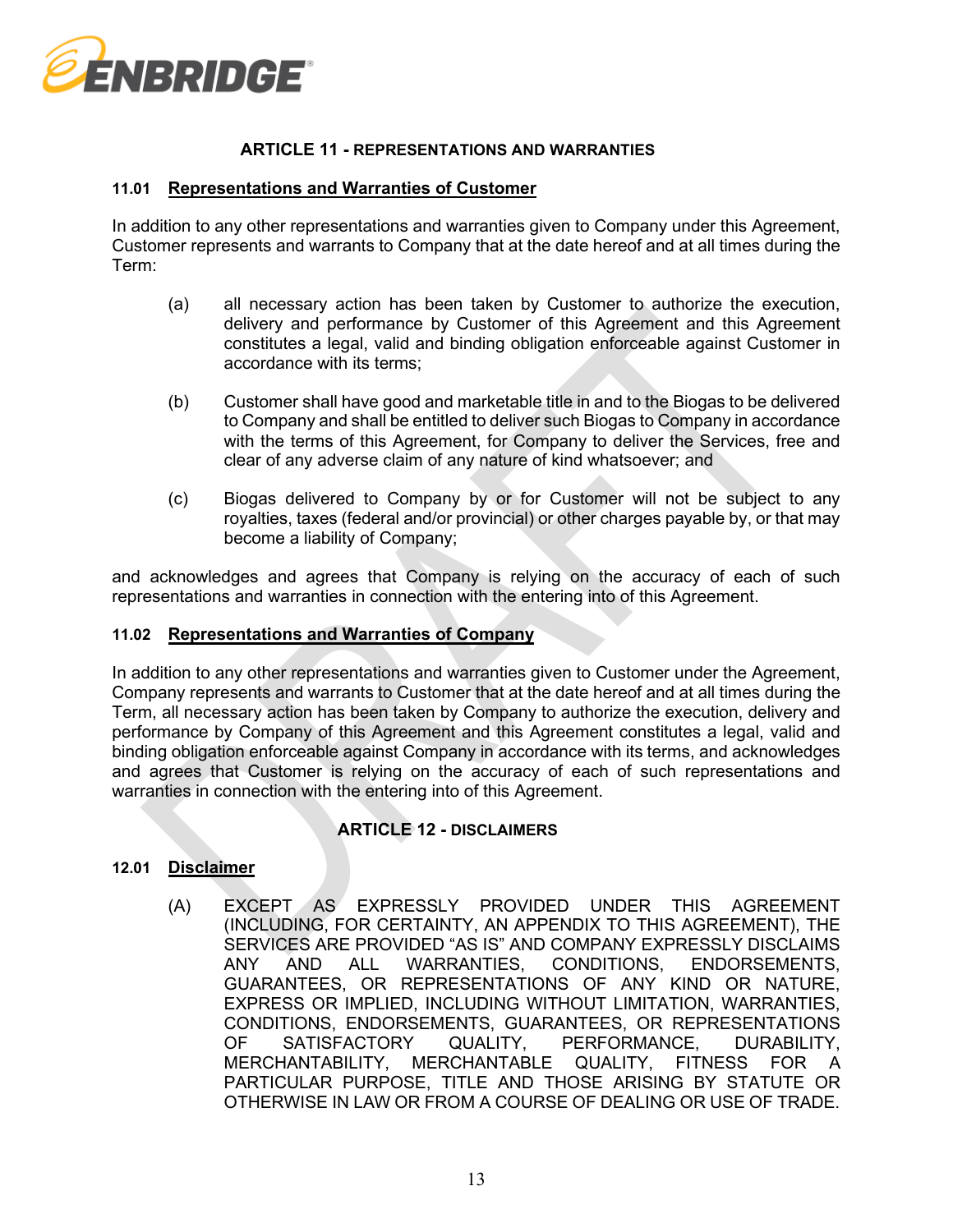

(B) FURTHER, THE SERVICES MAY BE INTERRUPTED OR UNAVAILABLE FOR THE PURPOSES OF PERFORMING MAINTENANCE OR UPGRADES. COMPANY WILL NOT BE RESPONSIBLE FOR: (I) SERVICE IMPAIRMENTS CAUSED BY ACTS WITHIN THE CONTROL OF CUSTOMER; OR (II) SERVICES PROVIDED BY OTHER SERVICE PROVIDERS.

#### **ARTICLE 13 - FINANCIAL ASSURANCES**

#### <span id="page-13-2"></span>**13.01 Requirement for Financial Assurances**

Contemporaneously with the execution of this Agreement and at any time during the Term, Company may, upon notice to Customer, require Customer to provide Company, and Customer shall provide if Company so requests, financial assurances in respect of Customer's obligations hereunder in the amount and of the type required by Company (the "**Financial Assurances**"), all in accordance with the terms set out in Appendix E. Such Financial Assurances may consist of an irrevocable letter of credit in a form and from an issuer acceptable to Company and/or such other security as Company may specify. Initially, the Financial Assurances required by Company to be provided by Customer shall be those set out in Appendix E.

#### **13.02 Realization of Financial Assurances**

Company shall be entitled to realize upon any Financial Assurances in the manner and to the extent provided for and set out in this Agreement, including Appendix E, and such Financial Assurances.

# **ARTICLE 14 - INDEMNIFICATION**

#### <span id="page-13-0"></span>**14.01 Indemnification by Company**

Subject to any limitations specifically set out in this Agreement, Company shall save harmless and indemnify Customer, its directors, officers, employees and agents from and against any and all liability (including injury, loss, damage, expense or other cost) incurred by any of them, howsoever caused, resulting from, arising out of or relating to the negligence or wilful misconduct Company or any of Company's employees or agents or any Person acting under the authority of or with the permission of Company. Company further agrees to indemnify and hold Customer, its directors, officers, employees and agents harmless from and against any Canadian federal or provincial income taxes resulting from any payment made under this Section [14.01.](#page-13-0)

Upon assuming the defence of any action covered under this Section Company shall keep Customer reasonably informed of the status of the matter, and Company shall make no admission of liability or fault on Customer's part without Customer's prior written permission.

Notwithstanding any other provision in this Agreement, Company shall not be liable to Customer for any loss or damage to Persons or property resulting from Customer's entries upon, occupancy, use, or other activities in the Designated Areas or by any Person not employed or controlled by Company, or as the result of any existing or future condition of the Facility.

#### <span id="page-13-1"></span>**14.02 Indemnification by Customer**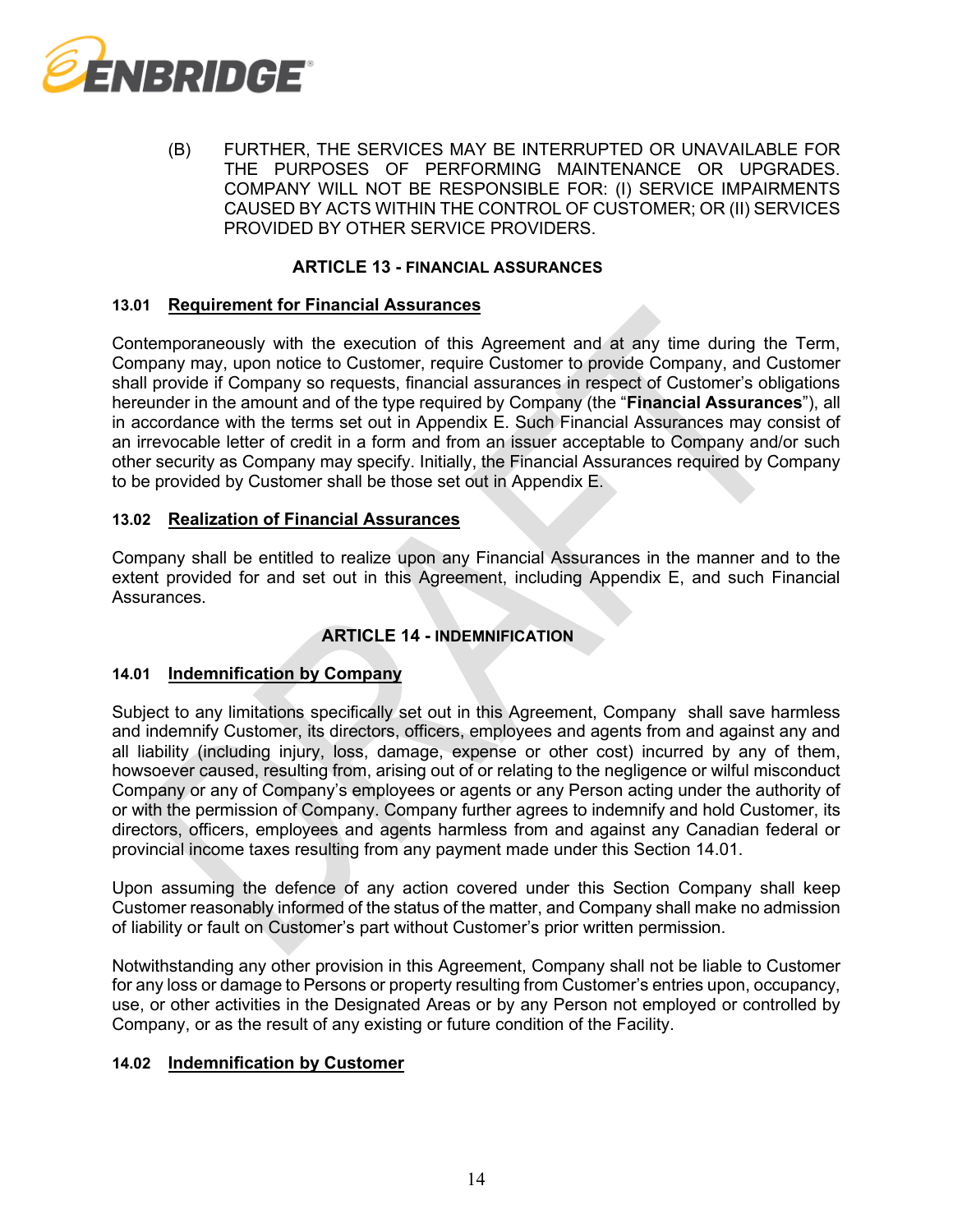

Subject to any limitations specifically set out in this Agreement, Customer shall save harmless and indemnify Company, its Affiliates, and their directors, officers, employees and agents from and against any and all liability (including injury, loss, damage, expense or other cost) incurred by any of them, or in respect of third parties, howsoever caused, resulting from, arising out of or relating to the breach of this Agreement by Customer, the negligence or wilful act, omission or misconduct of Customer or any of Customer's employees or agents or any Person acting under the authority of or with the permission of Customer. Customer further agrees to indemnify and hold Company, its directors, officers, employees and agents harmless from and against any Canadian federal or provincial income taxes resulting from any payment made under this Section [14.02.](#page-13-1)

Customer further agrees to save harmless and indemnify Company, its directors, officers, employees and agents from and against any and all liability (including injury, loss, damage, expense or other cost) incurred by any of them, howsoever caused, resulting from, arising out of or relating to environmental conditions at the Site that are not related to or arise out of the actions of Company, including without limitation, any and all liability relating to the migration of contaminants and/or pollutants from the Site.

Upon assuming the defence of any action covered under this section Customer shall keep Company reasonably informed of the status of the matter, Customer shall make no admission of liability or fault on Company's part without Company's prior written permission.

# **ARTICLE 15 - LIMITATION OF LIABILITY**

### **15.01 Limitation of Liability**

- (a) IN NO EVENT WILL COMPANY'S AGGREGATE LIABILITY ARISING OUT OF OR RELATED TO THIS AGREEMENT, WHETHER ARISING OUT OF OR RELATED TO BREACH OF CONTRACT, TORT (INCLUDING NEGLIGENCE) OR OTHERWISE, EXCEED THE LOSS SUSTAINED BY CUSTOMER AS A RESULT OF DIRECT PHYSICAL DAMAGE SUSTAINED BY CUSTOMER, INCLUDING REASONABLE COSTS OF REPAIR OR REPLACEMENT. THE FOREGOING LIMITATIONS WILL APPLY EVEN IF CUSTOMER'S REMEDIES UNDER THIS AGREEMENT FAIL OF THEIR ESSENTIAL PURPOSE.
- (b) EXCEPT IN RESPECT OF A BREACH OF SECTION [9.01](#page-9-0) O[R 9.02,](#page-10-0) IN NO EVENT WILL COMPANY BE LIABLE UNDER THIS AGREEMENT TO CUSTOMER OR ANY THIRD PARTY FOR ANY CONSEQUENTIAL, INCIDENTAL, INDIRECT, EXEMPLARY, SPECIAL, EXEMPLARY OR PUNITIVE DAMAGES, INCLUDING ANY DAMAGES FOR BUSINESS INTERRUPTION, LOSS OF USE, DATA, REVENUE OR PROFIT OR FAILURE TO REALIZE EXPECTED PROFITS OR SAVINGS, WHETHER ARISING OUT OF BREACH OF CONTRACT, TORT (INCLUDING NEGLIGENCE) OR OTHERWISE, REGARDLESS OF WHETHER SUCH DAMAGES WERE FORESEEABLE AND WHETHER OR NOT CUSTOMER ADVISED OF THE POSSIBILITY OF SUCH DAMAGES.
- (c) NO IMPLIED WARRANTY OF MERCHANTABLE QUALITY, OR OF FITNESS FOR PURPOSE SHALL APPLY AND ALL WARRANTIES IMPLIED BY LAW OR STATUTE ARE SPECIFICALLY DISCLAIMED BY COMPANY.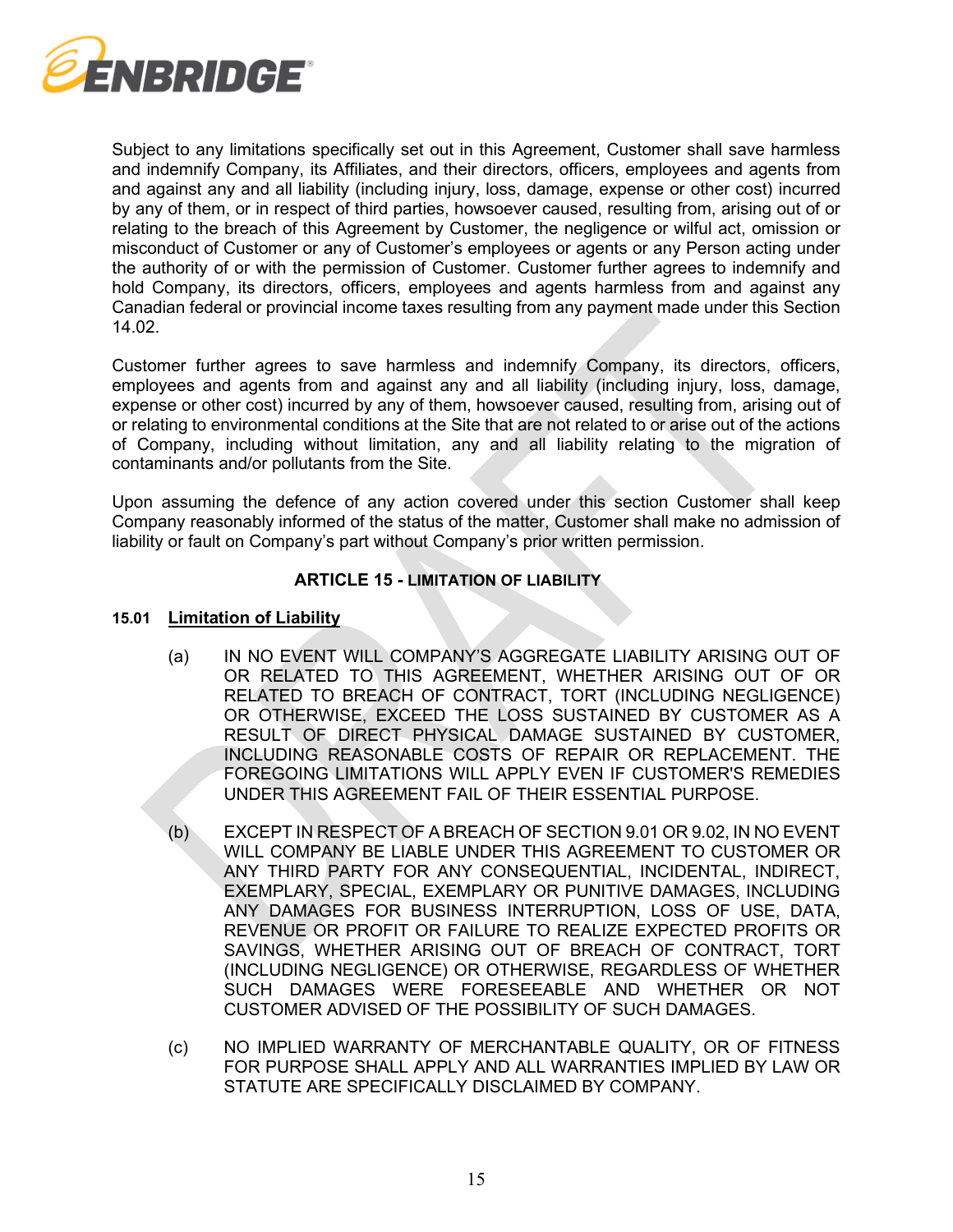

- (d) Customer shall not be entitled to compensation for any inconvenience, nuisance or discomfort attributable to the execution by Company of its obligations in accordance with the terms of this Agreement.
- (e) Company shall not be liable for and expressly disclaims liability for any loss, damage or injury that directly or indirectly results from or in any manner arises out of or in connection with (i) any breach by Company of any of its obligations under this Agreement that directly or indirectly results from or in any manner arises out of or in connection with any breach by Customer of any of its obligations this Agreement or (ii) any Latent Site Defect that cannot be remedied by a Change in Services.

# **ARTICLE 16 - TERM AND TERMINATION**

#### <span id="page-15-1"></span>**16.01 Term and Renewal**

- (a) The term of this Agreement will commence on the Effective Date and continue for a term of *[insert number of years]* years commencing from the Commissioning Date (the **"Initial Term**"), unless terminated earlier in accordance with the Agreement (together with all renewals and extension, the "**Term**").
- (b) Subject to the other provisions of this Agreement and the relevant Appendices, this Agreement may be terminated by Company at any time in accordance with Section [6.02](#page-7-1) or Section [16.02](#page-15-0) of the Agreement.
- (c) The provisions of the Agreement identified in Section [16.04](#page-18-0) requiring performance or fulfilment after the expiration or earlier termination of this Agreement, this Section [16.01,](#page-15-1) such other provisions as are necessary for the interpretation thereof, and any other provisions hereof, the nature and intent of which is to survive termination or expiration of this Agreement, will survive the expiration or earlier termination of this Agreement.

# <span id="page-15-0"></span>**16.02 Termination**

- (a) Customer Event of Default. In addition to any other events set out in this Agreement, the occurrence of any one or more of the following events shall constitute a default by Customer under this Agreement and shall be considered an event of default (a "**Customer Event of Default**") if such default is not remedied prior to the expiry of the relevant notice period (if any) or the relevant cure period (if any) applicable to such default as hereinafter set out:
	- (i) if Customer fails to make any payment or payments of the Service Fees or any other sums owing under the Agreement, and where such default continues for thirty (30) days after written notice has been issued to Customer by Company stating the nature of the default;
	- (ii) if Customer fails to perform any covenant or obligation that Customer was required to perform under this Agreement and where such default is capable of being cured using reasonable diligence and shall continue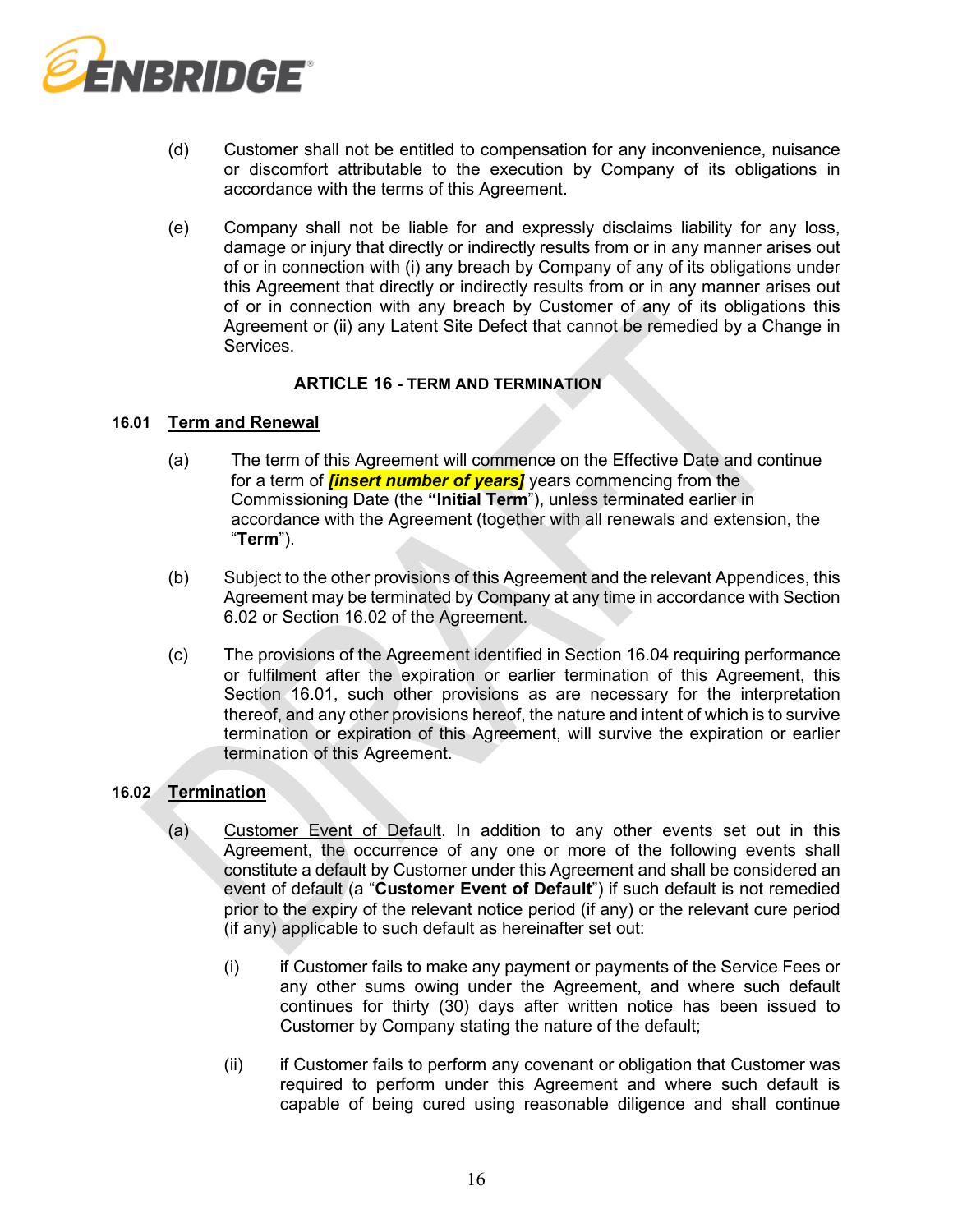

unremedied: (i) for a period of thirty (30) days after written notice has been issued to Customer by Company stating the nature of the default; or (ii) such longer period as may be reasonably necessary to cure such failure, provided that Customer has demonstrated that: (1) it is proceeding with all due diligence to cure or cause to be cured such failure, (2) its proceedings can be reasonably expected to cure or cause to be cured such failure within a reasonable time frame acceptable to Company, acting reasonably, and (3) it shall thereafter cure such failure with all due diligence and within the time frame acceptable to Company, acting reasonably;

- (iii) if (i) Customer fails to perform any covenant or obligation that Customer was required to perform under this Agreement, and (ii) such failure has or shall have, or could reasonably be expected to have, an adverse effect on Company's ability to deliver the Services, and (iii) such failure shall continue unremedied following notice thereof (stating the nature of the default) from Company to Customer for: (1) a period of ten (10) days; or (2) such longer period as Company, acting reasonably, may agree; or
- (iv) if there occurs an event of default, breach or default of Customer under any other Customer Agreement.
- (b) Company Remedies. In the event of a Customer Event of Default, or a Latent Site Defect that cannot be remedied by a Change of Services, then Company shall have the following non-exclusive rights and remedies:
	- (i) to suspend performance of all or any of the Services until Customer cures such Customer Event of Default or removes the Latent Site Defect, in which event, Customer shall be liable for all additional costs and expenses incurred by Company arising out of such suspension;
	- (ii) subject to Article 15, recovery of all reasonable costs and expenses incurred by Company in mitigating the Customer Event of Default; and
	- (iii) to terminate this Agreement or the Appendix (or Appendices) to which the Customer Event of Default relates, upon ten (10) days' notice, by delivering a written notice of termination for cause to Customer (a "**Company With Cause Termination Notice**"), specifying the date upon which the Appendix will terminate.
- <span id="page-16-0"></span>(c) Company Event of Default. In addition to any other events set out in this Agreement, the occurrence of any one or more of the following events shall constitute a default by Company under this Agreement and shall be considered an event of default (an "**Company Event of Default**") if such default is not remedied prior to the expiry of the relevant notice period (if any) or the relevant cure period (if any) applicable to such default as hereinafter set out:
	- (i) if Company fails to perform any covenant or obligation that Company was required to perform under this Agreement and where such default is capable of being cured using reasonable diligence and shall continue unremedied: (i) for a period of thirty (30) days after written notice has been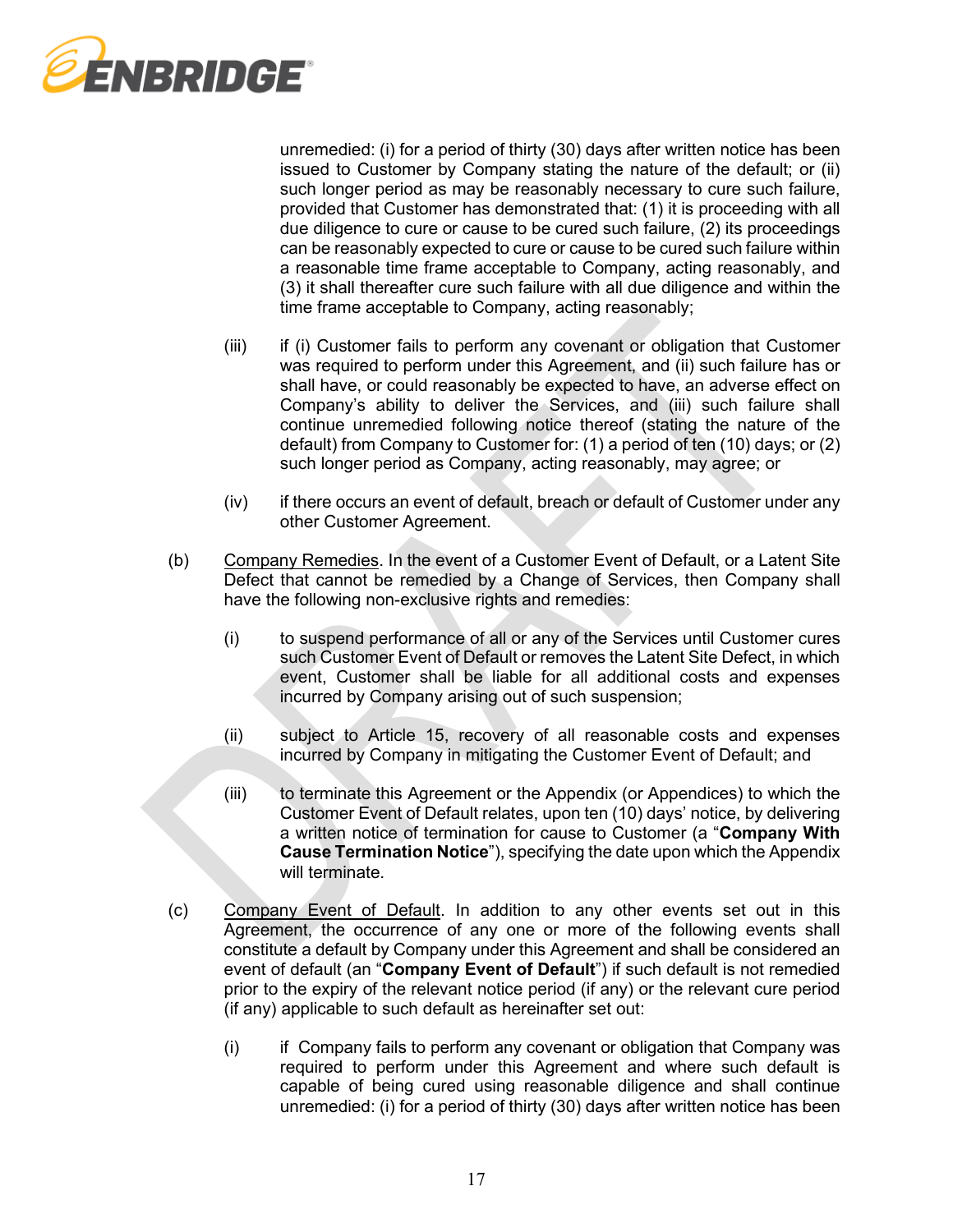

issued to Company by Customer stating the nature of the default; or (ii) such longer period as may be reasonably necessary to cure such failure, provided that Company has demonstrated that: (1) it is proceeding with all due diligence to cure or cause to be cured such failure, (2) its proceedings can be reasonably expected to cure or cause to be cured such failure within a reasonable time frame acceptable to Customer, acting reasonably, and (3) it shall thereafter cure such failure with all due diligence and within the time frame acceptable to Customer, acting reasonably; or

- (ii) if (i) Company fails to perform any covenant or obligation that Company was required to perform under this Agreement, and (ii) such failure has or shall have, or could reasonably be expected to have, a material adverse effect on Customer, and (iii) such failure shall continue unremedied following notice thereof (stating the nature of the default) from Customer to Company for: (1) a period of ten (10) days; or (2) such longer period as Customer, acting reasonably, may agree.
- (d) Customer Remedies. In the event of a Company Event of Default then Customer shall have the following non-exclusive rights and remedies:
	- (i) subject to Article 14, recovery of all reasonable costs and expenses incurred by Customer in mitigating the Company Event of Default; and
	- (ii) to terminate this Agreement upon ten (10) days' notice, by delivering a written notice of termination for cause to Company, specifying the date upon which the Agreement will terminate.
- (e) Termination for Cause by Either Party. This Agreement may be terminated by either Party in the event: (i) a receiver, trustee, administrator, or administrative receiver should be appointed for the Party or its property; (ii) the Party makes an assignment for the benefit of creditors; (iii) any proceedings should be commenced against the Party under any bankruptcy, insolvency, or debtor's relief law, and such proceedings will not be vacated or set aside within fifteen (15) days from the date of commencement thereof; or (iv) the Party should be liquidated or dissolved.
- <span id="page-17-0"></span>(f) Termination without Cause by Customer. Customer may, at its sole option, terminate this Agreement upon one hundred twenty (120) days' notice, by delivering a written notice of termination to Company (a "**Without Cause Termination Notice**"), specifying the date upon which this Agreement will terminate.
- <span id="page-17-1"></span>(g) Termination due to Regulatory Change. Subject to the other provisions of this Article 16 and in addition to the Company's rights of termination set out elsewhere in this Agreement, the Company shall have the right to terminate this Agreement at any time, without notice, upon the occurrence of a regulatory change established by a Governmental Authority, which causes, results in or requires such termination.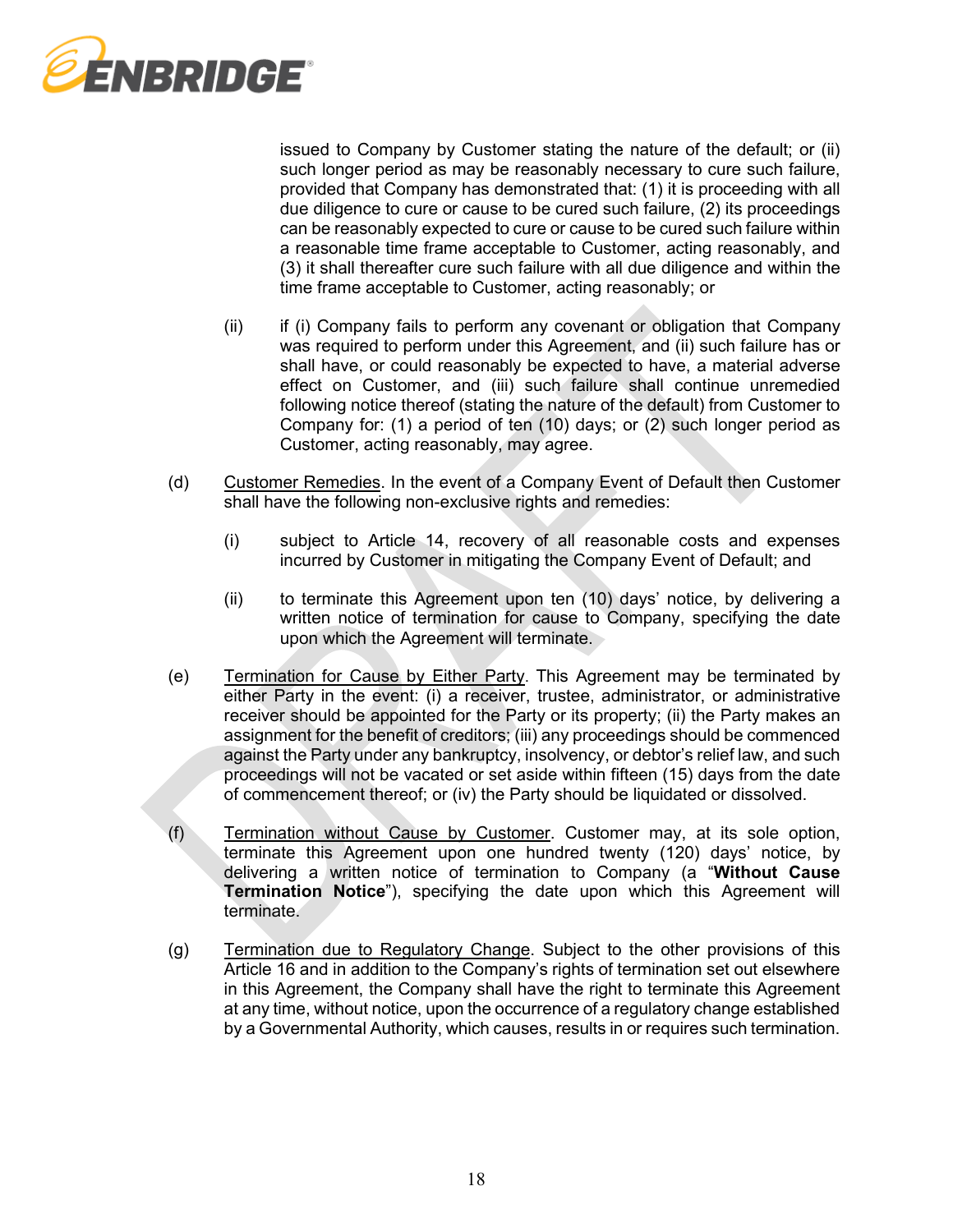

# <span id="page-18-2"></span>**16.03 Effect of Termination**

- (a) Upon termination of this Agreement:
	- (i) Company will be entitled to immediately cease providing the Services; and
	- (ii) Customer will forthwith pay to Company all amounts owing under this Agreement, including all Service Fees up to the effective date of termination, and the Termination Charge pursuant to subsection [16.03\(b\).](#page-18-1)
- <span id="page-18-3"></span><span id="page-18-1"></span>(b) The Termination Charge is payable if any of the following occurs: (i) Company has issued a Company With Cause Termination Notice pursuant to subsection [16.02\(b\)\(iii\);](#page-16-0) (ii) the Customer has issued a Without Cause Termination Notice pursuant to subsection [16.02\(f\);](#page-17-0) (iii) Company has provided notice pursuant to subsection [6.02\(b\);](#page-7-2) (iv) termination due to an Event of Force Majeure pursuant to Section [18.02;](#page-20-0) or (v) termination due to regulatory change pursuant to subsection [16.02\(g\).](#page-17-1)
- (c) Notwithstanding the termination or expiration of this Agreement, Customer shall permit unimpeded access to the Site by Company, so that Company can undertake any Decommissioning provided for in the relevant Appendices, and Customer shall pay any related Decommissioning costs.

# <span id="page-18-0"></span>**16.04 Survival**

The termination of this Agreement will not terminate those obligations and rights of the Parties pursuant to provisions of this Agreement which by their nature and intent are to survive, and such provisions will survive the termination of this Agreement. Without limiting the foregoing, the respective rights and obligations of the Parties under Section [1.02](#page-0-0) (Construction), Section [1.03](#page-1-1) (Order of Priority), Section [2.052.05](#page-3-1) (Environmental Attributes), Article 3 (Intellectual Property), Article 4 (Fees and Payment), Section [5.04](#page-5-0) (No Waiver of Company Rights as Distributor), Section [5.05](#page-6-1) (Consent to Affiliate Disclosure), Article 9 (Confidential Information), Article 11 (Representations and Warranties), Article 12 (Disclaimers), Article 14 (Indemnification), Article 15 (Limitation of Liability), Section [16.03](#page-18-2) (Effect of Termination), Article 17 (Insurance Requirements), Article 18 (General) and this Section [16.04](#page-18-0) will survive the termination of this Agreement regardless of when such termination becomes effective. In no event will any termination of this Agreement relieve Customer of the obligation to pay any fees payable to Company accrued under this Agreement.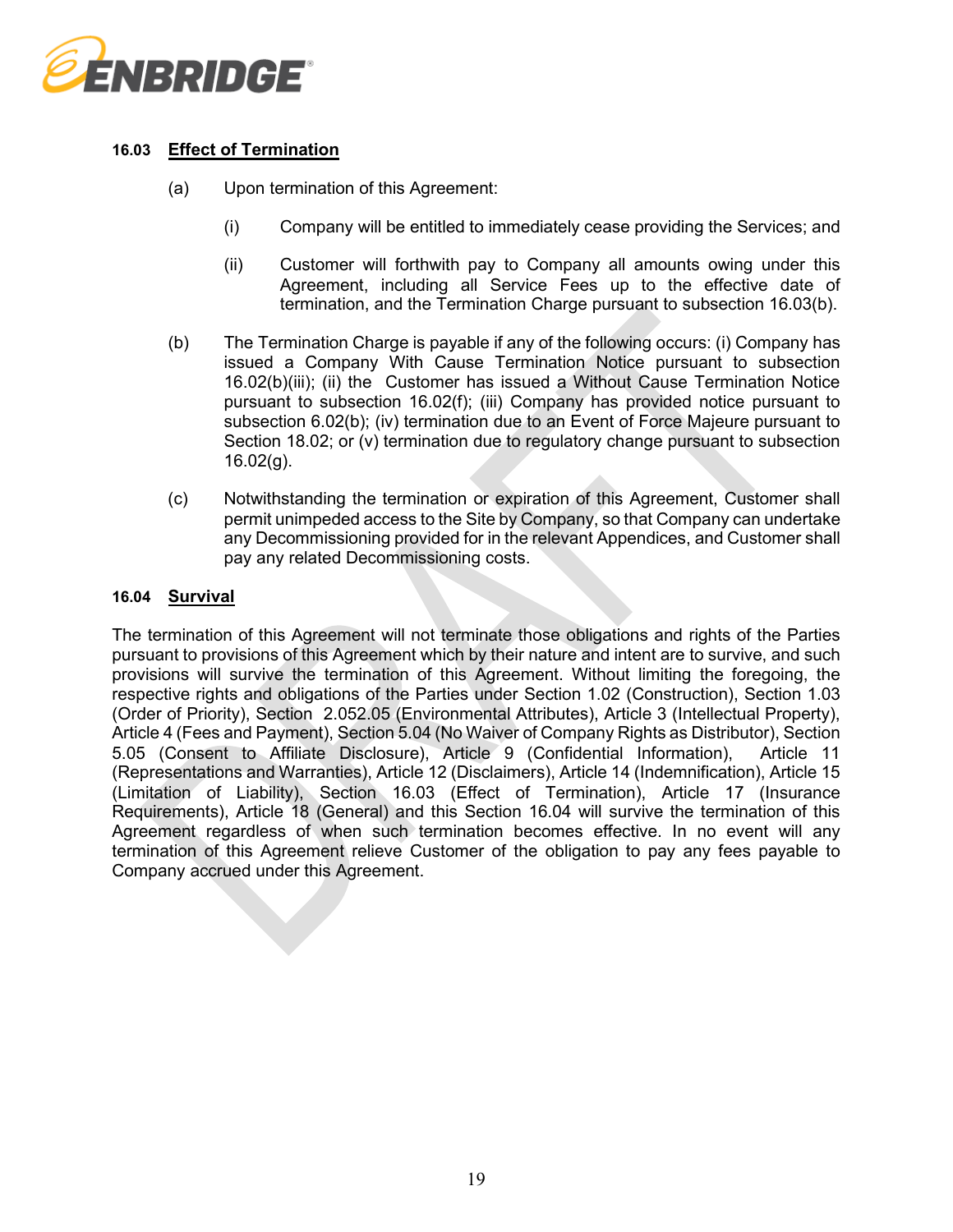

### **ARTICLE 17 - INSURANCE REQUIREMENTS**

#### <span id="page-19-0"></span>**17.01 Required Customer Insurance**

- (a) At all times during the Term of the Agreement and for so long thereafter as a claim related to this Agreement is possible under applicable statutes of limitations, Customer shall maintain at its own expense, the insurance coverage outlined below, in each case with insurers having financial security ratings of at least "A-" by AM Best or "A" by Standard & Poor's and which are authorized to do business in Ontario.
	- (i) **Commercial General Liability** coverage with a limit of FIVE MILLION DOLLARS (\$5,000,000) each occurrence for bodily injury and property damage arising out of or relating to Customer's activities under this Agreement or at the Sites. The policy shall include contractual liability, cross liability, severability of interests and coverage for limited time element pollution.
	- (ii) **Commercial Auto Liability** covering all vehicles used by Customer at the Sites with a combined single limit of FIVE MILLION DOLLARS (\$5,000,000) for injury or death of one or more Persons or damage to or destruction of property as a result of each accident.
- (b) Subject to the total required amount of insurance for each individual insurance coverage requirement herein, the amounts of insurance specified in the foregoing sections may be satisfied through a combination of primary and excess insurance limits.
- (c) Customer shall ensure that each insurance carrier providing coverage hereunder provides (in each case arranged to provide the maximum benefit to Company), the following:
	- (i) The inclusion of "Enbridge Gas Inc." as additional insured in insurance policies under subsection [17.01\(a\).](#page-19-0)
	- (ii) Waiver of insurers' rights of recovery, contribution, subrogation, set-off or counterclaim, in favour of Company, in all policies of insurance under this Article 17.
	- (iii) That coverage, in all of Customer's insurance policies (whether such policies are primary, umbrella or excess) under this Article 17 or arising out of or related to this Agreement in any way, shall be written to respond on a primary and non-contributory basis irrespective of any other applicable insurance otherwise available to Company under this Agreement.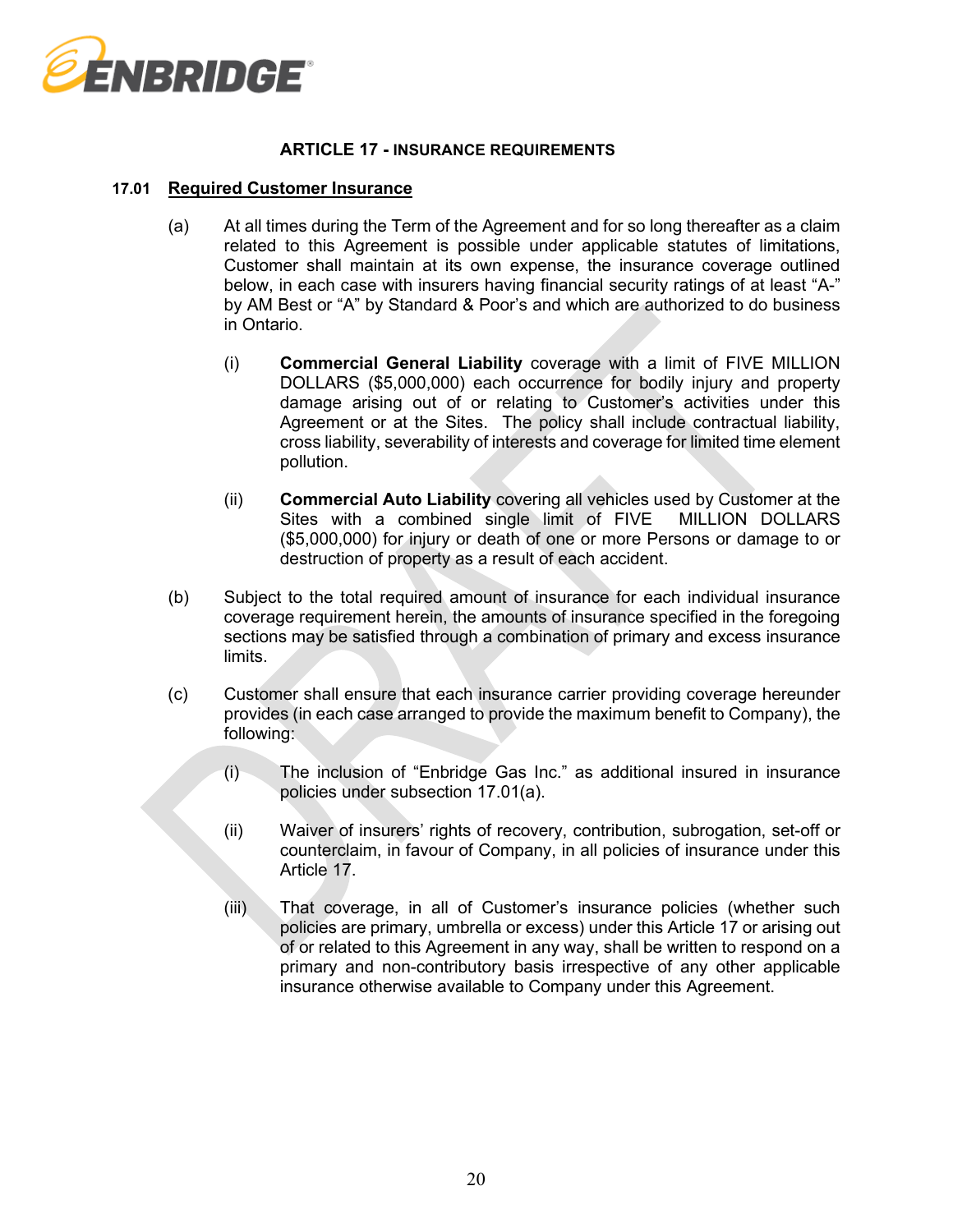

- (d) Insurance maintained by Customer shall not be cancelled without thirty (30) days prior written notice being furnished to Company.
- (e) Upon execution of this Agreement, and on an annual basis thereafter until this Agreement is terminated, Customer shall provide to Company (or Company's designated representative) Certificate(s) of Insurance on standard forms regularly accepted in the industry certifying Customer's compliance with this Article 17 and specifically identifying coverage extensions and Endorsements required herein.
- (f) Customer shall require all its subcontractors to provide insurance coverage in accordance with this Article 17. Customer shall ensure that all insurance maintained by its subcontractors providing services to Customer at the Site include a waiver of insurers' rights of recovery, contribution, subrogation, set-off or counterclaim in favor of Company. The failure of any subcontractor to obtain and maintain the required insurance shall not in any way impact the obligations of Customer under this Agreement.

# **ARTICLE 18 - GENERAL**

### **18.01 Notice**

Any notice or other communication to be given under or pursuant to the provisions hereof or in any way concerning this Agreement will be sufficiently given if reduced to writing and delivered to the Person to whom such communication is to be given or sent by courier, facsimile or electronic internet communication, addressed to such Person at the address set forth below or at such other address as may be specified by a Party to the other Party by proper notice under this Agreement:

| If to Company:      | If to Customer:                  |
|---------------------|----------------------------------|
|                     | [Insert Customer notice address] |
| 500 Consumers Road  | Attention: •                     |
|                     | Facsimile: <b>•</b>              |
| Toronto, ON M2J 1P8 | Email: <b>•</b>                  |
| Attention: •        |                                  |
| Facsimile: •        |                                  |
|                     |                                  |

or at such other address as may be specified therefor by proper notice hereunder. A notice or communication shall be deemed to have been sent and received on the day it is delivered personally or by courier or by facsimile or by electronic internet communication. If such day is not a Business Day or if the notice or communication is received after 5:00 PM (at the place of receipt) on any Business Day, the notice or communication shall be deemed to have been sent and received on the immediately following Business Day.

#### <span id="page-20-0"></span>**18.02 Force Majeure**

Except for the obligation to pay amounts due and owing under this Agreement, if and to the extent that a Party's performance of any of its obligations pursuant to this Agreement is prevented, hindered or delayed by an Event of Force Majeure then, upon giving prompt notice to the other Party, the non-performing, hindered or delayed Party will be excused for such non-performance,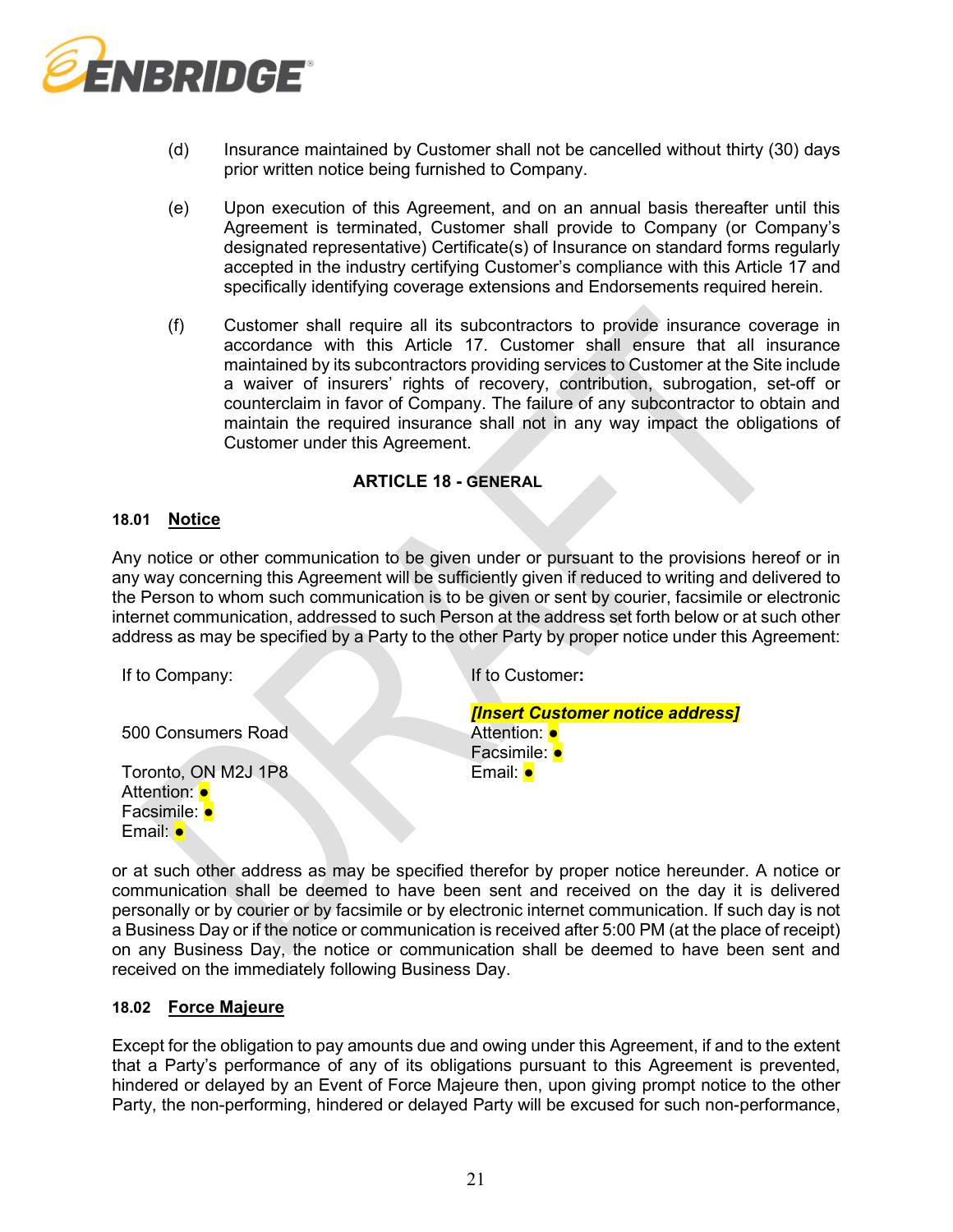

hindrance or delay, as applicable, of those obligations affected by the Event of Force Majeure for as long as such Event of Force Majeure continues and such Party continues to use its reasonable commercial efforts to recommence performance whenever and to whatever extent possible. Notwithstanding any other term of this Section, no Party shall be entitled to, or to claim, the benefit of these provisions pertaining to an Event of Force Majeure if: (i) such Party's inability to perform the obligation was caused by its lack of finances; (ii) such Party's inability to perform the obligation was caused by its deliberate act or inaction; or (iii) such Party failed to provide prompt notice in respect of an Event of Force Majeure.

In the event a Party's performance of obligations hereunder (other than payment obligations) is prevented by an Event of Force Majeure for a period of more than one hundred twenty (120) calendar days, either Party may elect to terminate this Agreement. In such case, Termination Charges will be payable in accordance with subsection [16.03\(b\).](#page-18-3)

### **18.03 Independent Contractor**

- (a) Company employees will not be deemed at any time to be employees or servants of Customer and Company is and will remain an independent contractor for all purposes. Unless otherwise agreed to in writing, Company does not undertake to perform any obligation of Customer, whether regulatory or contractual, or to assume any responsibility for Customer's business or operations.
- (b) Company and Customer agree and acknowledge that the relationship between Customer and Company is one of owner and independent contractor and not one of employer-employee. Neither is there any intention to create a partnership, joint venture or joint enterprise between Company and Customer.

### **18.04 No Waiver of Customer Obligations as Employer**

Nothing in this Agreement shall be construed in a manner that amounts to a waiver or derogation or transfer to Company, of any of Customer's obligations as an employer, including (but not limited to) with respect Customer's obligations under the *Occupational Health and Safety Act* (Ontario).

# **18.05 Use of Company Name and Logo**

Customer acknowledges that the name "Enbridge", "Enbridge Gas Inc." and any names, symbols, signs, trademarks and marks denoting and identifying Enbridge Gas Inc., its subsidiaries and affiliates, presently in use or acquired from time to time are the property of Company and shall not be used or displayed by Customer in any manner whatsoever without the prior written authorization of Company. Other than as expressly permitted in this Agreement, Customer shall not use, display or utilize any name, logo, sign, symbol, trademark or mark denoting or implying a relationship or affiliation between Customer and Company for any purpose and shall cease such usage upon completion of this Agreement or upon request of Company. Further, Customer shall return to Company forthwith any documents, signs, forms or records provided to it by Company or acquired by Customer in furtherance of this Agreement, upon termination of this Agreement or upon the request of Company. Customer acknowledges and agrees that this undertaking shall continue in effect subsequent to the termination or expiry of this Agreement.

#### **18.06 Severability**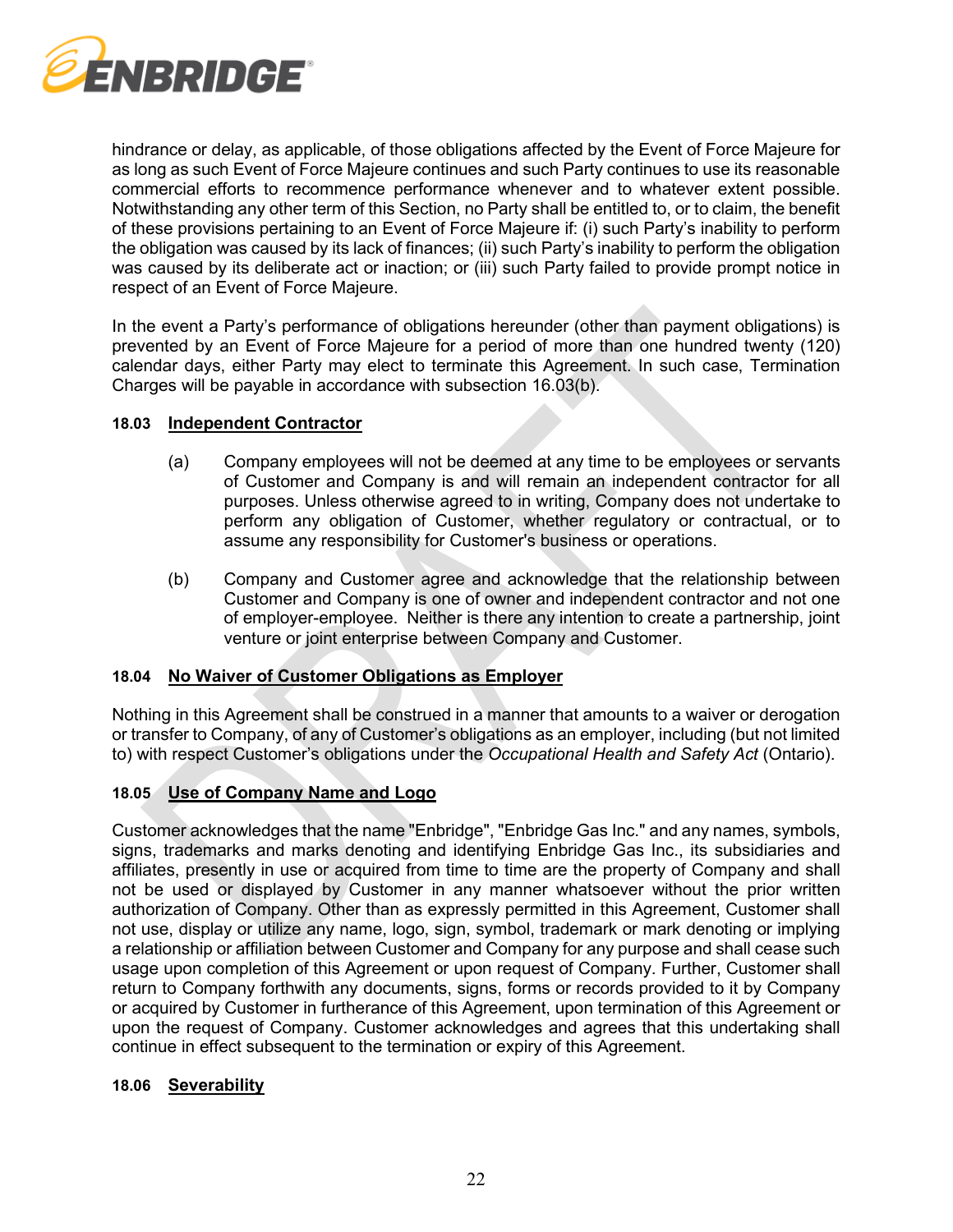

The Parties agree that it is the intention of each Party not to violate any public policy or Applicable Laws. To the extent that any provision, portion or extent of this Agreement is deemed to be invalid, illegal or unenforceable, such provision, portion or extent will be severed and deleted or limited so as to give effect to the intent of the Parties insofar as possible and the Parties will use their best efforts to substitute a new provision of like economic intent and effect for the illegal, invalid or unenforceable provision and the remainder of this Agreement, as the case may be, will remain binding upon the Parties.

### **18.07 Assignment**

Customer may not, without Company's prior written consent (which may be withheld in Company's sole discretion), assign or transfer this Agreement, or any of its rights or obligations under this Agreement to any third party. Company may assign this Agreement to any third party without the consent of Customer provided that Company notifies Customer in writing of any such assignment.

#### **18.08 Subcontractors**

Company may delegate performance of the Services to subcontractors, and Company may disclose to any such subcontractors any information required by them to perform the duties so delegated to them. Company will remain fully liable under this Agreement for the acts and performance by such subcontractors to the same extent as if it was Company itself that had so acted or performed or failed to act or perform, as the case may be, and such work will be deemed to be work performed by Company.

#### **18.09 Waiver and Amendment**

No modification, addition to or waiver of any rights, obligations or defaults will be effective unless in writing and signed by the Party against whom the same is sought to be enforced. One or more waivers of any right, obligation or default will not be construed as a waiver of any subsequent right, obligation or default.

### **18.10 Entire Agreement**

This Agreement and, appendices, exhibits, attachments, and addenda contemplated herein or specifically referred to herein constitute the entire agreement among the Parties pertaining to all the matters herein, and supersede all prior agreements, understandings, negotiations, discussions and other communications, whether oral or written, of the Parties. Unless otherwise agreed to in writing by the Parties, Customer's use of the Services will be governed by the provisions of this Agreement and the relevant Appendices thereto, and nothing contained in any purchase order, letter or other instrument will in any way modify, vary, change or add any provision hereto.

#### **18.11 Governing Law**

This Agreement shall be governed by and construed in accordance with the laws of the Province of Ontario and the laws of Canada applicable therein, and the Parties hereby attorn to the exclusive jurisdiction of the courts of the Province of Ontario. The United Nations Convention on Contracts for the International Sale of Goods (1980) does not apply.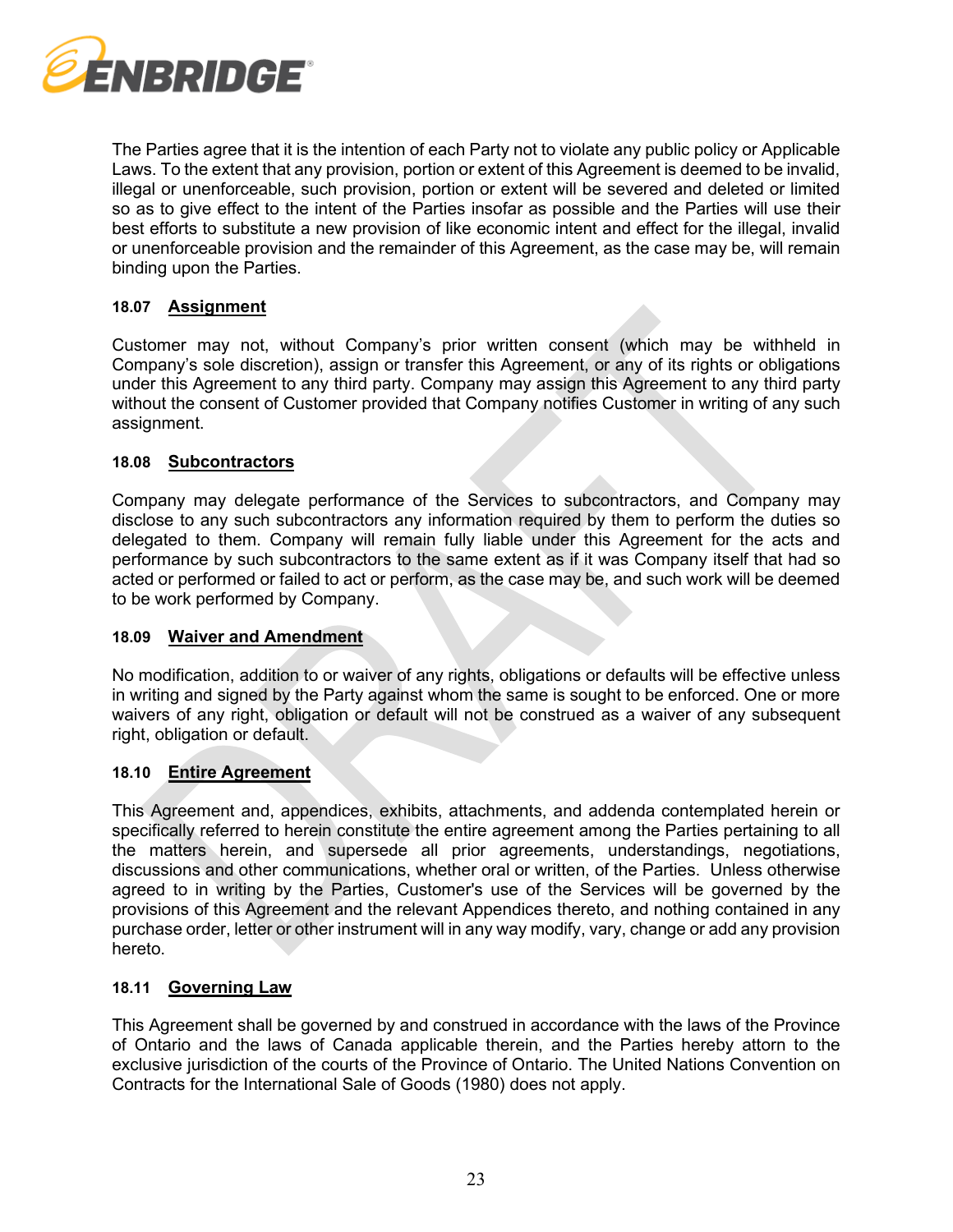

# **18.12 Further Assurances**

Each of the Parties hereto will from time to time execute and deliver all such further documents and instruments and do all acts and things as the other Party may reasonably require to effectively carry out or better evidence or perfect the full intent and meaning of this Agreement and to establish and protect the rights, interests and remedies intended to be created in favour of the other Party.

#### **18.13 Publicity**

Customer's engagement of Company to perform Services will be deemed to constitute Customer's permission for Company to use Customer as a reference in marketing the products and services of Company unless Customer specifically revokes this permission in writing. In no event will either Party publicize or disclose to any third party either the price or the provisions of this Agreement without the consent of the other Party.

[*Remainder of page intentionally left blank*]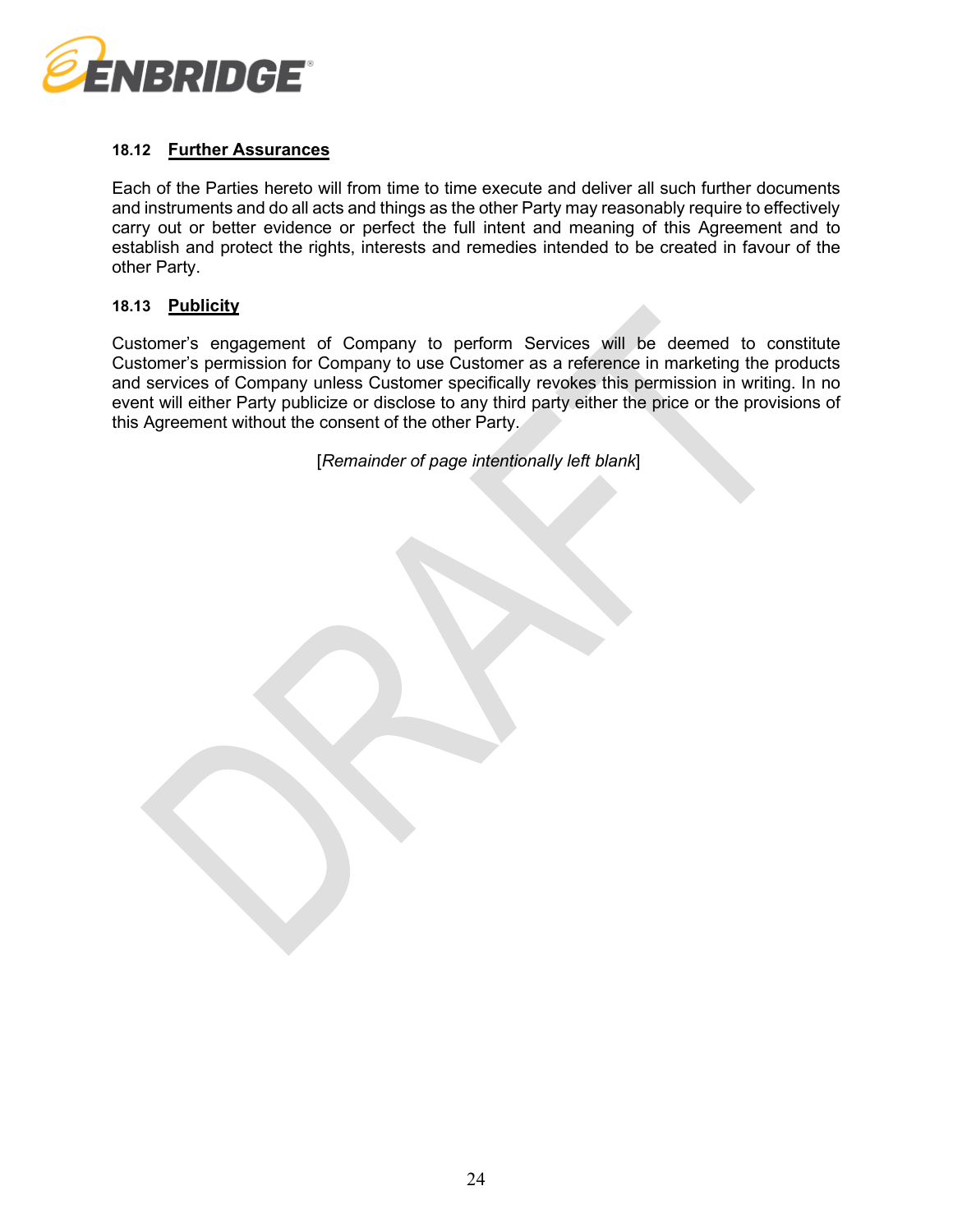

# **18.14 Counterparts and Delivery**

This Agreement may be signed in counterparts, each of which will be deemed to be an original, but all of which taken together, will constitute one and the same instrument. This Agreement may be delivered by electronic transmission, including by email or by facsimile transmission, and if so delivered, this Agreement will be, for all purposes, effective as if the Parties had executed and delivered a manually executed copy of this Agreement. Each Party undertakes to provide the other with a copy of this Agreement bearing original signatures upon request.

IN WITNESS WHEREOF the Parties hereto have executed this Agreement as of the Effective Date.

**ENBRIDGE GAS INC.** *[INSTRUCTION: Insert legal name of Customer]*

| יאיי איש שטאישיים                  | <u>INDINOUTON: MISCHILOGAI HAME OF CASTOMEIT</u> |
|------------------------------------|--------------------------------------------------|
| By:<br><b>Authorized Signatory</b> | By:<br>Authorized Signatory                      |
| Name:                              | Name:                                            |
| Title:                             | Title:                                           |
|                                    |                                                  |
|                                    |                                                  |
|                                    |                                                  |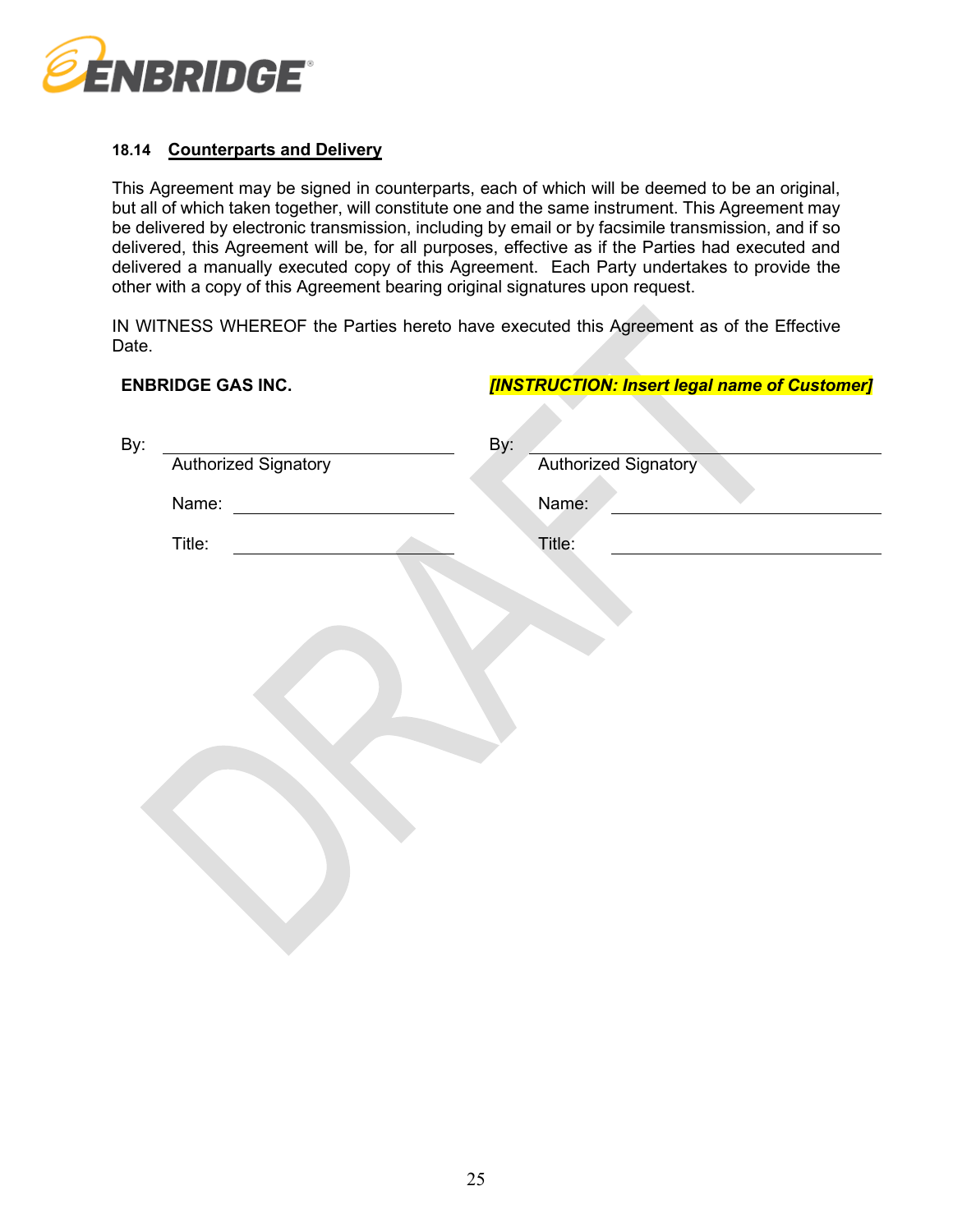

### **APPENDIX A to the Biogas Services Agreement between ENBRIDGE GAS INC. and**  *[INSTRUCTION: insert legal name of Customer]*

### **dated ●**

### **DEFINITIONS**

Pursuant to Section [1.01](#page-0-1) of the Agreement the following terms shall have the meanings set out below:

- (a) "**Affiliate**" means, with respect to any Person, any other Person directly or indirectly controlling, controlled by, or under common control with, such Person as of the date on which the determination of affiliation is being made. For purposes of this definition, the term "control" (including the correlative meanings of the terms "controlled by" and "under common control with"), as used with respect to any Person, means the possession, directly or indirectly, of the power to direct or cause the direction of the management and policies of such Person by virtue of: (i) the ownership or direction of voting securities of the other Person; (ii) a written agreement or trust instrument; (iii) being the general partner or controlling the general partner of the other Person, or (iv) being the trustee of the other Person;
- (b) "**Agreement**" has the meaning ascribed thereto in the recitals;
- (c) "**Appendix**" and "**Appendices**" means an appendix or multiple appendices to this Agreement;
- (d) "**Applicable Laws**" means any and all applicable laws, statutes, by-laws, rules, regulations, orders and ordinances together with all codes, guidelines, policies, notices, directions, directives and standards of any Governmental Authority which are legally mandatory in nature, affecting the obligations of either of the Parties, from time to time;
- (e) "**Biogas**" means biogas generated from biomass, including Untreated Biogas, Untreated Biogas that has been upgraded and conditioned but does not meet the Renewable Gas Specification, and Renewable Gas;
- (f) "**Business Day**" means any day on which Company's head office in Ontario is open for business as usual;
- (g) "**Change in Services**" means an adjustment to the Service Fees or other affected provisions of the relevant Appendix or Appendices, effected by a change order entered into between the Parties;
- (h) "**Company**" has the meaning ascribed thereto in the recitals;
- (i) "**Company Acquired Permits**" has the meaning ascribed thereto in Section [5.06\(b\)\(ii\);](#page-6-0)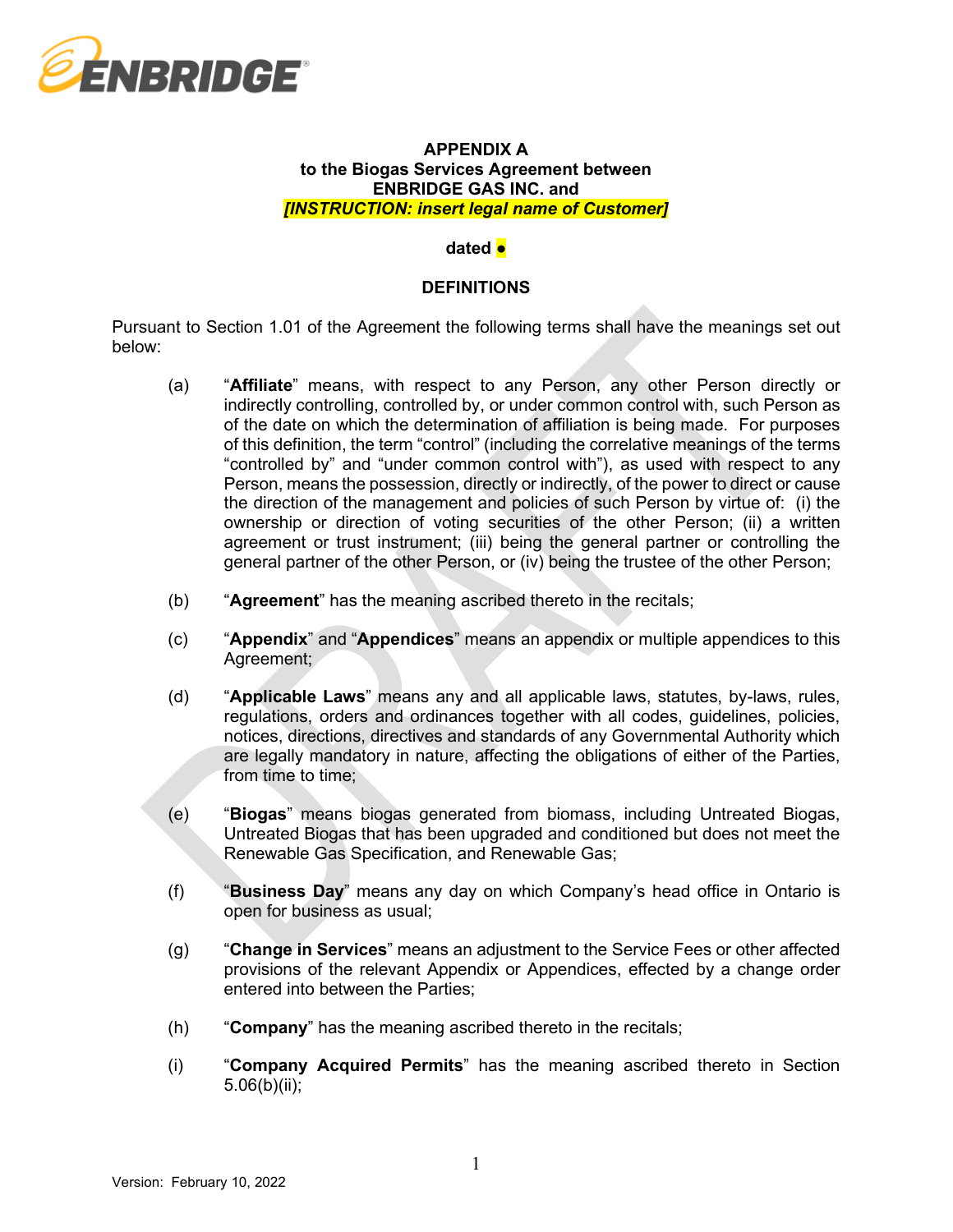

- (j) "**Company Event of Default**" has the meaning ascribed thereto in Section [16.02;](#page-15-0)
- (k) "**Company Intellectual Property**" means all of the Intellectual Property for the provision of the Services by Company to Customer;
- (l) "**Company With Cause Termination Notice**" has the meaning ascribed thereto in Section [16.02;](#page-15-0)
- (m) "**Commissioning Date**" means the date when the Equipment at a Site is deemed to have been commissioned into service as determined by Company in its sole discretion and communicated in writing to Customer;
- (n) "**Confidential Information**" means the confidential, secret or proprietary information of a Party, its Affiliates or licensors (the "**Disclosing Party**"), including technical, financial and business information of the Disclosing Party which has been or may hereafter be disclosed, directly or indirectly, to the other Party (the "**Recipient**"), either orally, in writing or in any other material form, or delivered to the Recipient, as well as the terms of this Agreement;
- (o) "**Customer**" has the meaning ascribed thereto in the recitals;
- (p) "**Customer Account**" means the Company customer account established for Customer;
- (q) "**Customer Acquired Permits**" has the meaning ascribed thereto in Section [5.06\(b\)\(i\);](#page-6-2)
- (r) "**Customer Agreements**" means such other agreements for goods and services that are outside the scope of this Agreement, including (i) agreements for the establishment of a Customer Account, (ii) the transportation and delivery of the Renewable Gas and natural gas within Company's distribution system, (iii) Facilitating Agreements, and (iv) payment of a contribution in aid of construction and/or the provision of financial security, if required, for Company to complete the installation and commissioning of one or more distribution line(s), service line(s), gas meter(s) and/or other upgrades to Company's gas distribution system and related infrastructure;
- (s) "**Customer Event of Default**" has the meaning ascribed thereto in Section [16.02;](#page-15-0)
- (t) "**Decommissioning**" means the work and steps associated with decommissioning the Equipment identified on the relevant Appendix;
- (u) "**Designated Areas**" means the portions of the Site that are jointly selected by the Parties as the area(s) within which the Equipment will be located, as identified in the Injection Services Appendix;
- (v) "**Disclosing Party**" means the Party disclosing Confidential Information;
- (w) "**Distributor**" has the meaning ascribed thereto in Section [5.04;](#page-5-0)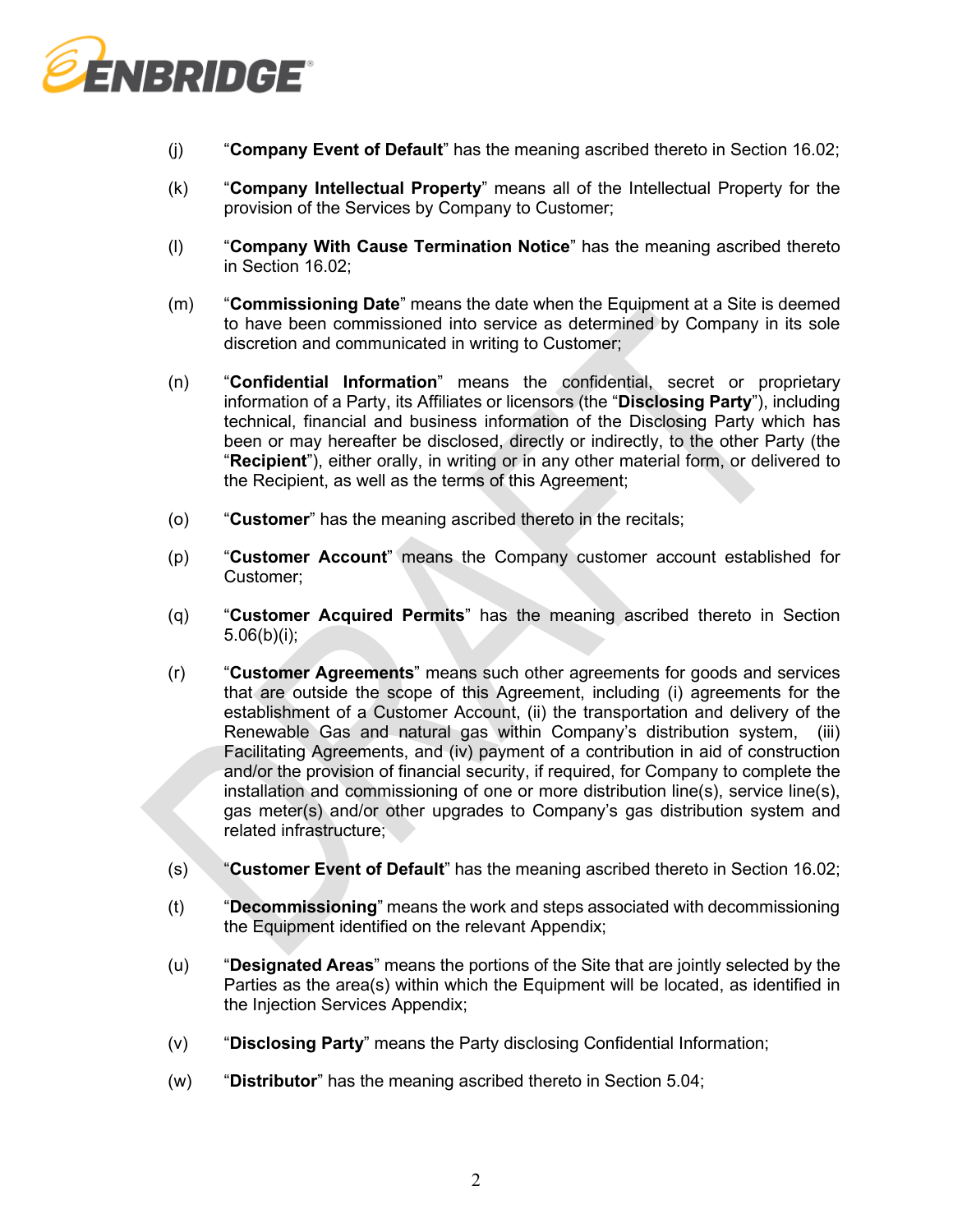

- (x) "**Effective Date**" has the meaning ascribed thereto in the recitals;
- (y) "**Endorsement**", "**Endorsed**" and similar expressions means approval in accordance with the procedures set out in Section [1.04](#page-1-2) unless otherwise provided herein;
- (z) "**Environmental Attributes**" has the meaning ascribed thereto in Section [2.05;](#page-3-2)
- (aa) "**Equipment**" means the equipment installed by Company at a Site to provide the Services, including the facilities, equipment and related infrastructure as further described in the relevant Appendix;
- (bb) "**Facilitating Agreements**" means the agreements listed in Exhibit C7, Section C7.1;
- (cc) "**Facility**" has the meaning ascribed thereto in the recitals;
- (dd) "**Financial Assurances**" has the meaning ascribed thereto in Section [13.01;](#page-13-2)
- (ee) "**Force Majeure**" or "**Event of Force Majeure**" means any cause (i) not reasonably within the control of the Party claiming force majeure, and (ii) which by exercise of due diligence such Party is unable to prevent or overcome, and includes the following:
	- (i) physical events such as an act of God, landslide, earthquake, storm or storm warning such as a hurricane which results in evacuation of an affected area, flood, washout, explosion, breakage or accident to machinery or equipment or lines of pipe used to transport Gas, the necessity of repairs to or alterations of such machinery or equipment or lines of pipe, or inability to obtain materials, supplies (including a supply of services) or permits required to perform a Party's obligations under this Agreement;
	- (ii) interruption and/or curtailment of firm transportation by a Gas Transporter;
	- (iii) acts of others such as strike, lockout or other industrial disturbance, civil disturbance, blockade, act of a public enemy, terrorism, riot, sabotage, insurrections or war, as well as physical damage resulting from the negligence of others; and
	- (iv) governmental actions, such as necessity for compliance with any Applicable Law.
- (ff) "**Governmental Authority**" means any national, provincial, state, county, municipal, quasi-governmental or self-regulatory department, authority, organization, agency, commission, board, tribunal, dispute settlement panel or body, bureau, official, minister, Crown corporation, or court or other law, rule or regulation-making entity having or purporting to have jurisdiction over Company, Customer, or any Person, property, transaction, activity, event or other matter related to this Agreement;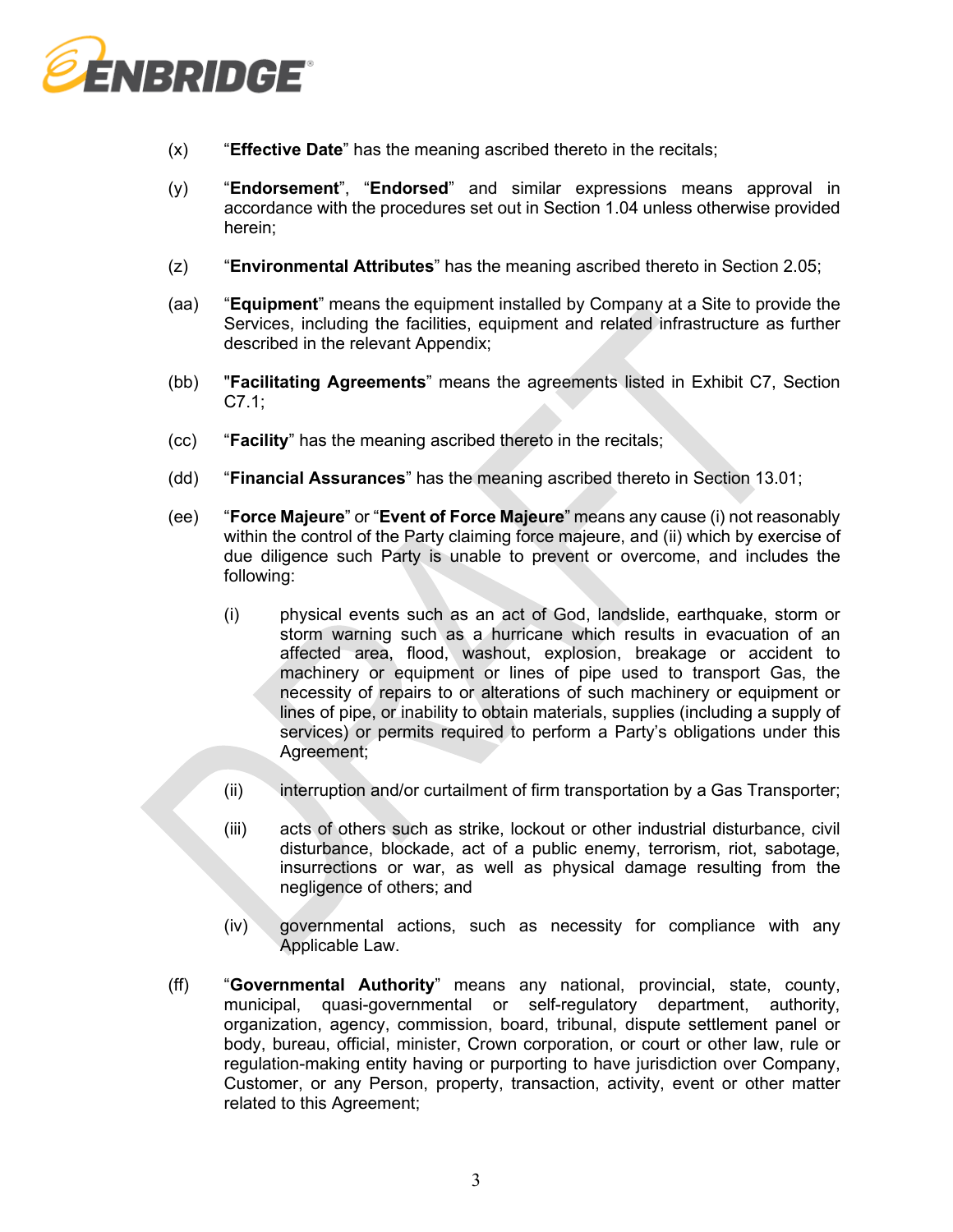

- (gg) "**Improvements**" has the meaning ascribed thereto in Section [3.02;](#page-4-0)
- (hh) "**Initial Term**" has the meaning ascribed thereto in Section [16.01;](#page-15-1)
- (ii) "**Injection Services**" has the meaning ascribed thereto in Section [2.01\(a\);](#page-2-0)
- (jj) "**Intellectual Property Rights**", "**Intellectual Property**" means intellectual property of any nature and kind including all domestic and foreign trade-marks, business names, trade names, domain names, trading styles, patents, trade secrets, software, industrial designs and copyrights;
- (kk) "**Latent Site Defects**" include any conditions or circumstances that were not revealed to or ascertained by Company during the due diligence that occurred at the Site. Latent Site Defects include but are not limited to the presence of legally significant cultural resources, endangered species, dangerous site conditions, earthquake fault lines, or air, soil or water contamination;
- (ll) "**OEB**" means the Ontario Energy Board, or any successor regulatory entity;
- (mm) "**OEB Act**" has the meaning ascribed thereto in Section [5.01;](#page-5-1)
- (nn) "**Party**" means Company or Customer, as applicable;
- (oo) "**Parties**" means both Company and Customer;
- (pp) "**Person**" means any natural person, sole proprietorship, corporation, partnership (general or limited, including master limited), limited liability company, trust, joint venture, joint stock company, unincorporated association, unincorporated syndicate, unincorporated organization, or other entity or association, and, where the context requires, any of the foregoing in its capacity as trustee, executor, administrator or other legal representative;
- (qq) "**Rate Handbook**" means Company's (operating as Enbridge Gas Distribution) 'Handbook of Rates and Distribution Services' as amended, updated or replaced by Company from time to time with approval from the OEB;
- (rr) "**Rate Number**" means a numbered rate established by the Company from time to time for one or more category of service as approved by the OEB and in effect at the relevant time;
- (ss) "**Rate Schedule**" means the schedule of rates, charges, terms and conditions associated with each Rate Number established by the Company from time to time as approved by the OEB and in effect at the relevant time.
- (tt) "**Recipient**" means the Party receiving Confidential Information;
- (uu) "**Regulatory Proceeding**" has the meaning ascribed thereto in Section [9.02;](#page-10-0)
- (vv) "**Relationship Manager**" has the meaning ascribed thereto in Section [8.02;](#page-8-0)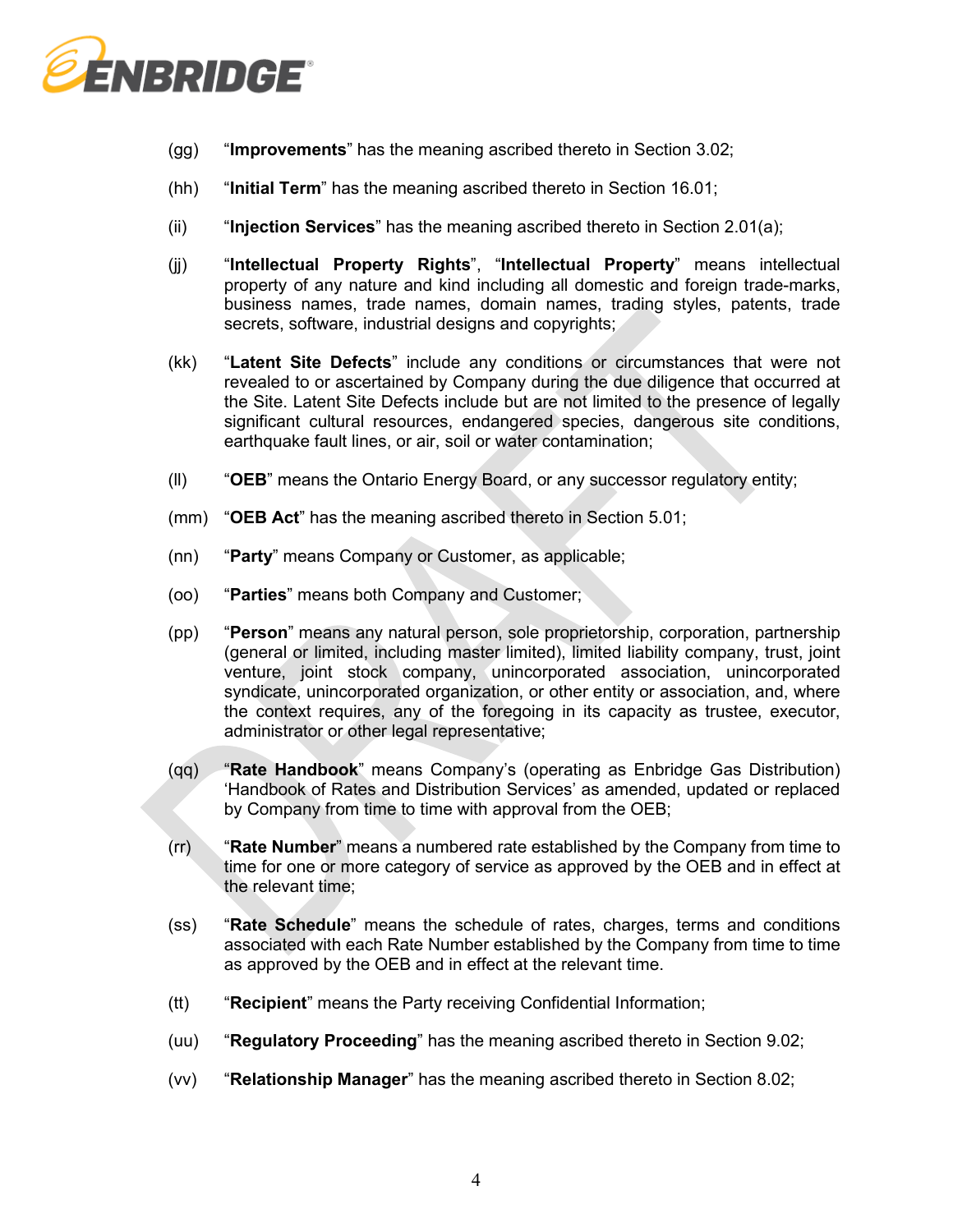

- (ww) "**Renewable Gas**" means Biogas that has been conditioned or upgraded to a quality meeting the Renewable Gas Specification;
- (xx) "**Renewable Gas Specification**" means the renewable gas standards or requirements established by Company, as updated periodically;
- (yy) "**Representatives**" means a Party's employees, contractors, consultants and other agents;
- (zz) "**Required Orders**" means such grants, permits, licenses, registrations, approvals, consents, waivers, variances, exemptions, filings, authorizations, regulatory consent, credential or similar qualification, orders and decisions or requirements of or by any Governmental Authority having jurisdiction or control over any of the Parties, the Sites or any provision hereof, as are from time to time necessary in order that this Agreement and the performance thereof by the Parties be in compliance with all Applicable Laws;
- (aaa) "**Retained Confidential Information**" has the meaning ascribed thereto in Section [9.02;](#page-10-0)
- (bbb) "**Service Fees**" means all fees payable to Company by Customer pursuant to this Agreement, including the Appendices;
- (ccc) "**Services**" has the meaning ascribed thereto in Section 2.01;
- (ddd) "**Site**" has the meaning ascribed thereto in the recitals;
- (eee) "**Site Plan**" means the Site Plan attached at Appendix D;
- (fff) "**Site Manager**" has the meaning ascribed thereto in Section [8.03;](#page-9-1)
- (ggg) "**Term**" has the meaning ascribed thereto in Section [16.01;](#page-15-1)
- (hhh) "**Termination Charge**" means the termination charge, if any, specified in an Appendix to this Agreement;
- (iii) "**Untreated Biogas**" has the meaning ascribed thereto in the recitals; and
- (jjj) "**Without Cause Termination Notice**" has the meaning ascribed thereto in Section [16.02.](#page-15-0)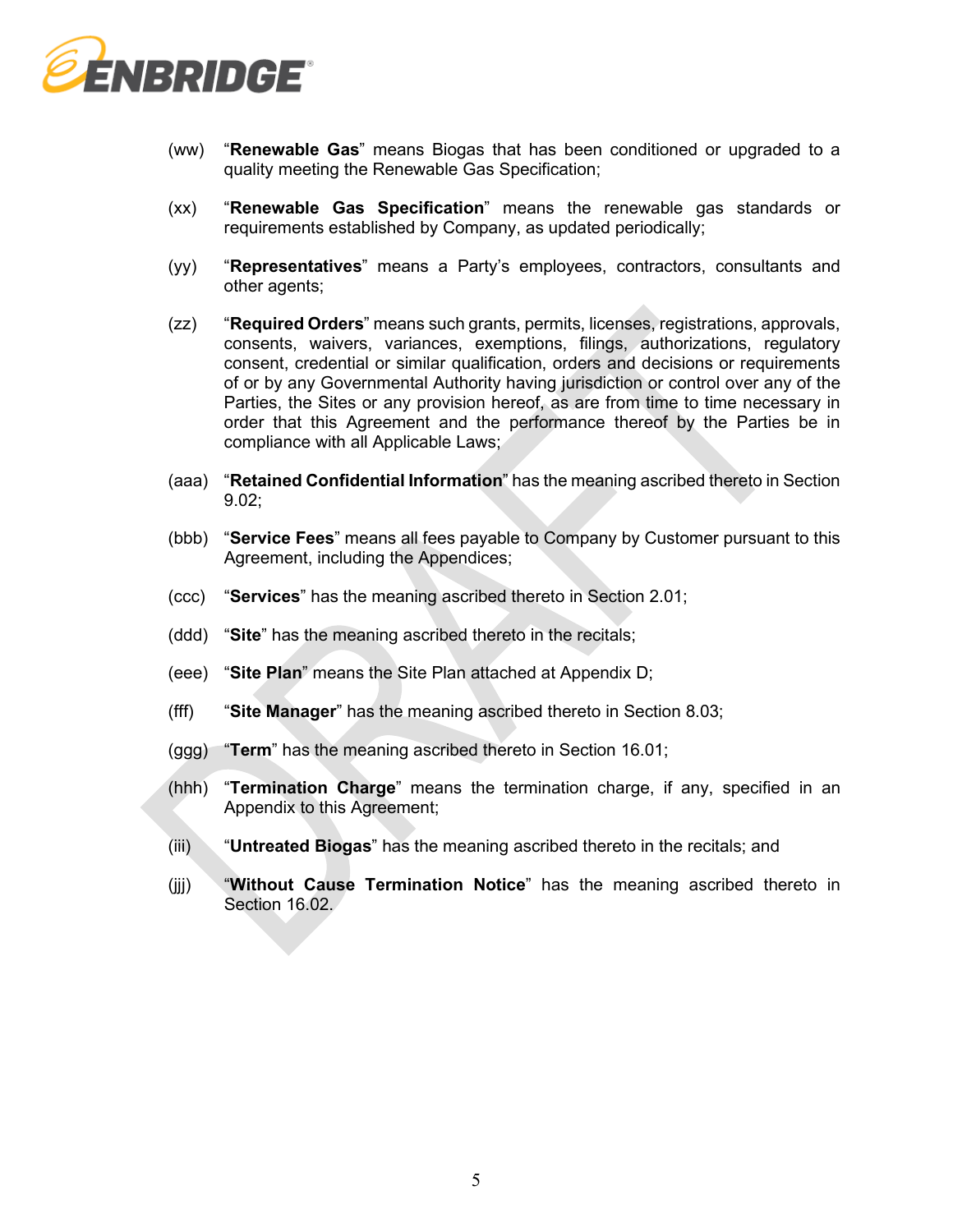

### **APPENDIX B to the Biogas Services Agreement between ENBRIDGE GAS INC. and**  *[INSTRUCTIONS: insert legal name of Customer]*

#### **dated ●**

### **DESIGNATED AREAS**

Save as specifically provided for in an Appendix to this Agreement, the following provisions pertain to rights to be provided by Customer to Company pursuant to this Agreement in respect of the Company's obligations to construct, install, operate and maintain the Equipment on the Site and to provide the Services:

### **1 DESIGNATED AREAS**

- 1.1 The Designated Areas indicated on the Site Plan shall be fenced *[by the Company]* and Company shall be entitled to install permanent concrete barriers within the Designated Areas. Customer and its Representatives will only access the Designated Areas *[to perform activities required by Company pursuant to this Appendix (e.g. snow*  **removal)** if they are accompanied by Company or its Representatives, or in the event of an emergency and the Company Site Manager is not responsive. Notwithstanding anything in this Agreement to the contrary, Customer's right to enter the Designated Areas shall be subject to any Applicable Laws and to any policies and procedures of Company relating to environmental and health and safety matters ("**EHS Policies**").
- 1.2 Company shall provide a safety education plan and emergency response plan for the Equipment and the Designated Areas to Customer.
- 1.3 Company will have access to and entry upon the Site as required:
	- (i) at any time for the purposes of transporting components of the Equipment to and from the Designated Areas; installing, commissioning, inspecting, maintaining and repairing the Equipment in accordance with the provisions of this Agreement; and Decommissioning and removing the Equipment upon termination of this Agreement; and
	- (ii) at any time, without notice, for the purposes of responding to any emergency involving or otherwise affecting the Equipment, the performance of the Services or the supply of gas to the Equipment; making emergency inspections or repairs to the Equipment; and removing any article or remedying any condition which, in the opinion of Company, presents or creates a hazard to the safe operation of the Equipment or the safe performance of the Services.
- 1.4 Customer shall provide rights-of-way and/or easements as required by Company for Company and its Representatives to construct, install, operate and maintain the Equipment on the Site to serve Customer. In particular, (i) Company and its Representatives shall have a non-exclusive right-of-way along and upon the roads and paved areas of each Site for the purposes of pedestrian and vehicular passage to and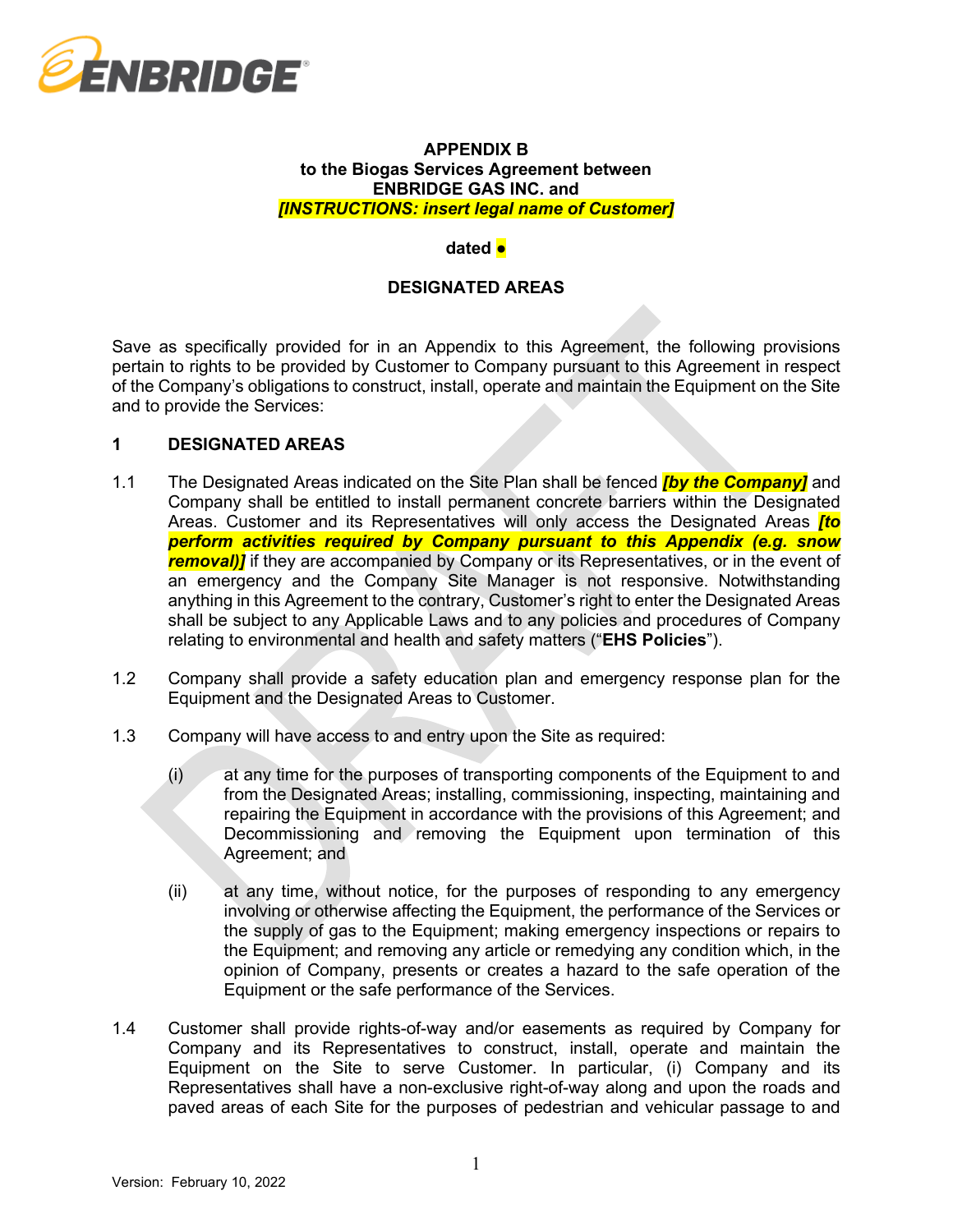

from the Designated Areas; and (ii) Customer will grant Company an easement in Company standard form with respect to Company Equipment (including the underground Equipment).

- 1.5 At all times and as necessary for Company to perform the Services, Customer shall provide Company with access to the Site, the Designated Areas and the Equipment, including unobstructed ready ingress and egress for all personnel, equipment and materials, and vehicles. Customer shall provide an appropriate location at the Site for the delivery of equipment, layout and storage of equipment and materials, ingress and egress and parking of construction related vehicles and the installation, construction, operation and maintenance of the Equipment.
- 1.6 During the installation of the Equipment and throughout the Term, Customer shall cooperate with Company and its subcontractors to ensure that the Designated Areas and the immediately surrounding area are kept free and clear or all debris and any other obstructing objects. Customer shall, at its sole cost and expense, remove any such debris and obstructing objects as requested by Company or its subcontractors.
- 1.7 Customer shall provide ongoing safeguards at the Site for the protection of the Equipment and the provision of the Services, and all Persons and other property related thereto, including lights and barriers, guard service, controlled access, and other measures developed pursuant to a continuous safety and security assurance program acceptable to Company, or otherwise reasonably required to prevent vandalism, theft, and danger to the Equipment. Customer shall provide a notice to Company describing Customer's safety and security assurance program no less than thirty (30) days prior to Company commencing construction on a Site.
- 1.8 Customer shall ensure that each Site, including, but not limited to any access roads, is kept clear of ice and snow during the winter months, slippery surfaces or of any other unsafe condition including but limited to ensuring that approaches to the Designated Areas are cleared of snow and salted throughout the Term.
- 1.9 Company will obtain the prior approval of Customer before erecting or installing any permanent signage or display materials on the Site, but Customer shall not withhold such approval unreasonably. Notwithstanding the foregoing, nothing in this Agreement shall restrict or prohibit Company from installing all emergency or safety-related signage and communications on or about the Equipment and the Site, as required by Applicable Laws or Company policy, all of which may be installed by Company without Customer's prior approval. At a minimum, Company shall erect or install permanent signage on or near the Equipment pertaining to the avoidance of smoking about or near the Equipment, restricting use and access to the Equipment by authorized and appropriately trained personnel and the display of an emergency telephone number to call in the event of a gas leak or other emergency.
- 1.10 Following the Commissioning Date of the Equipment and from time to time thereafter, in the event of an emergency or bona fide perceived emergency, Company shall be permitted to make any and all alterations or additions it deems necessary to the Designated Areas or the facilities located thereon, from time to time, without the prior written approval of Customer. At all other times, no alterations will be made except with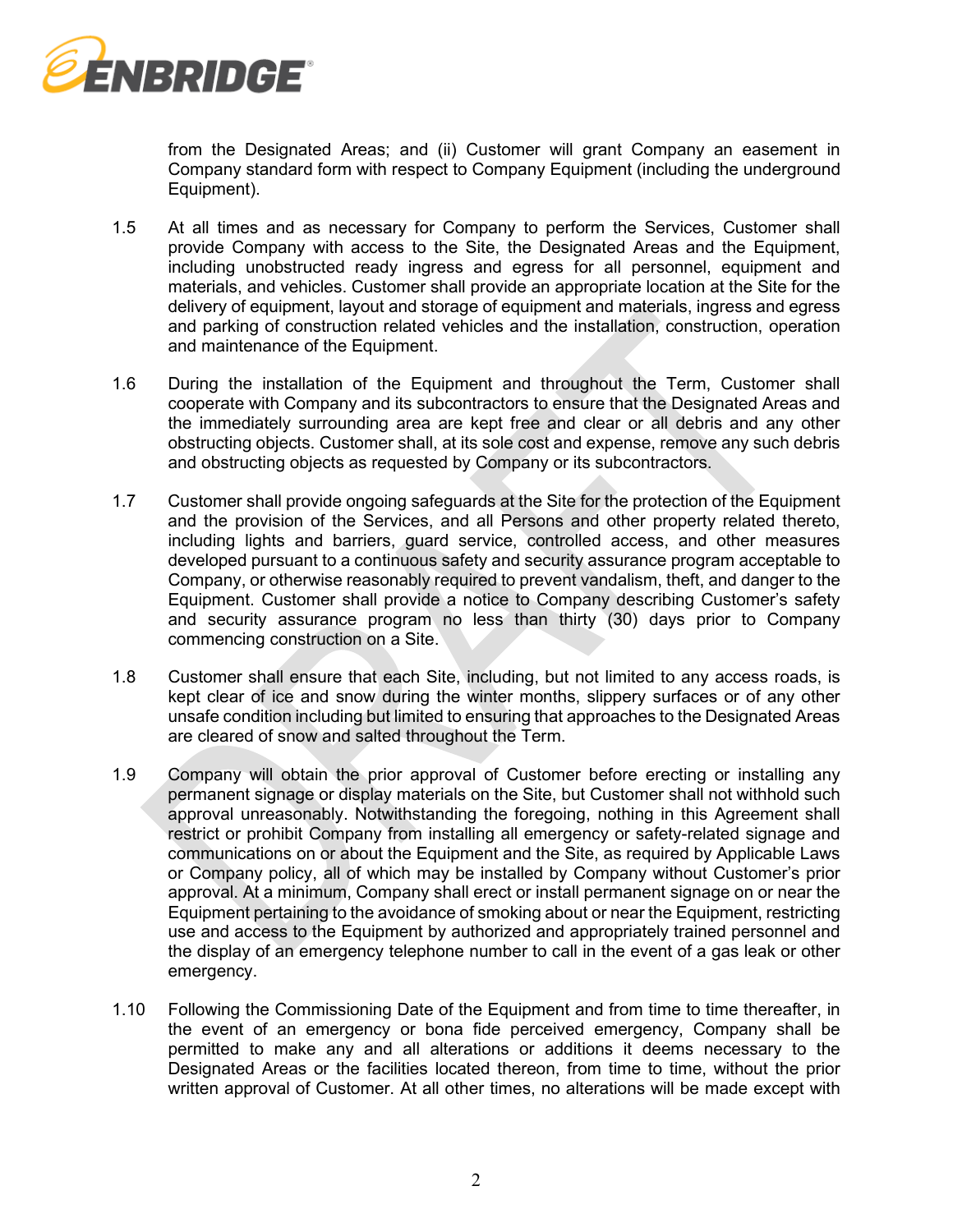

the written consent of Customer, such consent not to be unreasonably withheld, delayed or conditioned.

1.11 Customer shall provide Company with access rights required by Company to effect the removal of any and all of the Equipment or any other of Company's assets installed on or below the Site after the expiration or earlier termination the Agreement.

### **2 LIENS BY COMPANY**

2.1 Company shall comply with all the provisions of the *Construction Act* (Ontario) and other statutes from time to time applicable thereto (including any provision requiring or enabling the retention of portions of any sums payable by way of holdbacks). If and when any builder's or other lien for work, labour, services or materials supplied to or for Company or for the cost of which Company may be in any way liable or claims therefor shall arise or be filed, Company shall within twenty (20) days after receipt of notice thereof procure the discharge thereof, including any certificate of action registered in respect of any lien, by payment or giving security or in such other manner as may be required or permitted by law, and failing which Customer may make any payments into court (but not in any event to the lien claimant) required to procure the discharge of any such liens, shall be entitled to be reimbursed by Company within fourteen (14) calendar days, and its right to reimbursement shall not be affected or impaired if Company shall then or subsequently establish or claim that any lien so discharged was without merit or excessive or subject to any abatement, setoff or defence.

### **3 OWNERSHIP OF EQUIPMENT**

- 3.1 Company shall retain sole and exclusive title in and to the Equipment at all times while the relevant Appendix remains in effect, notwithstanding that they may be annexed or affixed to the premises. The Equipment may be removable in whole or in part by Company without the consent of Customer.
- 3.2 Customer shall not, under any circumstances, permit any third party to attach or perfect any lien, security interest, mortgage, charge or other encumbrance (each, an "**Encumbrance**") over the Equipment. Customer shall promptly notify Company upon receipt of any notice from a third party that alleges, asserts or claims to hold, an Encumbrance over the Equipment.
- 3.3 Company shall be entitled to label the Equipment to designate that the Equipment is owned by Company and Customer shall not remove or tamper in any way with such labelling.
- 3.4 Only personnel duly authorized by Company are allowed to connect or disconnect the Equipment, remove the Equipment or perform any work upon Company-owned facilities, including the Equipment.
- 3.5 Customer shall not frustrate or otherwise restrict Company's efforts to protect or otherwise assert its proprietary rights in and to the Equipment. Without limiting the generality of the foregoing, Customer hereby consents to the registration by Company of a notice of its interest in the Equipment pursuant to the *Personal Property Security Act* (Ontario), and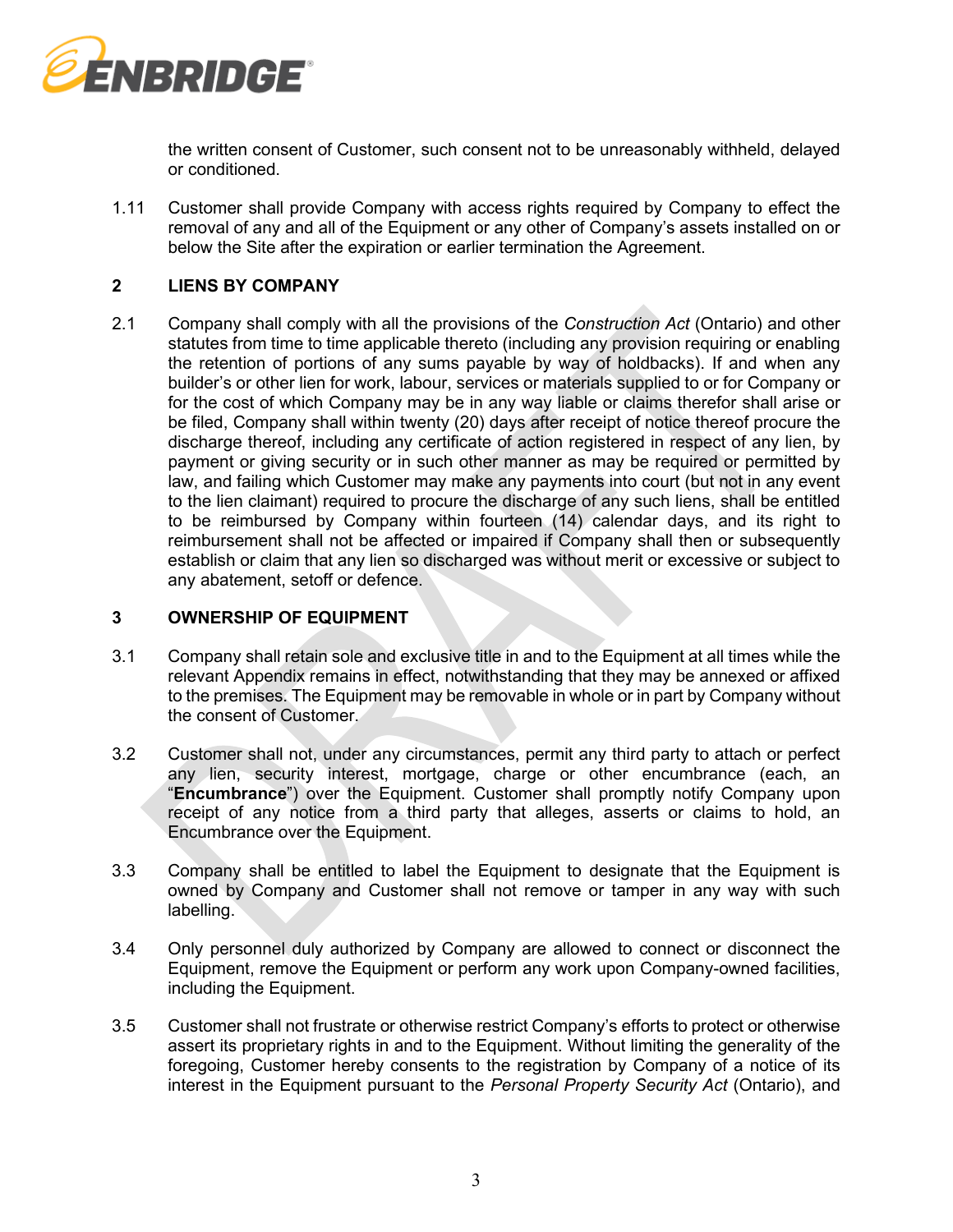

filing in the public records, including real estate records, such instruments as Company may consider to be appropriate.

### **4 ENVIRONMENTAL**

4.1 *IINSTRUCTION: may be revised to reflect Site conditions]* **Customer represents and** warrants that the Site has not been used of the storage of and does not contain any toxic, hazardous, dangerous, noxious or waste substances or contaminants (collectively the "**Hazardous Substances**"). If Company encounters Hazardous Substances in undertaking any work it shall give notice to Customer. At the expense of Customer, Company shall effect the removal of such Hazardous Substances in accordance with Applicable Laws.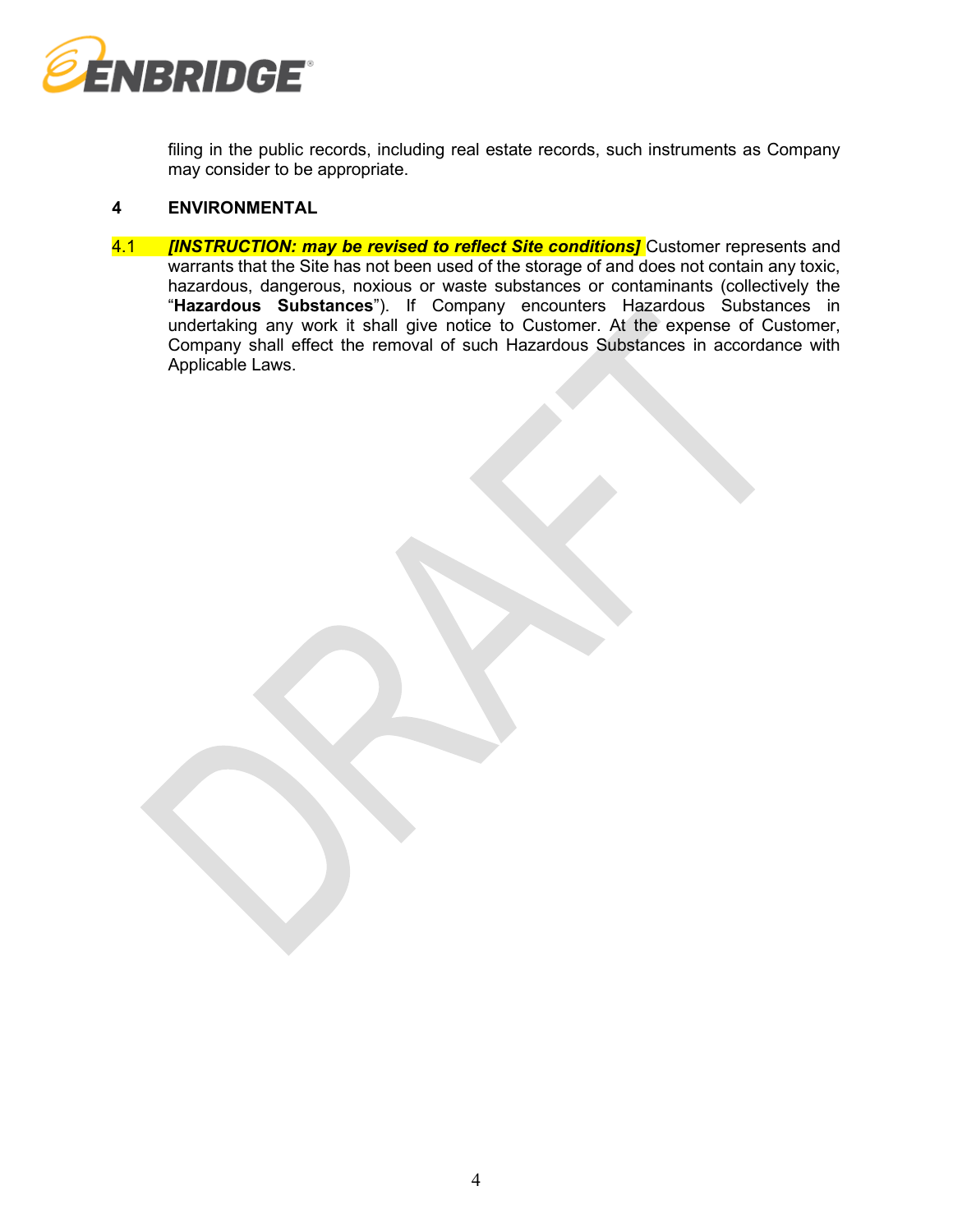

### **APPENDIX C to the Biogas Services Agreement between ENBRIDGE GAS INC. and**  *[INSTRUCTION: insert legal name of Customer]*

### **dated ●**

# **INJECTION SERVICES**

### **1 INTERPRETATION**

- 1.1 Definitions. All capitalized terms used in this Appendix and not otherwise defined will have the meaning given to them in the Agreement. In this Appendix:
	- (a) "**Contract Year**" means a twelve (12) month period beginning on the Commissioning Date during the first Contract Year and on the anniversary date of the Commissioning Date for all subsequent Contract Years;
	- (b) "**Customer's Facility**" means the biogas upgrading and conditioning Facility operated by Customer;
	- (c) "**Day**" shall mean a period of twenty-four (24) consecutive hours beginning at 10:00 a.m. Eastern Standard Time. The reference date for any Day shall be the calendar date upon which the twenty-four (24) hour period shall commence;
	- (d) "**Delivery Point**" means Company's Eastern Delivery Area ("**EDA**"), or Company's Central Delivery Area ("**CDA**") as defined in TransCanada Pipeline Limited's tariff as approved by the National Energy Board;
	- (e) "**Eastern Standard Time**" means Eastern Standard Time at Toronto, Ontario; and which, for certainty, includes any adjustment for Daylight Savings Time;
	- (f) "**Injection Receipt Point**" means the physical point of delivery downstream of Customer's Facility to the Equipment; each Injection Receipt Point shall be clearly marked or tagged physically;
	- (g) "**Market Quantity**" shall mean the daily quantity of Renewable Gas in GJ nominated on that Day by Customer;
	- (h) "**Maximum Produced Volume per Day**" has the meaning ascribed to it in Section 4.1;
	- (i) "**Nomination**" means a written or electronic request from Customer regarding a quantity of Renewable Gas that Customer intends to deliver to Company pursuant to this Agreement, or otherwise transfer or assign in a manner contemplated in this Agreement;
	- (j) "**Produced Quantity**" or "**PQ**" is measured in GJ and is the product of:

Produced Volume (10 $3\,\mathrm{m}^3$ ) x Producer Heat Value (GJ/10 $3\,\mathrm{m}^3$ );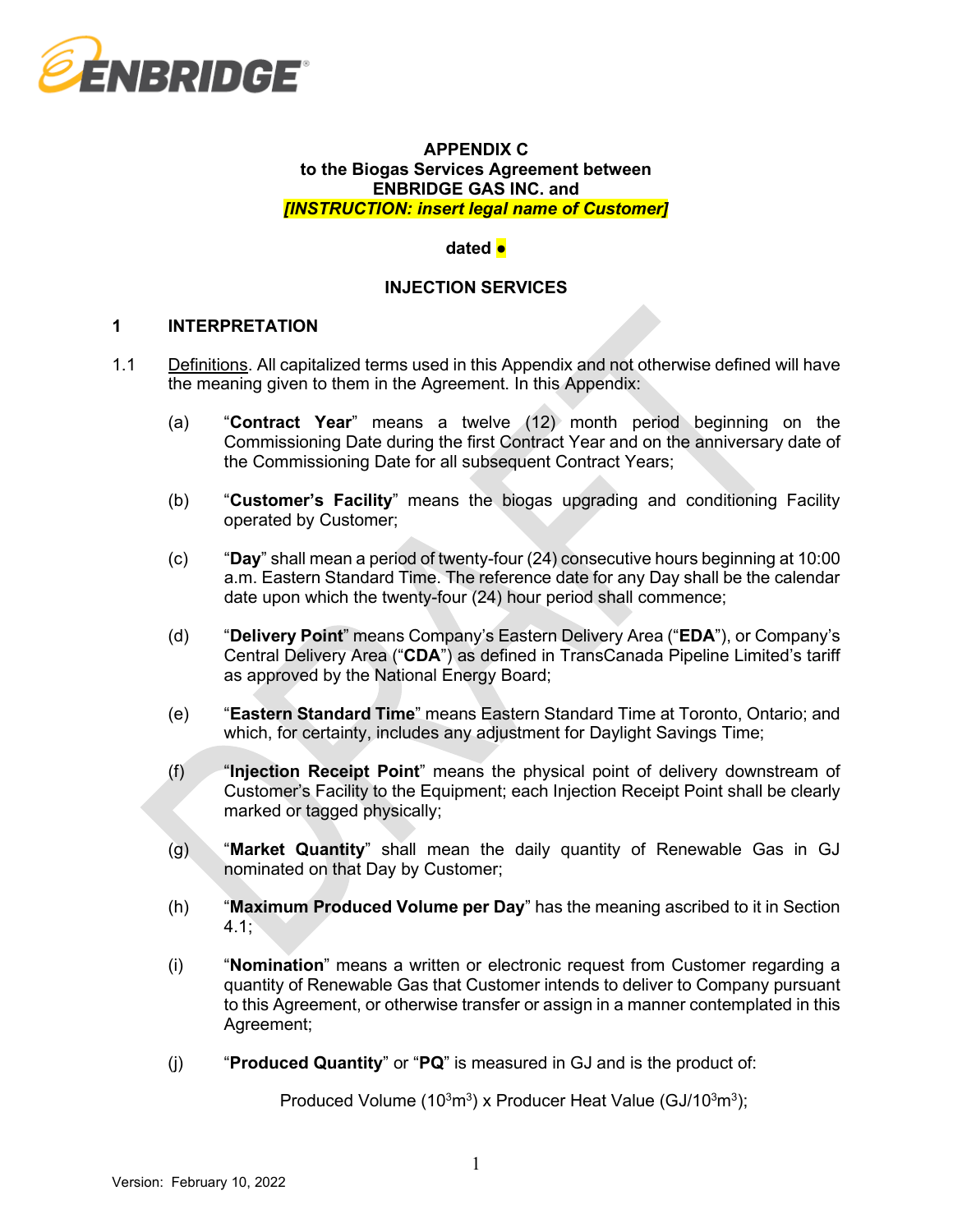

- (k) "**Produced Volume**" means the aggregate of all actual volumes of Renewable Gas in 10<sup>3</sup>m<sup>3</sup>, delivered by Customer to Company at the Injection Receipt Point on any Day;
- (l) "**Producer Balancing Account**" managed through the Enhanced Balancing Service Agreement, shall mean the gas balance held by Company for Customer, or owed by Customer to Company, at the Delivery Point. Where the Producer Balancing Account is zero or a positive number, the account is in a credit position, and where the Producer Balancing Account is less than zero, the account is in a debit position;
- (m) "**Producer Heat Value**" means the heat content as set by Company, and shall be determined in accordance with Company's policies and procedures; and
- (n) "**System Capacity**" shall mean the volumetric capacity that exists from time to time within Company's pipeline and distribution system, as determined by Company in its sole discretion.
- 1.2 Exhibits. The following are the Exhibits to this Appendix as of the Effective Date:

| Exhibit C1 |                          | <b>Contract Parameters</b>                           |
|------------|--------------------------|------------------------------------------------------|
| Exhibit C2 | $\equiv$                 | <b>Conditions Precedent</b>                          |
| Exhibit C3 | $\frac{1}{2}$            | <b>Required Orders</b>                               |
| Exhibit C4 | $\overline{\phantom{m}}$ | <b>Construction Phase: Company and Customer Work</b> |
| Exhibit C5 | $\overline{\phantom{a}}$ | <b>Service Fees</b>                                  |
| Exhibit C6 | $\Rightarrow$            | <b>Termination Charge</b>                            |
| Exhibit C7 | $\rightarrow$            | <b>Facilitating Agreements</b>                       |
| Exhibit C8 | $\overline{\phantom{a}}$ | <b>Gas Quality</b>                                   |
|            |                          |                                                      |

# **2 TERMINATION CHARGE**

2.1 The Termination Charge payable pursuant to this Appendix is specified in Exhibit C6.

# **3 CONDITIONS PRECEDENT**

3.1 The conditions precedent applicable to this Appendix are set out in Exhibit C2.

# **4 DESCRIPTION OF INJECTION SERVICES**

- 4.1 Provision of Injection Services. Company will provide the Injection Services on the following basis, consistent with the specifications for the Injection Services at the Site:
	- (a) Company shall be responsible for planning, designing, procuring, installing, constructing, engineering, commissioning, operating and maintaining Equipment of suitable capacity and design as is required for Company to provide the Injection Services in accordance with this Appendix and the Agreement;
	- (b) Customer shall own, operate and maintain any and all equipment and facilities upstream of the Injection Receipt Point;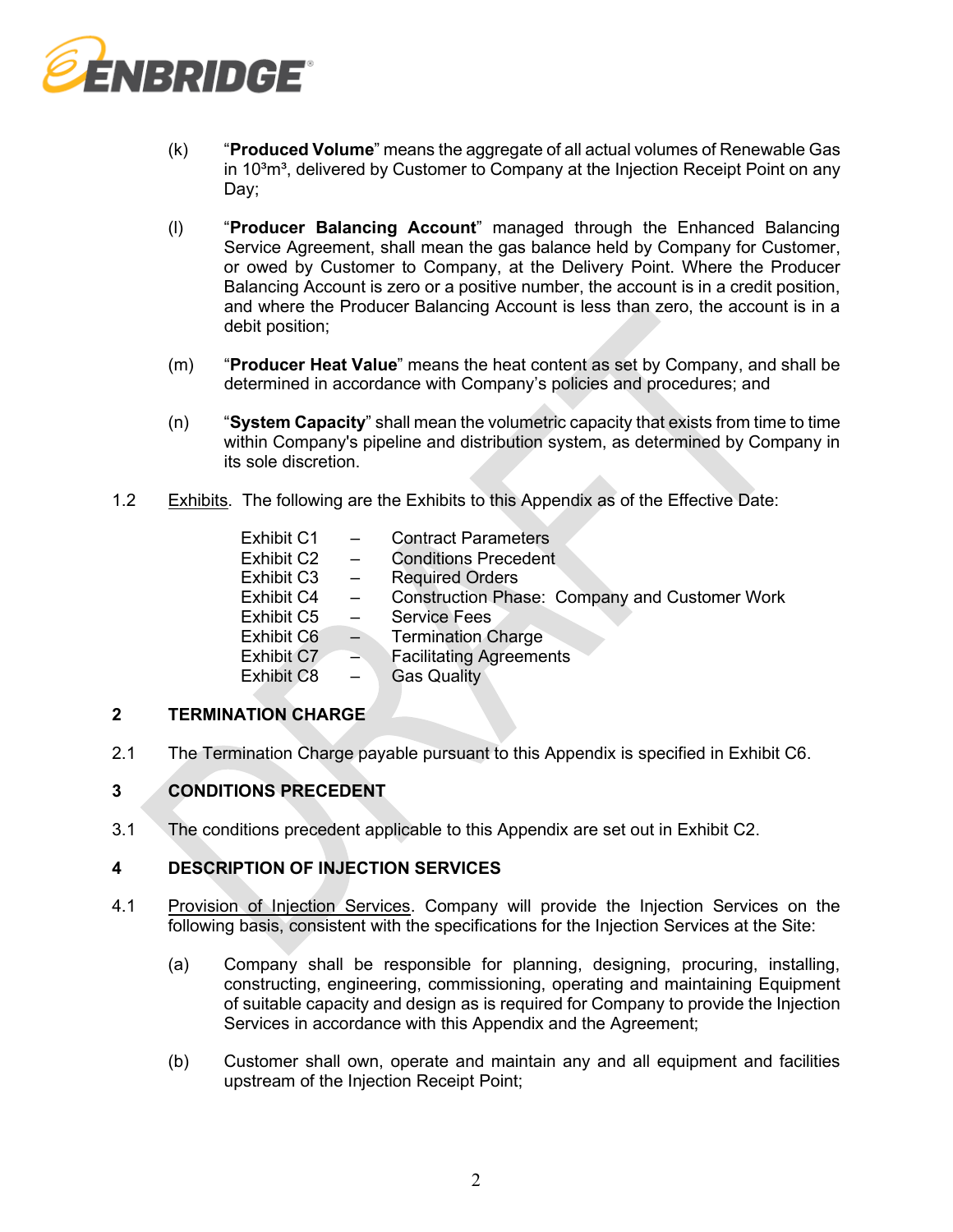

- (c) the Equipment shall be owned by Company and operated and maintained by Company and/or its contractors or agents;
- (d) throughout the Term, Customer shall provide Renewable Gas to Company at the Injection Receipt Point;
- (e) if Biogas provided by Customer fails to conform to the Renewable Gas Specification, Company, in addition to its other remedies, may refuse to accept delivery of the Biogas until such deficiency has been remedied by Customer;
- (f) each Party agrees to forthwith notify the other verbally, followed by written notification, if the Biogas provided by Customer at the Injection Receipt Point does not meet the Renewable Gas Specification;
- (g) Customer shall deliver, or cause to be delivered, the Produced Volume, up to the Maximum Produced Volume per Day  $(10<sup>3</sup>m<sup>3</sup>)$  during the Term at the Injection Receipt Point;
- (h) in the event Customer is not delivering to Company Renewable Natural Gas, no remedy will be available to Customer;
- (i) Company agrees to accept delivery of the Produced Volume, on a reasonable efforts basis, at the Injection Receipt Point provided that:
	- (i) Company has sufficient System Capacity to receive the gas offered for delivery by Customer; and
	- (ii) such gas meets the Renewable Gas Specification;
- (j) Company shall deliver at the Delivery Point a Market Quantity provided Customer has tendered its daily quantity Nomination in accordance with Section 5 of this Appendix; and
- $(k)$  in the event that there is insufficient System Capacity, Company will not be able to accept the Produced Volume pursuant to this Appendix, and no remedy will be available.

# **5 NOMINATIONS**

- (a) Processes. Customer shall use the processes and mechanisms designated from time to time by Company to submit its Nominations for Market Quantity. Customer may provide notice of Nominations as indicated in Exhibit C1. Customer acknowledges that a further corresponding nomination may be required pursuant to any relevant Customer Agreements with Company.
- (b) Submittal. Customer shall submit to Company Nominations in accordance with the North American Energy Standards Board ("**NAESB**") standards and at the nomination times (the "**Nomination Times**") set out therein. Valid Nominations must be submitted regularly, failing which the last regular Nomination accepted by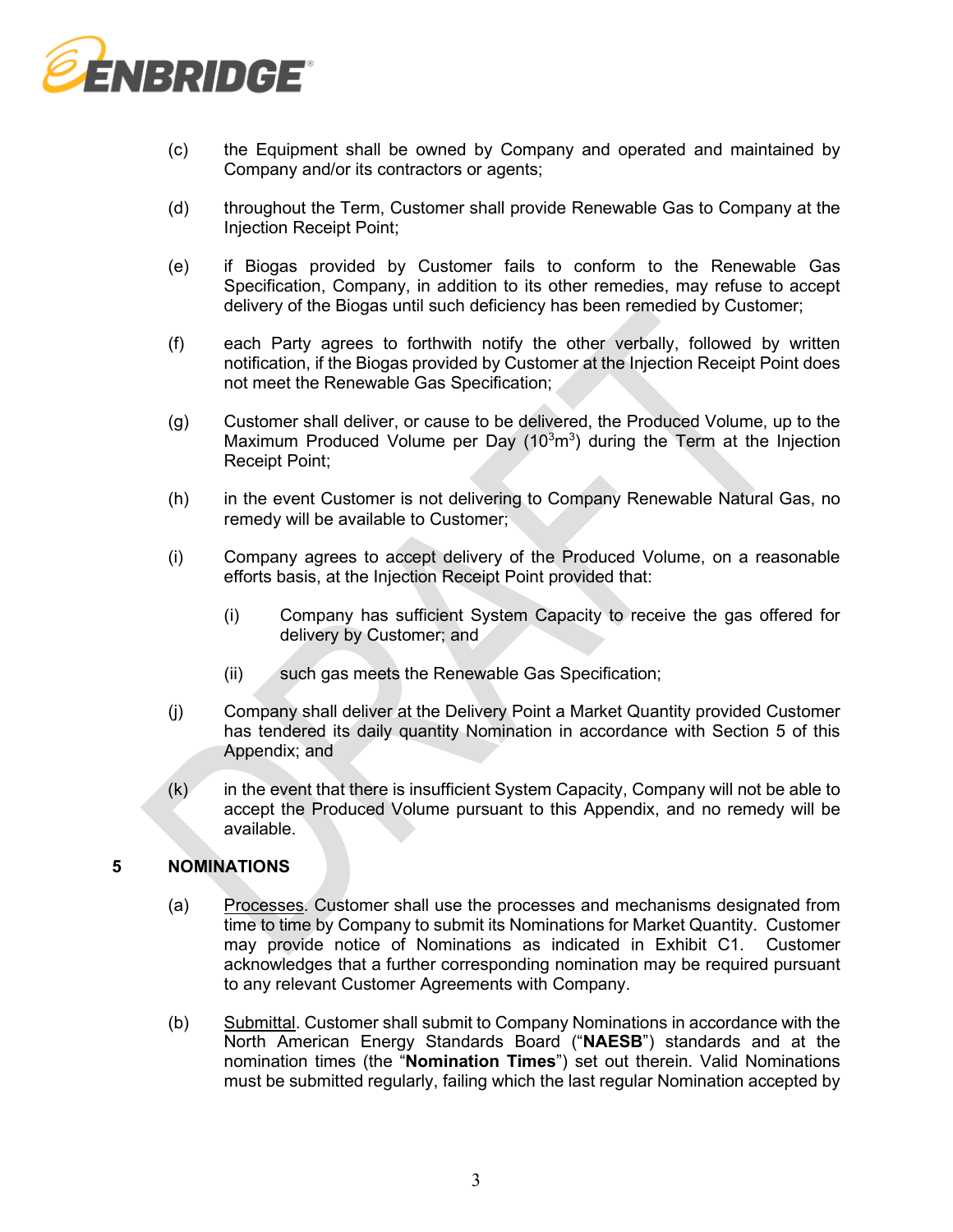

Company shall be considered as a standing Nomination applicable to each subsequent Day until varied by Customer.

- (c) Acceptance. Acceptance by Company of any Nomination from Customer shall be subject to the other terms and provisions of this Agreement, and is contingent upon the confirmation and actual delivery of the Produced Volume. A Nomination shall only be deemed to be accepted by Company upon issuance of an electronic communication to Customer providing notice of such acceptance.
- (d) Revision. Customer shall have the opportunity, subject to acceptance by Company, to revise a Nomination by further notice or notices given to Company, provided that (i) such notice or notices must be given in accordance with the applicable Nomination Times; and (ii) Customer must comply with the other terms and conditions of this Section 5 regarding revisions to the Nomination.
- (e) Company Remedies. If Customer does not nominate in accordance with this Section 5, Company may, in addition to its other rights and remedies available under the Agreement or at law, suspend further performance of the Injection Services under this Appendix.

### **6 PRODUCER BALANCING ACCOUNT**

- 6.1 Producer Balancing Account. Customer and Company acknowledge that the Producer Heat Value may be greater or less than the energy value associated with Company system gas, and that adjustments will be required to reflect any difference between the Produced Quantity and the Market Quantity. In addition, there may also be differences between the Nominations and the amount produced. To facilitate such adjustments, Company shall establish and maintain on behalf of Customer a Producer Balancing Account.
- 6.2 Producer Balancing Account. Producer Balancing Account services will provided in accordance with Exhibit C7. Exhibit C7 may be amended by Company from time to time upon ninety (90) days' notice to Customer.
- 6.3 Commingling. Company shall have the right to commingle the quantity of Renewable Gas referenced herein with gas owned by Company or gas being stored and/or transported by Company for third parties.

# **7 OBLIGATIONS OF CUSTOMER**

- 7.1 Renewable Gas Specification. Throughout the Term, Customer shall provide Biogas meeting the Renewable Gas Specification to Company at the Injection Receipt Point.
- 7.2 Cooperation. Customer shall cooperate with Company to facilitate the provision of the Services including the installation, construction, commissioning, operations and maintenance of the Equipment.
- 7.3 Customer Acquired Permits and Work. Customer shall obtain Customer Acquired Permits set out in Exhibit C3, and perform the Customer work identified in Exhibit C4, at Customer's own cost and expense.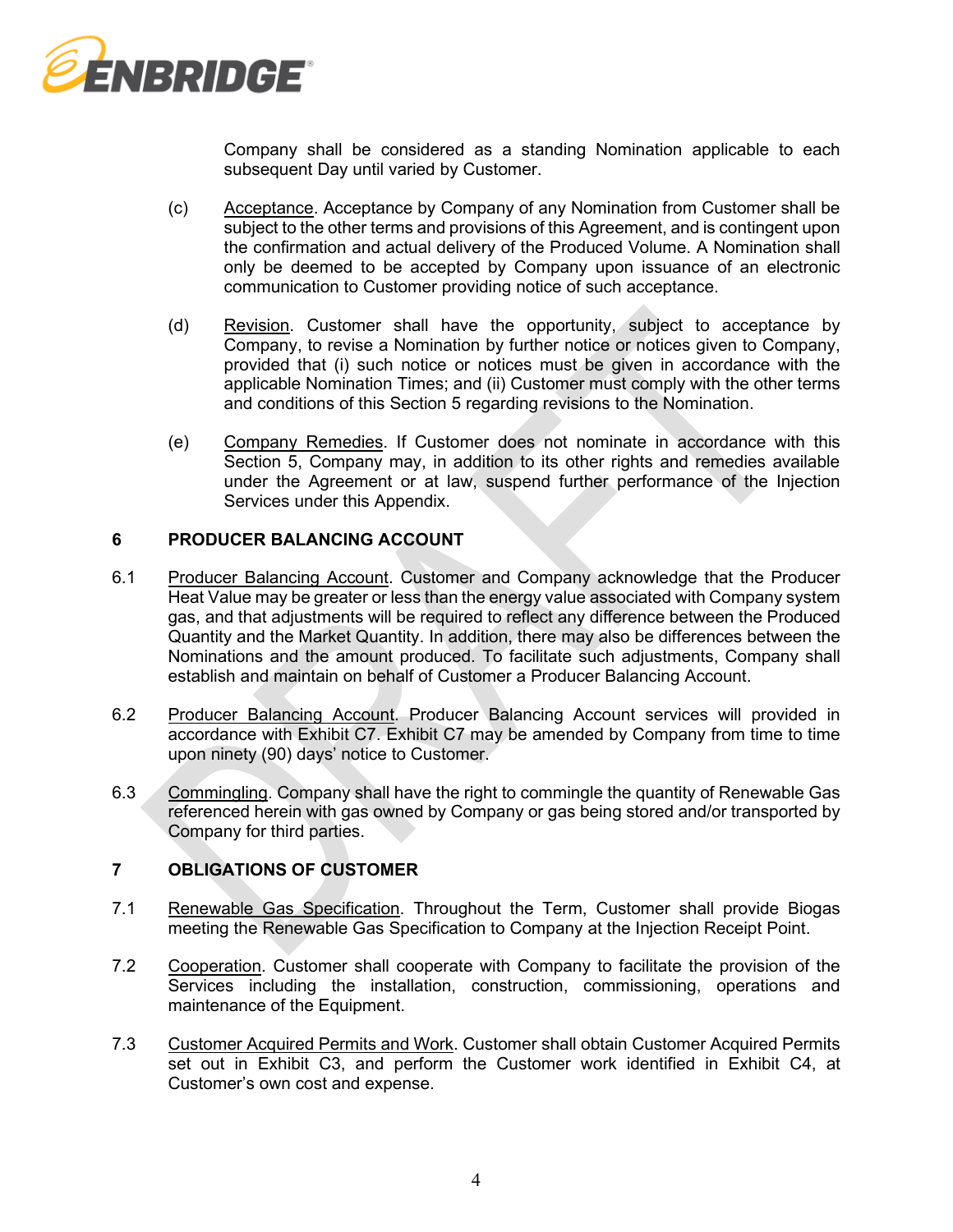

- 7.4 Customer Operating Obligations. Customer shall be responsible for the following operating obligations, at its own cost and expense:
	- (a) a means to deal with gas that does not meet the Renewable Gas requirements ("**Off-spec Gas**") such that the Off-spec Gas is not delivered to the Injection Receipt Point;
	- (b) flare or alternative gas disposal equipment located at the Customer's Facility upstream of the Equipment that receives and disposes gas from the Equipment, and access to such equipment, and Customer will ensure the flare or alternative gas disposal equipment is in good working order and of sufficient capacity to meet the requirements communicated by Company; and
	- (c) any electrical or other connections reasonably required for the Equipment, including a continuous supply of electrical power at 110 volts, maximum 100 amps.
- 7.5 Customer's Facility. Customer shall commission and operate the Customer's Facility.
- 7.6 Maintenance or Shut-Down by Customer. Customer will provide Company with:
	- (a) an annual schedule of planned preventative maintenance and shutdown activities for the Customer's Facility by January 31 of each calendar year (and, if the Commissioning Date occurs other than on January 1 of a calendar year, within thirty (30) days of the Commissioning Date);
	- (b) with respect to any changes to the annual schedule, at least three (3) months' notice of such changes; and
	- (c) immediately provide notice in the case of an unscheduled shut-down by Customer of the Customer's Facility.
- 7.7 Annual Forecast. Customer shall provide to Company not less than sixty (60) days prior to the commencement of each Contract Year an annual forecast of the Produced Volume in cubic meters identifying expected daily flows, expected down times and anticipated peak production periods. For certainty, Company shall have no obligation to accept gas from Customer in accordance with any such annual forecast.
- 7.8 Declaration. Upon request by Company, Customer shall provide to Company a declaration (in a form acceptable to Company) that the Biogas provided at the Injection Receipt Point is derived from biomass for the purposes of any Company reporting requirements.

# **8 ADDITIONAL OBLIGATIONS OF COMPANY**

- 8.1 Company Acquired Permits and Work. Company shall be responsible for obtaining the Company Acquired Permits set out in Exhibit C3, and performing the Company work identified in Exhibit C4.
- 8.2 Decommissioning Process. Upon the expiration or termination of this Agreement, Company shall be responsible for safely Decommissioning and removing the Equipment and all of the Improvements made pursuant to this Agreement by Company; provided that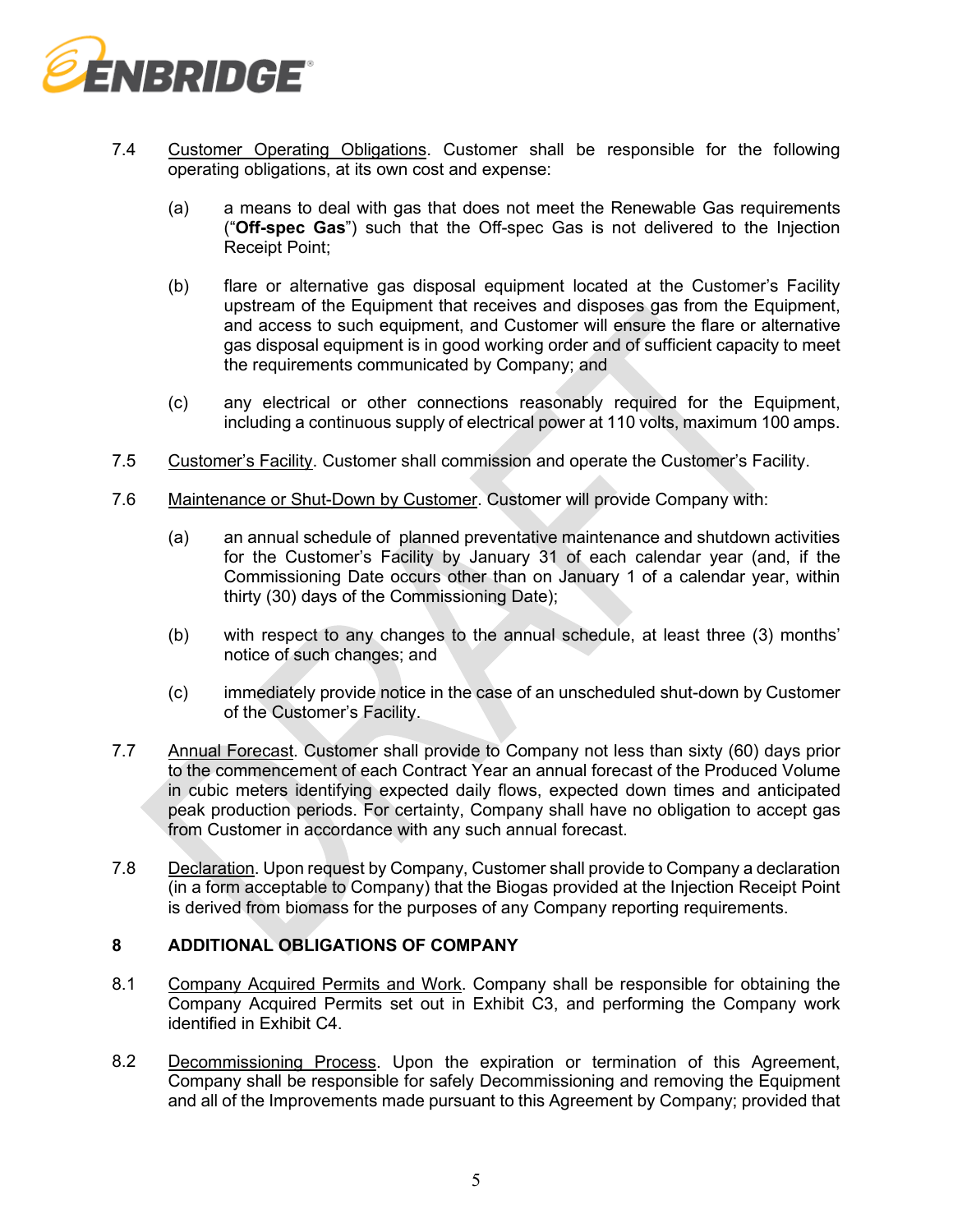

(i) Company shall have no obligation to remove the permanent civil structures (e.g. the concrete pad) upon which the Equipment is installed, nor to undertake any remedial work *[INSTRUCTION: if the site has unique Decommissioning obligations, please add a "Decommissioning Obligations" Exhibit by including the following language, adding an Exhibit at the end of this document and amending the list of Exhibits in Section 1.2 to include the Decommissioning Obligations Exhibit: (other than the*  **Decommissioning Obligations Itemized in Exhibit •)** to return the Site to its original condition prior to the installation of the Equipment; (ii) gas lines at the Site (including underground gas lines) will be disconnected (in the case of underground gas lines, cut at grade level) and abandoned in place but purged and capped; and (iii) metal structures (such as water pipes and electrical services) will not be removed by Company. All costs associated with Decommissioning will be charged to Customer. Customer shall allow Company a sufficient amount of time to complete the removal of the Equipment and related facilities.

# **9 CONTROL AND POSSESSION OF BIOGAS**

- 9.1 The Parties agree that:
	- (a) Customer shall be deemed to be in control and possession of, and responsible for, the Biogas until it shall have been delivered to Company at the Injection Receipt Point and shall bear the full cost and expense for delivering the Biogas to the Injection Receipt Point; and
	- (b) upon delivery at the Injection Receipt Point and until delivery to the Delivery Point *[or to the return piping transfer point (in the case of return to Customer if the Biogas does not meet the Renewable Gas Specification)]*, Company shall be deemed to be in control and possession of, and responsible for, such Biogas.

For certainty, upon delivery to the Delivery Point, Company will be deemed to be in control and possession of, and responsible for, such gas in accordance with the provisions of the relevant Customer Agreements.

# **10 CURTAILMENT AND SUSPENSION**

- 10.1 In the event of actual or threatened inability to provide the Injection Services under this Appendix by Company due to a Force Majeure Event affecting Company or when curtailment or discontinuance of gas supply is ordered by a Governmental Authority, Customer shall, at the direction of Company, make arrangements to cease deliveries of Renewable Gas as needed during the period specified by Company (by notice to Customer in accordance with the other terms of this Agreement). Company shall not be liable, in any event, for any damages, losses, costs or expenses incurred or suffered by Customer by reason of any such curtailment or discontinuance or because of the length of advance notice given directing such curtailment or discontinuance.
- 10.2 Company may be required from time to time to perform maintenance or construction to its facilities (including the Equipment and Company's gas distribution facilities) which may impact Company's ability to meet Customer's requirements, or Company's obligations, set out in this Appendix. In such event, except in cases of emergency, Company shall have the right to suspend service under this Agreement in whole or in part; provided that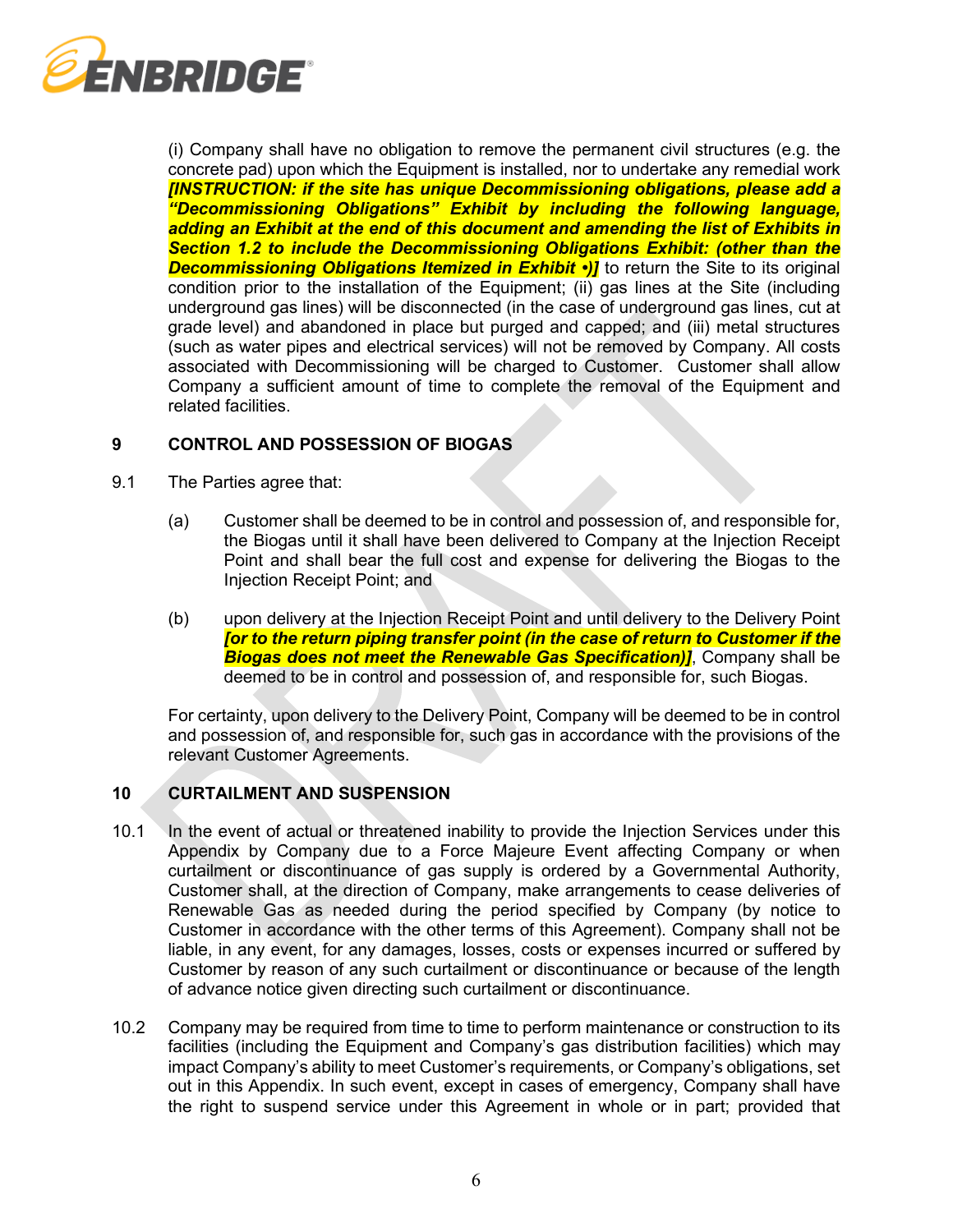

Company and Customer, each acting reasonably, determine a mutually acceptable period during which such maintenance or construction will occur. For certainty, in cases of emergency no prior notice or consultation by Company shall be required to perform any required maintenance or construction, provided Company shall use reasonable efforts to inform Customer of the nature, extent and timing of such emergency. In all cases, Company shall use reasonable efforts to limit the extent and duration of any service interruption hereunder. During any such service interruption, (i) make arrangements to cease deliveries of Renewable Gas as needed during the period specified by Company; and (ii) in cases of emergency, Customer will be required to pay only prorated Service Fees, as determined by Company in its sole discretion, but such prorating shall not affect any other contracts or agreement for services between Company and Customer.

# **11 REPRESENTATIONS AND WARRANTIES OF CUSTOMER**

- 11.1 In addition to any other representations and warranties given to Company under this Agreement, Customer represents and warrants to Company that at the date hereof and at all times during the Term:
	- (a) there are no latent defects at the premises that will impede Company from obtaining the Company Acquired Permits,

# (b) *[INSTRUCTIONS: insert any project-specific reps and warranties that are necessary]*

and acknowledges and agrees that Company is relying on the accuracy of each of such representations and warranties in connection with the entering into of this Agreement and the acceptance by Company of all Renewable Gas from Customer.

# **12 SERVICES FEES**

- 12.1 Commencing as of the Commissioning Date and continuing throughout the Term, Customer shall pay Company the Service Fees set out in Exhibit C5.
- 12.2 The Service Fees for the first month immediately after the Commissioning Date may be invoiced on a pro-rata basis or deferred until a subsequent month or invoice for the purposes of aligning the Service Fees with the invoice period for the supply of natural gas pursuant to the Customer Account.
- 12.3 The Service Fees shall be payable in accordance with Section [4.02](#page-4-1) of the Agreement.
- 12.4 If an invoice remains unpaid past the period established in Section [4.02](#page-4-1) of the Agreement, Company may, in addition to its other rights and remedies available under the Agreement or at law, suspend further performance of the Injection Services under this Appendix until such invoice is paid or, in the alternative, terminate this Appendix.

[*Remainder of page intentionally left blank*.]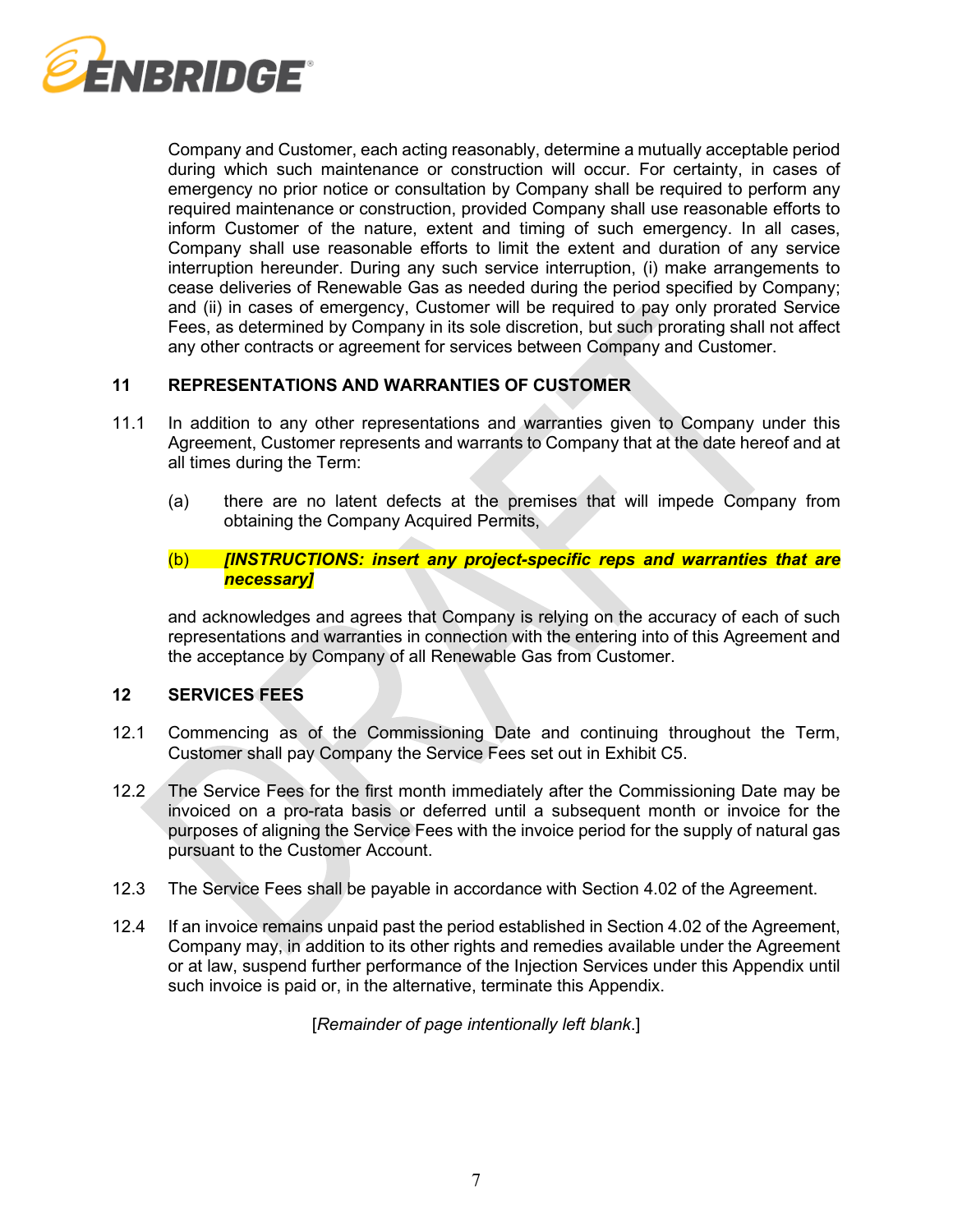

# **EXHIBIT C1 – CONTRACT PARAMETERS**

The following table sets out the contract parameters and notice requirements for Nominations:

| <b>Contract Parameter</b>           | <b>Details</b>                                                                                                                                                                                                                                                                                                                                                                                                                                                                                                                                                                                                                                                         |
|-------------------------------------|------------------------------------------------------------------------------------------------------------------------------------------------------------------------------------------------------------------------------------------------------------------------------------------------------------------------------------------------------------------------------------------------------------------------------------------------------------------------------------------------------------------------------------------------------------------------------------------------------------------------------------------------------------------------|
| <b>Site</b>                         | <u>[municipal address]</u>                                                                                                                                                                                                                                                                                                                                                                                                                                                                                                                                                                                                                                             |
| <b>Delivery Point</b>               | The gas production site measured by Company's<br>meter located at [Lot___, Concession_<br>Township, County, Province of<br>Ontario, Station #                                                                                                                                                                                                                                                                                                                                                                                                                                                                                                                          |
| <b>Producer Heat Value</b>          | The deemed Producer Heat Value as of the<br>Commissioning Date is: [.]                                                                                                                                                                                                                                                                                                                                                                                                                                                                                                                                                                                                 |
| Maximum Produced Volume per<br>Day  | $\lceil \bullet \rceil 10^3 \text{m}^3$                                                                                                                                                                                                                                                                                                                                                                                                                                                                                                                                                                                                                                |
| <b>Allowable Operating Pressure</b> | Minimum: <mark>[●]</mark> kPa<br>Maximum: <mark>[●]</mark> kPa<br>The pressure of the Renewable Natural Gas delivered<br>by Customer to Company at the Injection Receipt<br>Point shall be at least the minimum specified above<br>but shall not exceed the maximum limit specified<br>above. Company may change the minimum allowable<br>operating pressure from time to time provided such<br>pressure remains below the maximum allowable<br>operation pressure and Company shall provide to<br>Customer six (6) months' notice of such change. For<br>greater clarity, the maximum pressure specified above<br>shall not be changed for the Term of the Agreement. |
| <b>Notice for Nominations</b>       | gascontrol@enbridge.com                                                                                                                                                                                                                                                                                                                                                                                                                                                                                                                                                                                                                                                |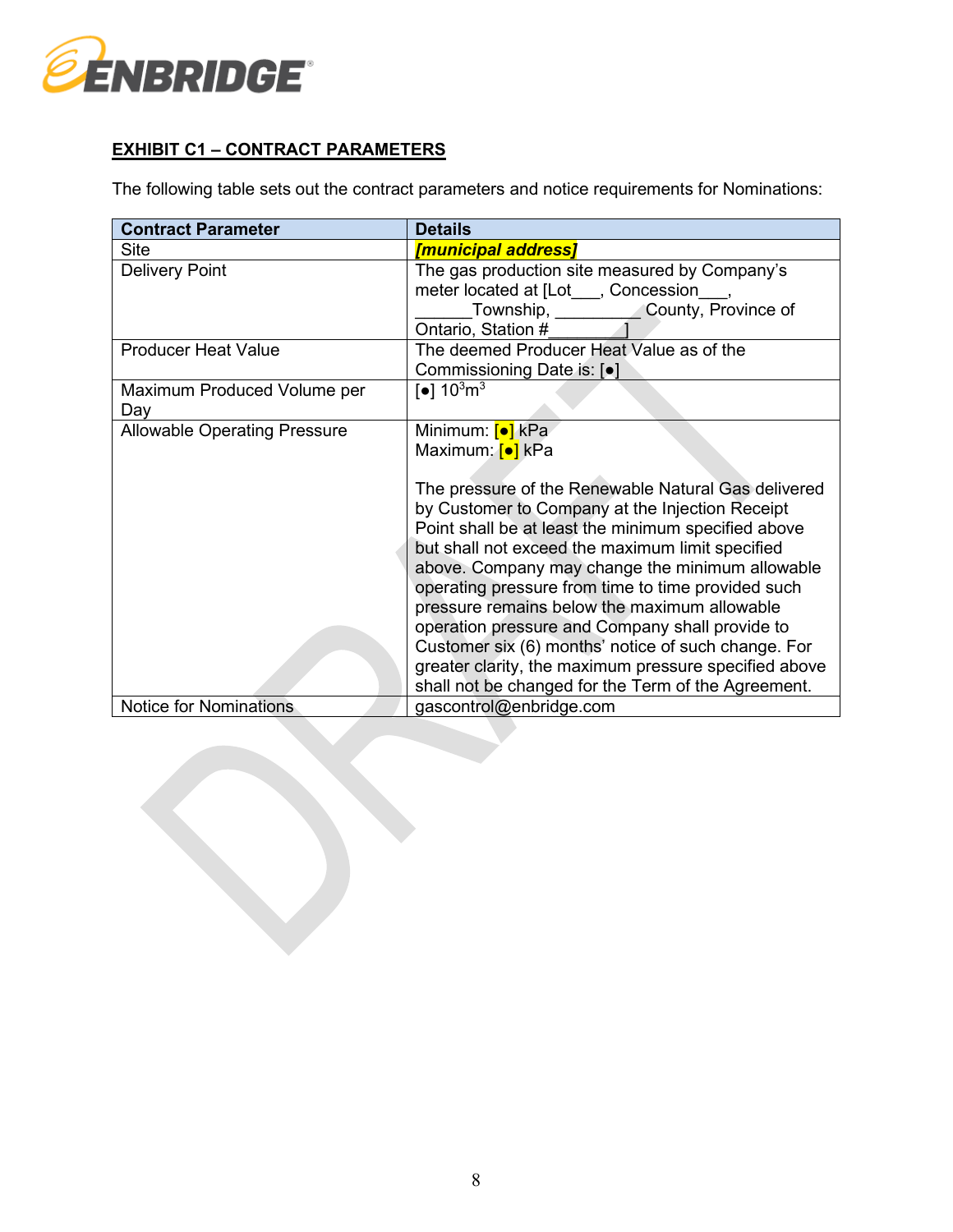

# **EXHIBIT C2 – CONDITIONS PRECEDENT**

C2.1 The obligations of Company to provide the Services pursuant to this Appendix are subject to the following conditions precedent which are for the sole benefit of Company and which may be waived in whole or in part by Company:

- (a) Company shall have obtained, in form and substance satisfactory to Company, and all conditions shall have been satisfied under, all governmental, regulatory and other third party approvals, consents, orders, and authorizations that are required to:
	- (i) construct and operate the Equipment; and
	- (ii) provide the Services,

under a regulatory framework satisfactory to Company, in its sole discretion;

- (b) each of the Parties shall have received all Required Orders for the construction and operation of the Customer's Facility and the Equipment at the Site.
- (c) Customer and Company shall have entered into the necessary Customer Agreements, including the Facilitating Agreements,
- (d) Company shall have completed and placed into service the facilities and Equipment necessary to provide the Services hereunder;
- (e) Customer shall have provided Company with notice that Customer has: (i) obtained all Customer Acquired Permits pertaining to the Services, and (ii) the Customer's Facility and related infrastructure is commissioned.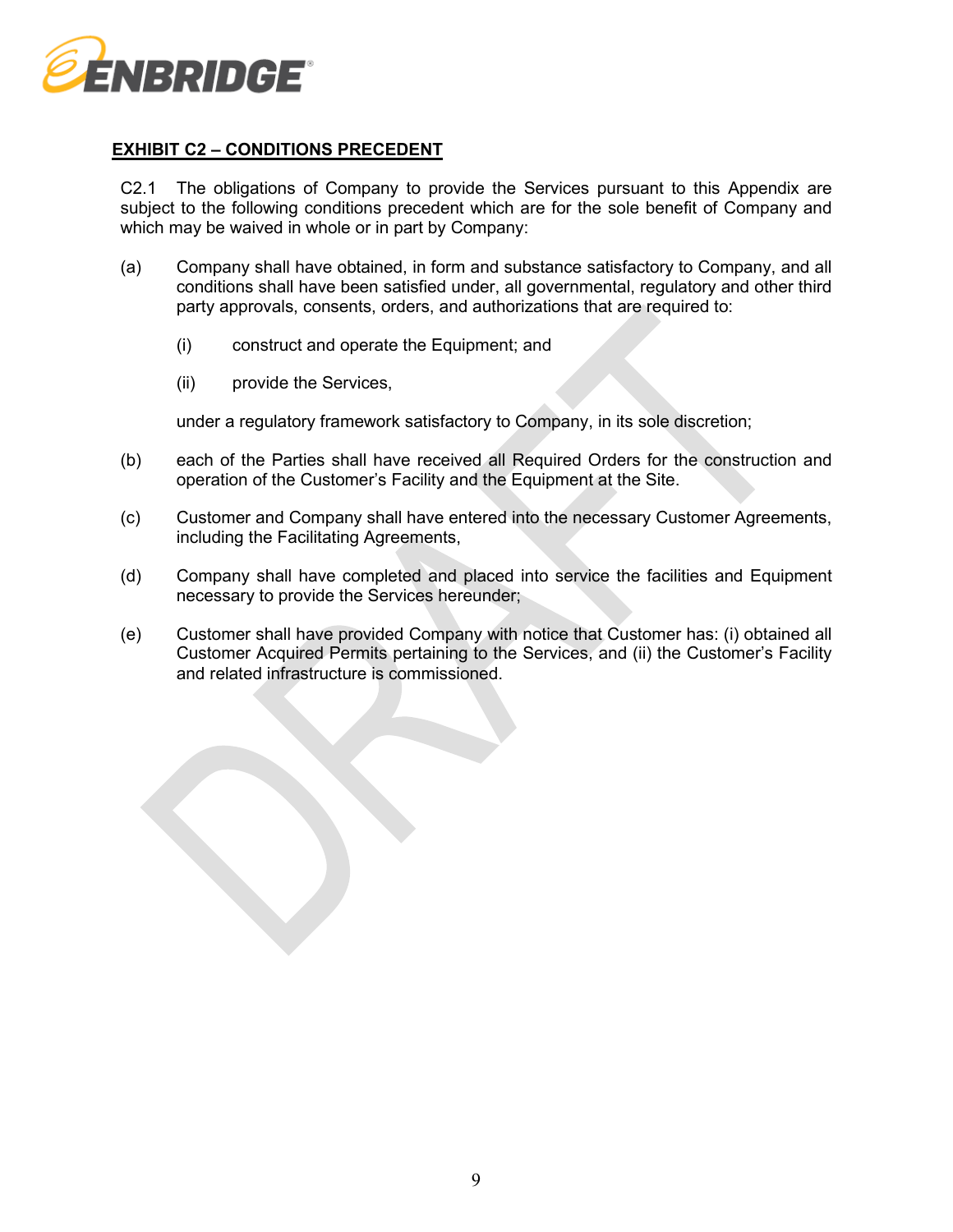

**EXHIBIT C3 – REQUIRED ORDERS**

*[INSTRUCTION: To be completed.]*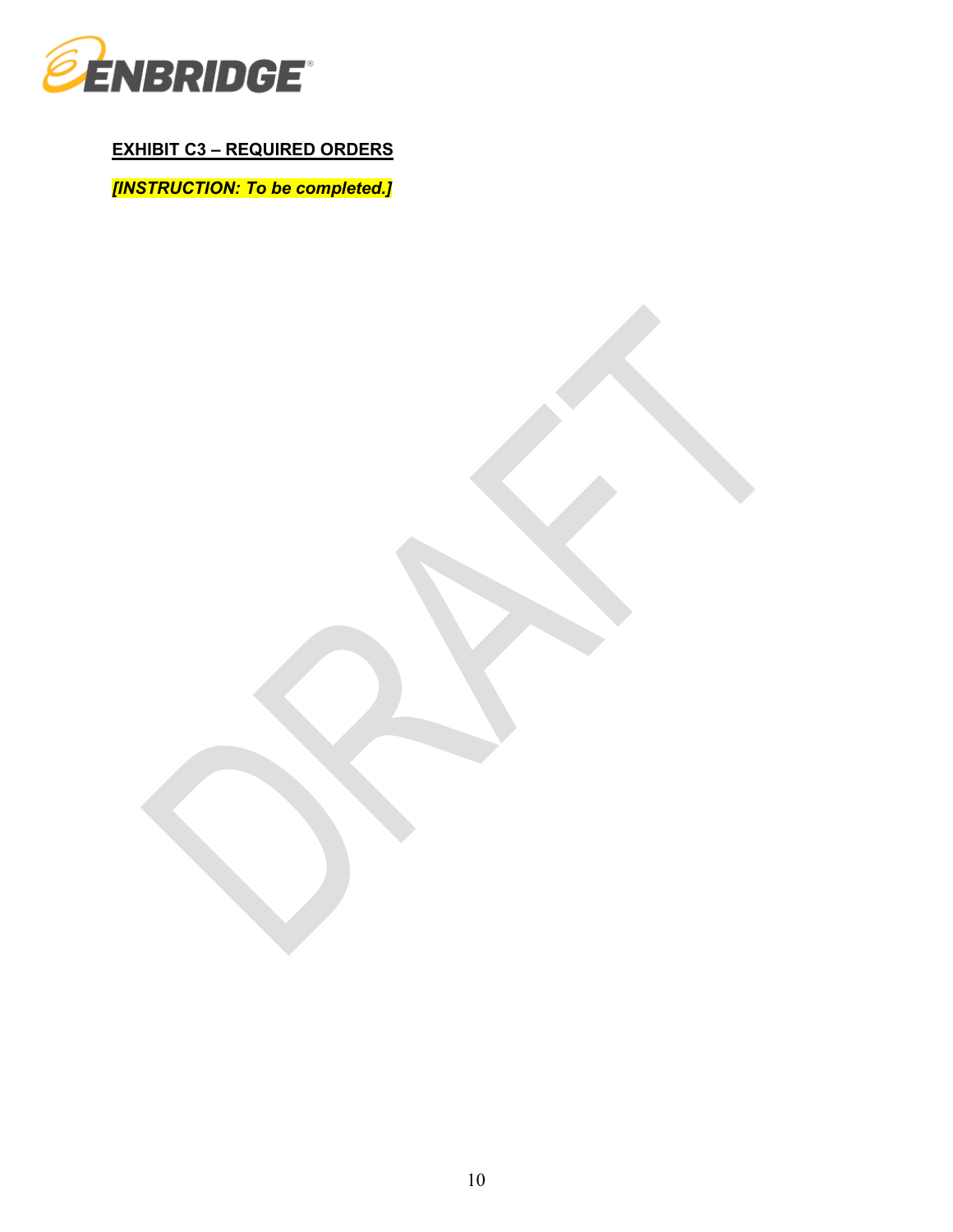

# **EXHIBIT C4 – CONSTRUCTION PHASE: COMPANY AND CUSTOMER WORK**

*[INSTRUCTION: To be completed.]*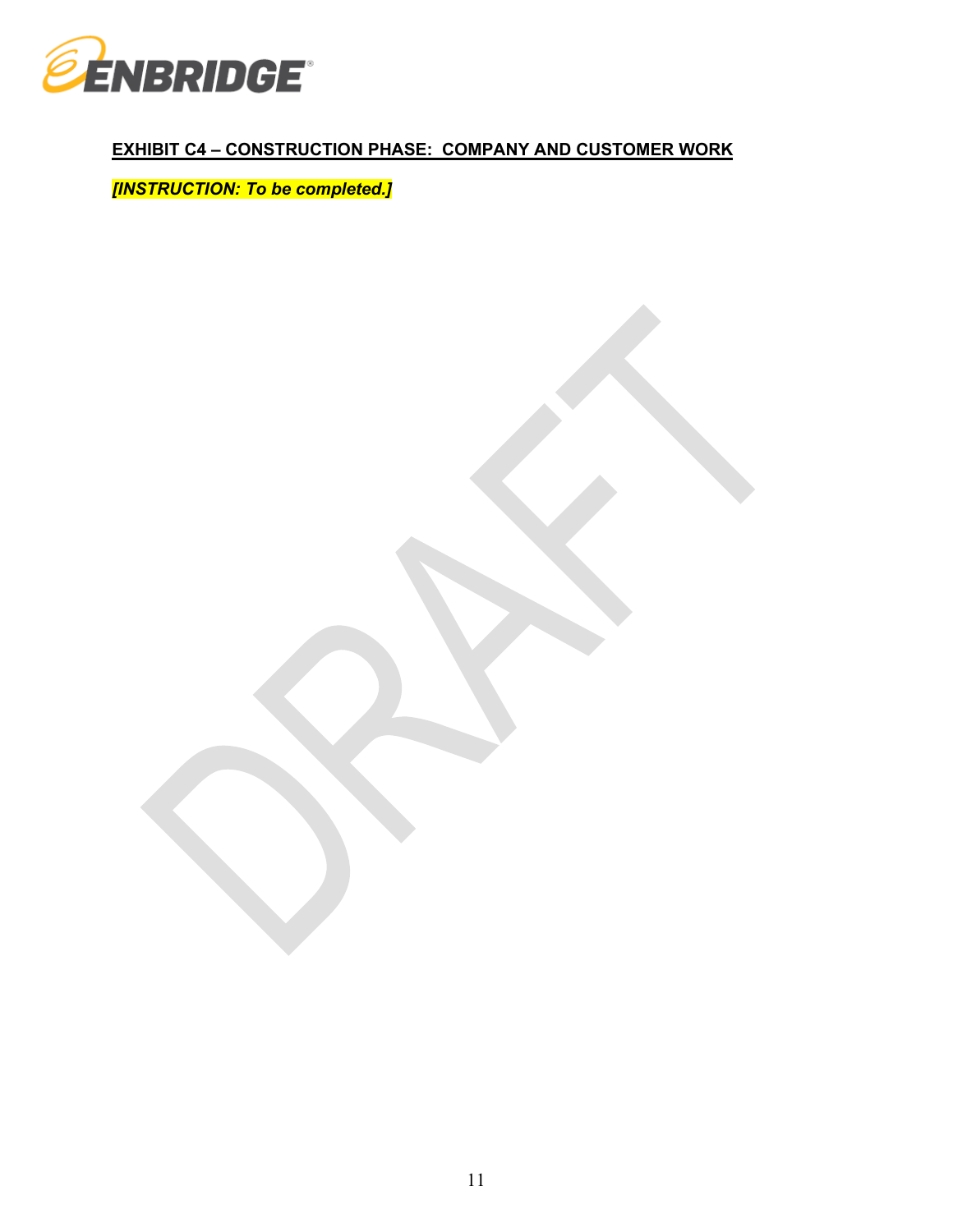

# **EXHIBIT C5 – SERVICE FEES**

Customer shall pay to Company the following Service Fees in respect of the Services provided by Company to Customer pursuant to this Appendix.

Customer will pay a Service Fee on a monthly basis (the "**Monthly Service Fee**"), determined in accordance with the following:

# **C5.1 INITIAL MONTHLY SERVICE FEE**

The following fee (the "**Initial Monthly Service Fee**") will be invoiced to Customer from and after the Commissioning Date. The Initial Monthly Service Fee is based on Company's initial estimates of the capital, operating and financing cost requirements (and applicable taxes) of the Equipment:

Initial Monthly Service Fee: *[insert service fee]*, plus applicable taxes

### **C5.2 DETERMINATION OF MONTHLY SERVICE FEE AND TRUE-UP OF INITIAL MONTHLY SERVICE FEE**

- (a) As of and from the Commissioning Date until the Monthly Service Fee is settled in accordance with this Section D5.2, Customer will pay the Initial Monthly Service Fee as set out above.
- (b) Within twenty (20) Business Days of the six (6) month anniversary of the Commissioning Date, Company will prepare and deliver to Customer a notice setting out the Monthly Service Fees, recalculated on the basis of the actual costs incurred by Company, and the Monthly Service Fee for the remainder of the Term will be invoiced in accordance with the Monthly Service Fee set out in the notice (subject to amendment in accordance with the Agreement and this Appendix).
- (c) If the Monthly Service Fee in the notice exceeds the Initial Monthly Service Fee, Company will, within two (2) billing cycles of such determination, debit the monthly invoice issued by Company to Customer for the Services for an amount equal to such difference multiplied by the number of billing cycles in respect of which Customer was charged the Initial Monthly Service Fee. If the Monthly Service Fee as so determined is less than the Initial Monthly Service Fee, Company will, within two (2) billing cycles of such determination, credit the monthly invoice issued by Company to Customer for the Services for an amount equal to such difference multiplied by the number of billing cycles in respect of which Customer was charged the Initial Monthly Service Fee.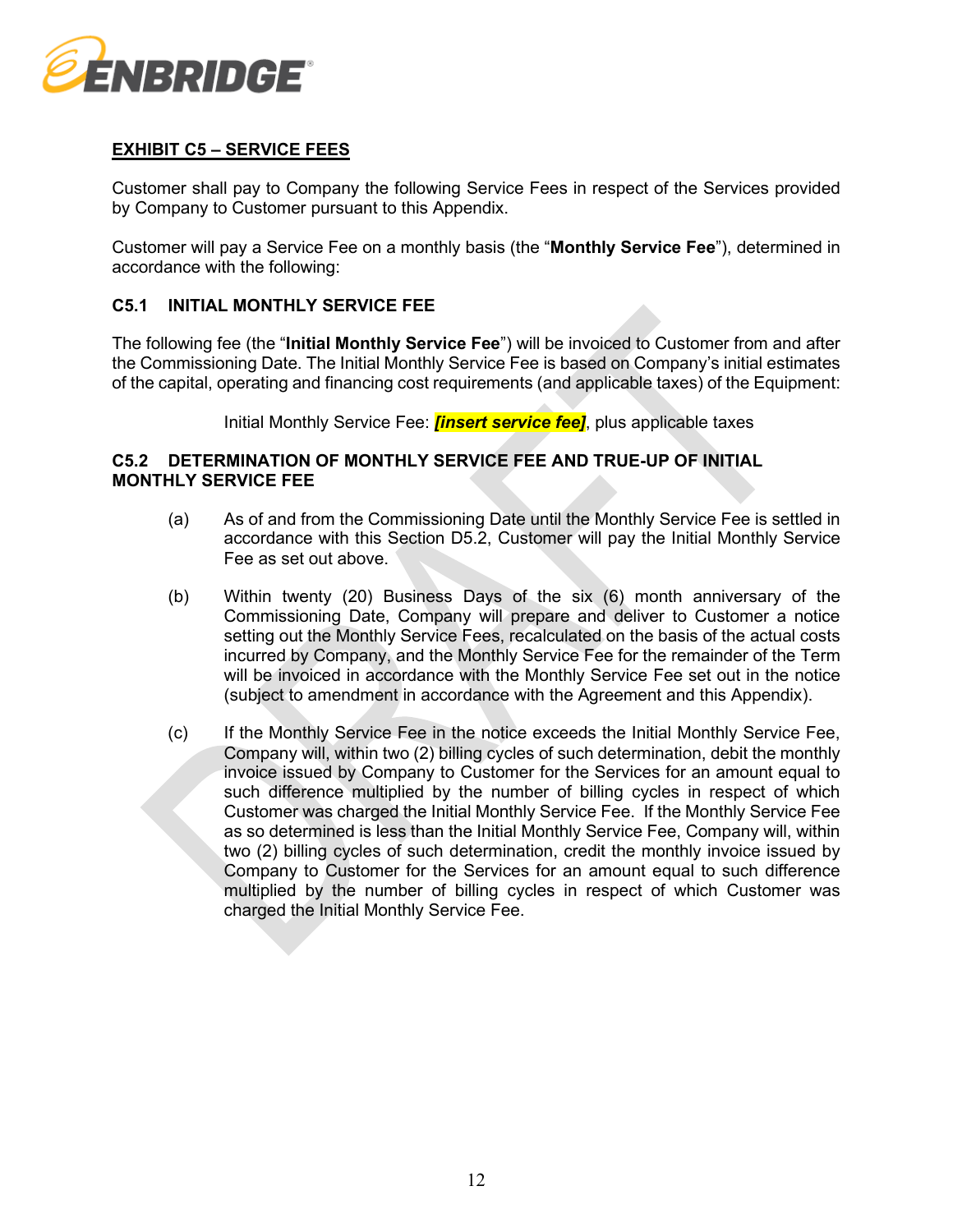

# **EXHIBIT C6 - TERMINATION CHARGE**

# **C6.1 TERMINATION CHARGE PRIOR TO COMMISSIONING DATE**

For purposes of calculating the Termination Charge in the event of a termination prior to the Commissioning Date, the Termination Charge will be calculated by Company based upon the aggregate of all internal and external costs, expenses and overheads incurred by Company up to, and resulting from, the termination, including but not limited to those relating to: site and station design and studies, permitting fees, site preparation, construction, material, equipment, third party parts and components, maintenance, Decommissioning, site and station restoration and associated cancellation fees up to an amount that will not exceed the Termination Charge for Contract Year 1 as set out in the table below.

| C6.2 TERMINATION CHARGE AS OF AND FROM THE COMMISSIONING DATE |  |  |  |
|---------------------------------------------------------------|--|--|--|
|                                                               |  |  |  |

| <b>Contract Year during which</b><br><b>Termination Occurs*</b> | <b>Termination Charge</b> |  |  |  |  |  |
|-----------------------------------------------------------------|---------------------------|--|--|--|--|--|
|                                                                 |                           |  |  |  |  |  |
|                                                                 |                           |  |  |  |  |  |
|                                                                 |                           |  |  |  |  |  |
|                                                                 |                           |  |  |  |  |  |
|                                                                 |                           |  |  |  |  |  |
|                                                                 |                           |  |  |  |  |  |
|                                                                 |                           |  |  |  |  |  |
|                                                                 |                           |  |  |  |  |  |
|                                                                 |                           |  |  |  |  |  |
|                                                                 |                           |  |  |  |  |  |

\* For greater certainty, the Termination Charge will decrease each Contract Year following the first Contract Year as shown in the above table.

# **C6.3 DETERMINATION OF TERMINATION CHARGE**

As of and from the Commissioning Date until the Monthly Service Fee is settled in accordance with Exhibit C5, the Termination Charge will be the Termination Charge set out in the table above. The notice provided to Section D5.2 of Exhibit C will set out, in addition to the requirements of Exhibit C5, a recalculation of the Termination Charge based on the actual costs associated with the Equipment.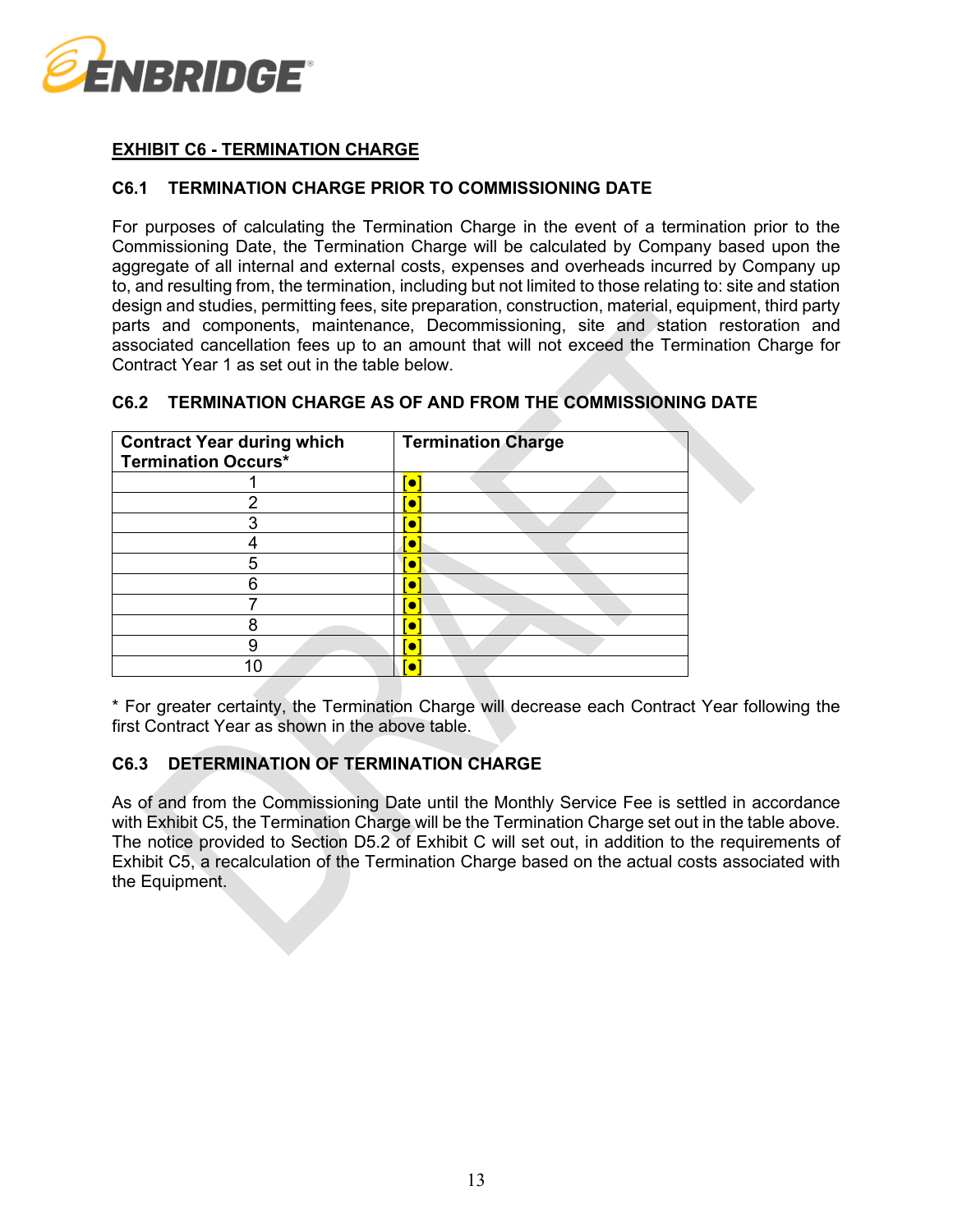

# **EXHIBIT C7 –FACILITATING AGREEMENTS**

### **C7.1 FACILITATING AGREEMENTS**

Customer shall be required to have entered into the following agreements with Company, and such agreements to expire no earlier than the day the Injection Service Contract expires:

- (a) Interruptible Service Hub Contract contract between Customer and Company under which Company provides interruptible Hub service.
- (b) Enhanced Exchange Service Agreement: Company agrees, on any day, to receive on Customer's behalf at Dawn (Facilities), any quantity of gas which Customer nominates and which Company has authorized for exchange service.
- (c) Enhanced Balancing Service Agreement: Company either calculates a credit or debit to the Enhanced Balancing Account by subtracting the Market Quantity from the Dawn Quantity. Where such amount is greater than zero, Company will credit the Enhanced Balancing Account, or where such amount is less than zero, Company will debit the Enhanced Balancing Account. This Service shall be performed on a retroactive basis on the terms and conditions contained in the Enhanced Balancing Service Agreement, as may be revised from time to time by Company.

# **C7.2 DIFFERENCE BETWEEN PRODUCED QUANTITY AND MARKET QUANTITY**

The parties shall deal with any gas imbalances pursuant to the applicable Facilitating Agreements between the parties.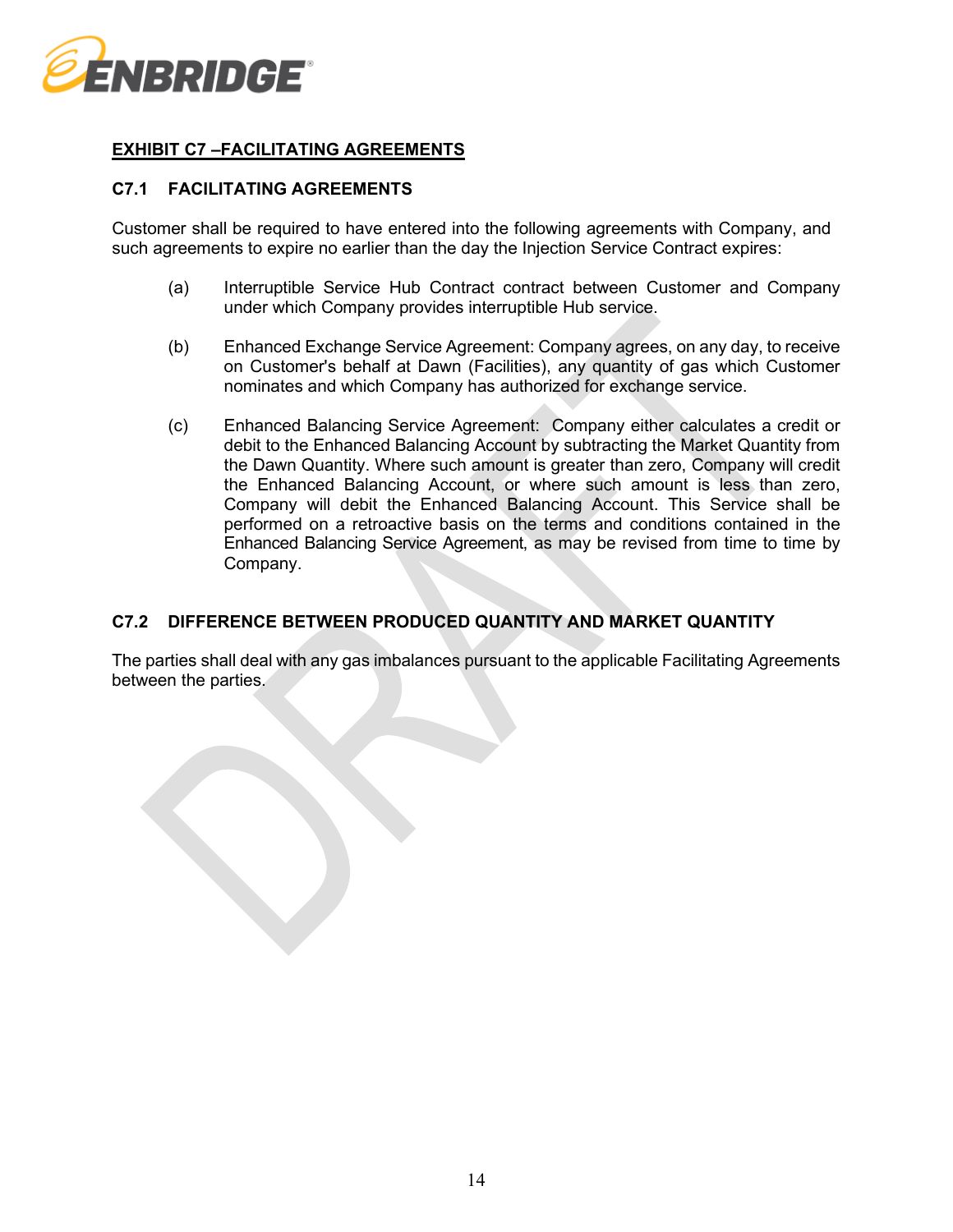

# **EXHIBIT C8 – GAS QUALITY**

# **C8.1 GAS QUALITY**

This section covers the pipeline gas quality specifications for RNG injection into the gas distribution system.

# **C8.2 HEATING VALUE**

The minimum gross heating value of the gas delivered to/by Company hereunder, shall be thirtysix (36) megajoules per cubic metre. The maximum gross heating value of the gas delivered to/by Company hereunder shall be forty-one point three (41.3) megajoules per cubic metre. The gas to be delivered hereunder to Company may be a commingled supply from Customer's gas sources of supply. The gas to be delivered by Company may be a commingled supply from Company's sources of gas supply; provided, however, that helium, natural gasoline, butane, propane and other hydrocarbons, except methane, may be removed prior to delivery to Customer. Further, Company may subject, or permit the subjection of, the gas to compression, dehydration, cooling, cleaning and other processes.

### **C8.3 FREEDOM FROM OBJECTIONABLE MATTER**

The gas to be delivered to/by Company hereunder,

- (a) shall not contain any contaminants, particles, or other impurities at a concentration that is known as a threat to the integrity of the system, human health, or the environment.
- (b) shall be commercially free\* from bacteria, siloxanes, ammonia, halocarbons, heavy metals, sand, dust, gums, crude oils, lubricating oils, liquids, chemicals, or compounds used in the production, treatment, compression, or dehydration of the gas or any other objectionable substance in sufficient quantity that renders the gas toxic, unmerchantable, or causes damage to or interference with the proper operation of the lines, regulators, meters, or other appliances through which the gas flows.
	- \* Limits to quantify commercially free amounts:
		- $\cdot$  3 mg of ammonia per m<sup>3</sup> of gas.
		- $\cdot$  1 mg of silicon per m<sup>3</sup> of gas for siloxanes.
		- $\cdot$  10 mg of fluorine and 1 mg of chlorine per m<sup>3</sup> gas for halocarbons.
		- 80 µg of mercury and 190 µg of arsenic per  $m<sup>3</sup>$  gas for heavy metals.
		- 50,000,000 total bacteria, 1,000,000 live bacteria and 10,000 spores per 100  $ft^3$  gas for bacteria.
- (c) shall not contain more than seven (7) milligrams of hydrogen sulphide per cubic metre of gas, nor more than one hundred (100) milligrams of total sulphur per cubic metre of gas,
- (d) shall not contain more than six (6) milligrams of mercaptan sulphur per cubic metre of gas,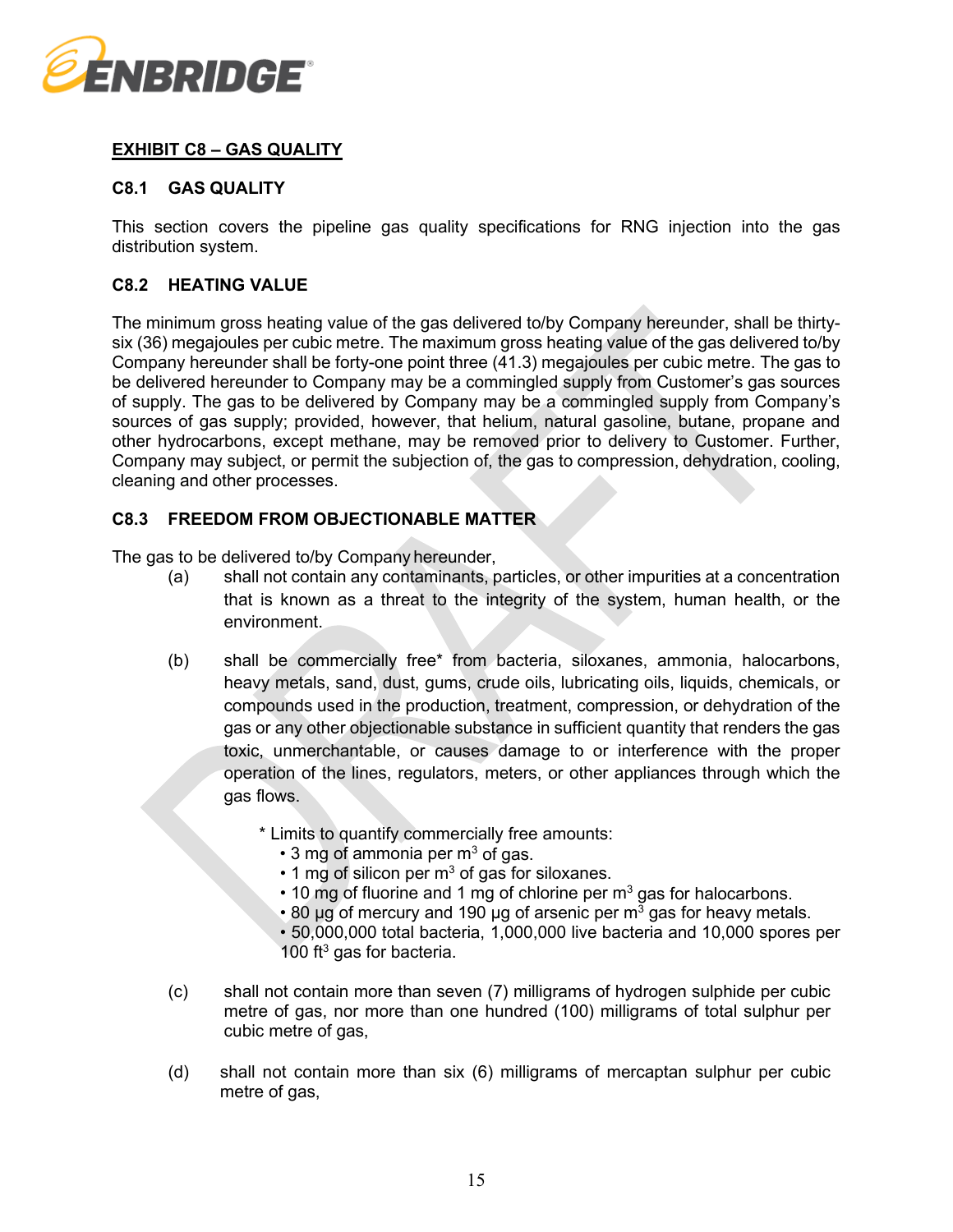

- (e) shall not contain more than two point zero (2.0) molar percent by volume of carbon dioxide in the gas,
- (f) shall not contain more than zero point four (0.4) molar percent by volume of oxygen in the gas,
- (g) shall not contain more than zero point five (0.5) molar percent by volume of carbon monoxide in the gas,
- (h) shall not contain more than two point zero (2.0) molar percent of hydrogen in the gas subject to an engineering assessment for each specific RNG project to identify impacted equipment sensitive to hydrogen, e.g. gas turbines, stationary reciprocating gas engines, steel tanks in CNG vehicles.
- (i) shall not contain more than sixty-five (65) milligrams of water vapour per cubic metre of gas,
- (j) shall not have a cricondentherm hydrocarbon dewpoint exceeding minus eight (- 8) degrees Celsius,
- (k) shall have Wobbe Number from forty seven point two (47.2) megajoules per cubic metre of gas to fifty one point two (51.2) megajoules per cubic metre of gas, maximum of one point five (1.5) mole percent by volume of butane plus (C4+) in the gas, and maximum of four point zero (4.0) mole percent by volume of total inerts in the gas in order to be interchangeable with other Interconnecting Pipeline gas.
- (l) shall not exceed forty-three degrees Celsius (43ºC), and,
- (m) shall not be odourized by Customer

# **C8.4 NON-CONFORMING GAS**

In addition to any other right or remedy of a party, each party shall be entitled to refuse to accept delivery of any gas which does not conform to any of the specifications set out in this Exhibit C8.

- (a) In the event that the quality of the gas does not conform or if Company, acting reasonably, suspects the quality of the gas may not conform to the specifications herein, then Customer shall, if so directed by Company acting reasonably, forthwith carry out, at Customer's cost, whatever field testing of the gas quality as may be required to ensure that the quality requirements set out herein are met, and to provide Company with a certified copy of such tests. If Customer does not carry out such tests forthwith, Company may conduct such test and Customer shall reimburse Company for all costs incurred by Company for such testing.
- (b) If Customer's gas fails at any time to conform to the requirements of this Exhibit C8, Company, in addition to its other remedies, may refuse to accept delivery of gas at the Receipt Points hereunder until such deficiency has been remedied by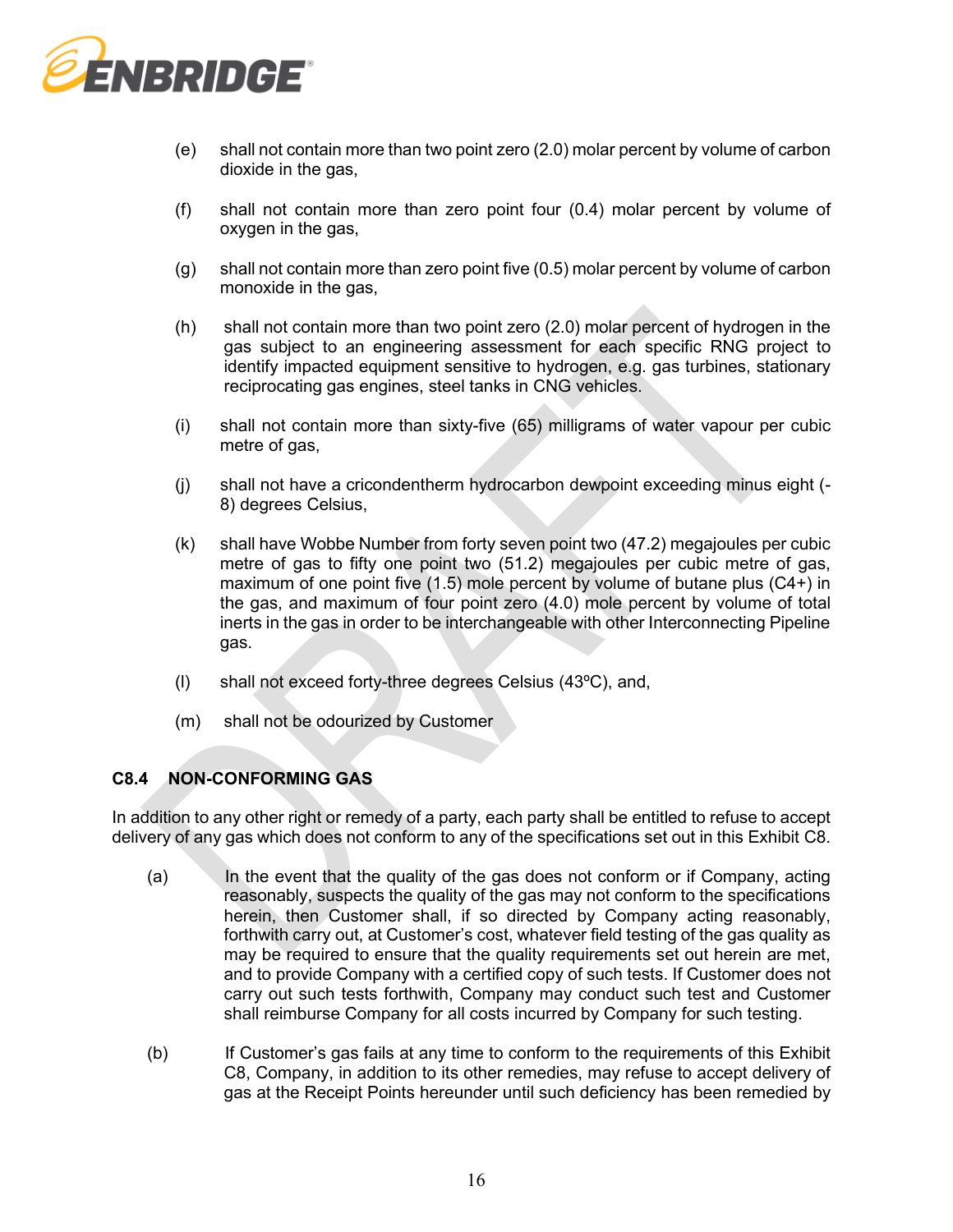

Customer. Each Party agrees to notify the other verbally, followed by written notification, of any such deficiency of quality.

(c) With respect to Exhibit C8, C8.3 (i). herein, Company may accept the gas subject to Customer's obligations under the Dehydration Contract, if applicable.

# **C8.5 QUALITY OF GAS RECEIVED**

The quality of the gas to be received by Company hereunder is to be of a merchantable quality and in accordance with the quality standards as set out by Company in this Exhibit C8, but, Company will also accept gas of a quality as set out in any other Interconnecting Pipeline's general terms and conditions, provided that all Interconnecting Pipelines accept such quality of gas. In addition to any other right or remedy of a party, each party shall be entitled to refuse to accept delivery of any gas which does not conform to any of the specifications set out in this Exhibit C8.

### **C8.6 QUALITY OF GAS AT DAWN**

The quality of the gas to be delivered to Company at Dawn (Facilities) or the gas to be delivered by Company to Customer at Dawn (Facilities) hereunder is to be of a merchantable quality and in accordance with the quality standards and measurement standards as set out by Company in this Exhibit C8, except that total sulphur limit shall be not more than one hundred (100) milligrams per cubic metre of gas. In addition to any other right or remedy of a party, each party shall be entitled to refuse to accept delivery of any gas which does not conform to any of the specifications set out in this Exhibit C8.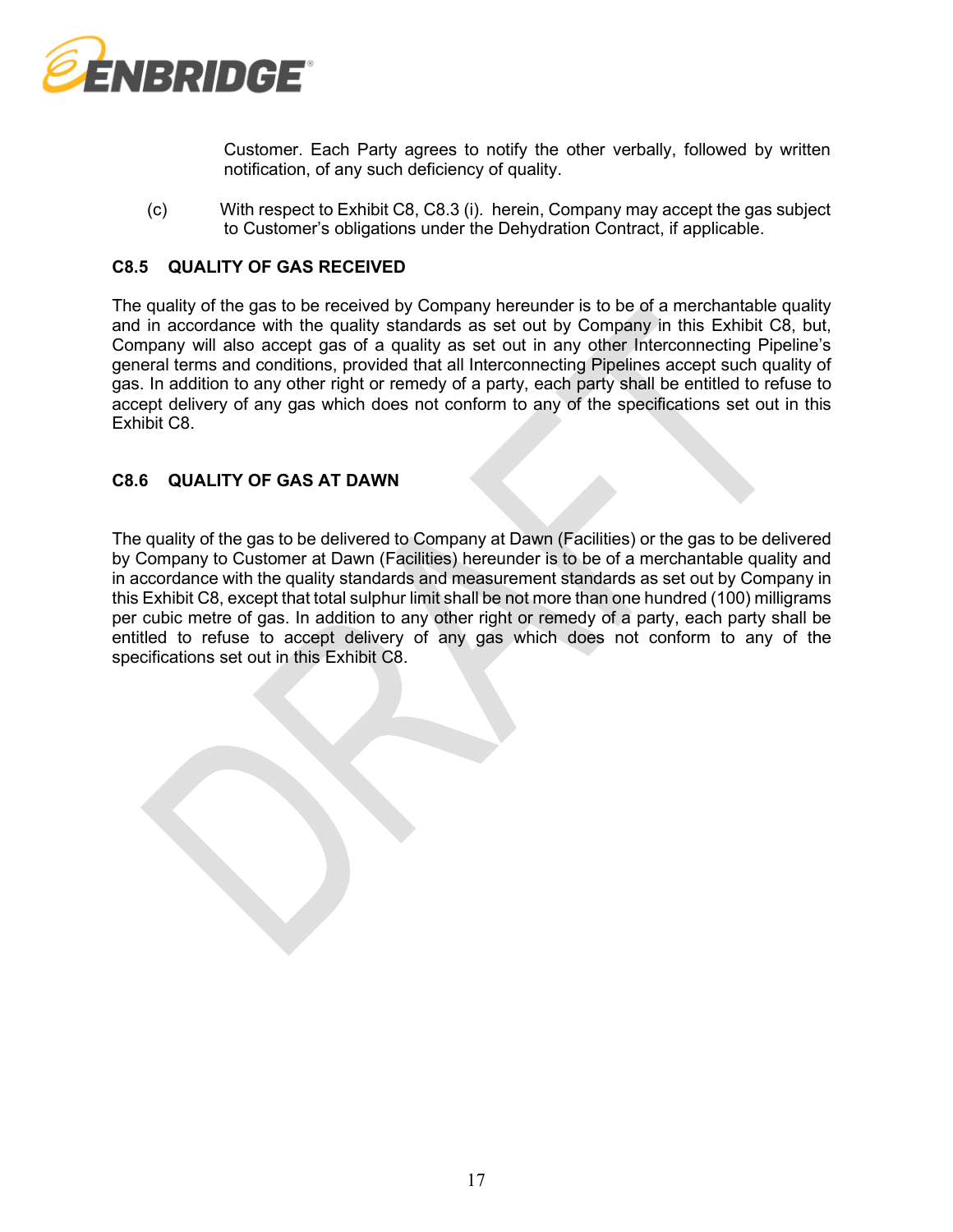**APPENDIX D to the Biogas Services Agreement between ENBRIDGE GAS INC. and**  *[INSTRUCTION: insert legal name of Customer]*

**dated ●**

**SITE PLAN**

*[INSTRUCTION: To be completed.]*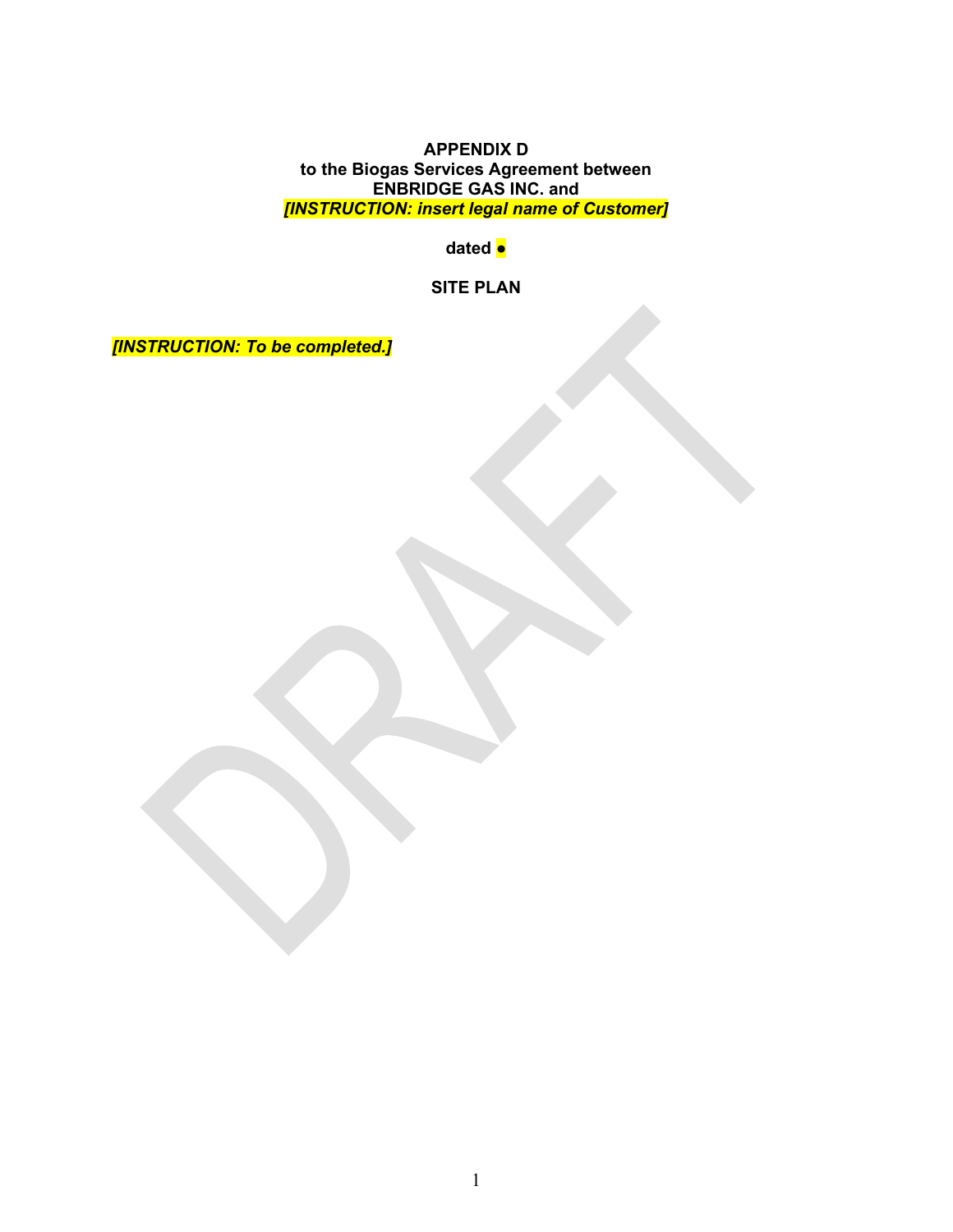### **APPENDIX E to the Biogas Services Agreement between ENBRIDGE GAS INC. and**  *[INSTRUCTION: insert legal name of Customer]*

### **dated ●**

# **FINANCIAL ASSURANCES**

# **1 FINANCIAL ASSURANCES**

Pursuant to Section [13.01](#page-13-2) of the Agreement, Customer will be required to post and maintain, at all times during the Term and for a period of six (6) months thereafter, an irrevocable standby letter of credit in the amount of *[INSTRUCTION: insert \$ amount of financial assurance required]*. Such letter of credit shall be in a form and from an issuer acceptable to Company. Customer shall provide Company with the Financial Assurances on or before *[INSTRUCTION: insert date required]* or such other date as the Parties may agree in writing.

# **2 ADJUSTMENT OF FINANCIAL ASSURANCES**

At any time during the Term of this Agreement, Company may require Customer to provide Company additional or increased Financial Assurances in respect of Customer's obligations hereunder in the amount and of the type required by Company (the "**Additional Financial Assurances**", and for certainty, references to the Financial Assurances shall include any Additional Financial Assurances). A request for Additional Financial Assurances may be based upon: (i) an increased estimate from Company of the cost of completion of the Services; (ii) an increase in the actual costs of completion of the Services; (iii) Company's reasonable belief that the creditworthiness or the performance of Customer under this Agreement has or may become unsatisfactory; (iv) a change in Applicable Law, or OEB policies or requirements; (v) a change in Company's policies relating to financial assurances; or (vi) a change in market conditions. Such request shall be consistent with Company's then current policies relating to financial assurances. Such Additional Financial Assurances may consist of: (i) an irrevocable letter of credit in a form and from an issuer acceptable to Company, and/or (ii) such other security as Company may specify. Customer shall provide such Additional Financial Assurances to Company on or prior to the expiry of ten (10) days from the date of receipt of Company's notice, and Customer's failure to do so shall be a default hereunder entitling Company to terminate this Agreement immediately.

# **3 OTHER COMPANY AGREEMENTS**

For certainty, Customer's obligations in respect of Financial Assurances under this Agreement are in addition to any other security required to be provided by Customer under any Customer Agreements. In that regard, additional or alternate financial assurances may be required to be provided by Customer to Company under the Customer Agreements from time to time.

# **4 REALIZATION ON FINANCIAL ASSURANCES**

4.1 In addition to any other rights in respect thereof set out in the Agreement, Company shall be able to liquidate or exercise all or any part of any Financial Assurances then held by or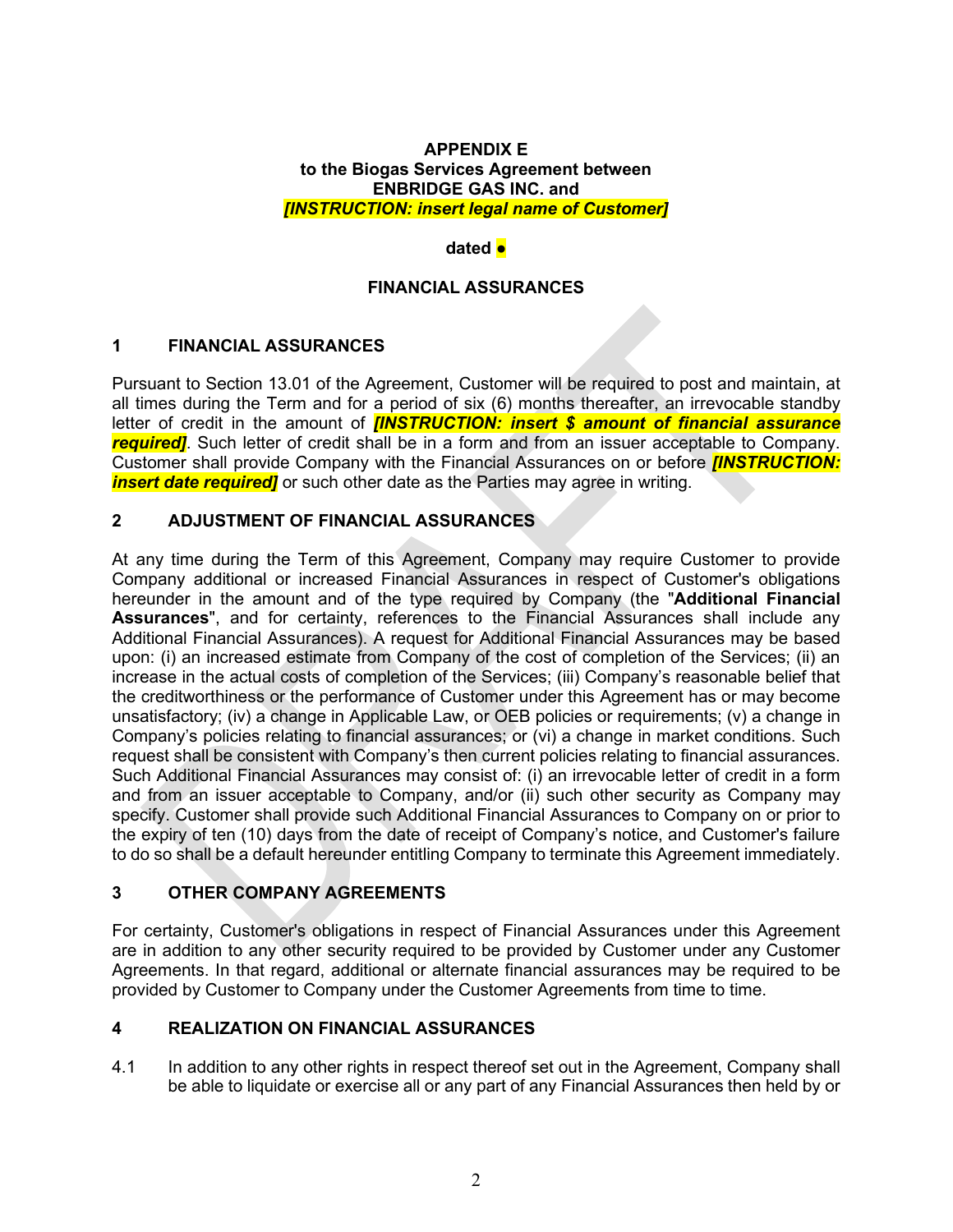for the benefit of the Company free from any claim of set-off or otherwise or right of any nature whatsoever of Customer:

- (a) in respect of any obligation of Customer to pay any amount to the Company, and which obligation has become a Customer Event of Default under this Agreement or under any Customer Agreement;
- (a) in respect of any claim for indemnity made by the Company pursuant to this Agreement and in respect of which Customer does not dispute the claim or the claim is the subject of a final and binding decision by a court of competent jurisdiction; or
- (b) in respect of any cost or expense incurred by the Company as a result of Customer's failure to fulfill or comply with any of its obligations pursuant to this Agreement.
- 4.2 Company may realize the Financial Assurances, or any part thereof, by doing any one or more of the following: (i) taking possession of the security and any cash deposits by any method permitted by law; (ii) setting off or otherwise dealing with the security and any cash deposits; (iii) drawing on letters of credit; (iv) demanding payment on guarantees; (v) exercising any and all of the rights and remedies granted pursuant to the Personal Property Security Act (Ontario) and any other applicable legislation, or otherwise available at law or in equity; and (vi) filing such proofs of claim and other documents as may be necessary or advisable in order to have its claim lodged in any bankruptcy, winding-up or other judicial proceedings relating to Customer. No right, power or remedy of Company (whether granted herein or otherwise) shall be exclusive of or dependent on or merge in any other right, power or remedy, but all such rights, powers and remedies may from time to time be exercised independently or in combination. Customer shall remain liable for all obligations, indebtedness and liabilities owing by it to Company that are outstanding following realization of all or any part of the security.
- 4.3 Notwithstanding any other provision of this Agreement, Company is hereby authorized by Customer, without demand for payment, and without any other formality, all of which are hereby waived, at any time and from time to time, to set off, appropriate and apply any and all deposits (general or special, time or demand, provisional or final, in whatever currency) or security, including any cash or other amounts, at any time held by Company, and any and all amounts to be remitted by Company to Customer, together with any other obligations (in whatever currency) at any time owing by Company to or for the credit or the account of Customer now or hereafter existing under this Agreement or any of the Customer Agreements, against any and all of the obligations of Customer to Company now or hereafter existing under this Agreement or any of the Customer Agreements, irrespective of whether or not Company has made any demand under this Agreement or any of the Customer Agreements and although such obligations of Customer may be contingent or unmatured (and for purposes of this provision, "contingent or unmatured" obligations refers only to Customer's deficiency or surplus gas delivery obligation, if any, pursuant to any Customer Agreement, and the crystallization thereof as provided therein). Each of the Parties hereto hereby waives, to the extent lawful, any "reasonable period" which may be imposed by a court prior to the exercise of such set-off, appropriation and application. The rights of Company under this Section 4 are in addition to any other rights and remedies (including other rights of setoff, consolidation of accounts and liens) that